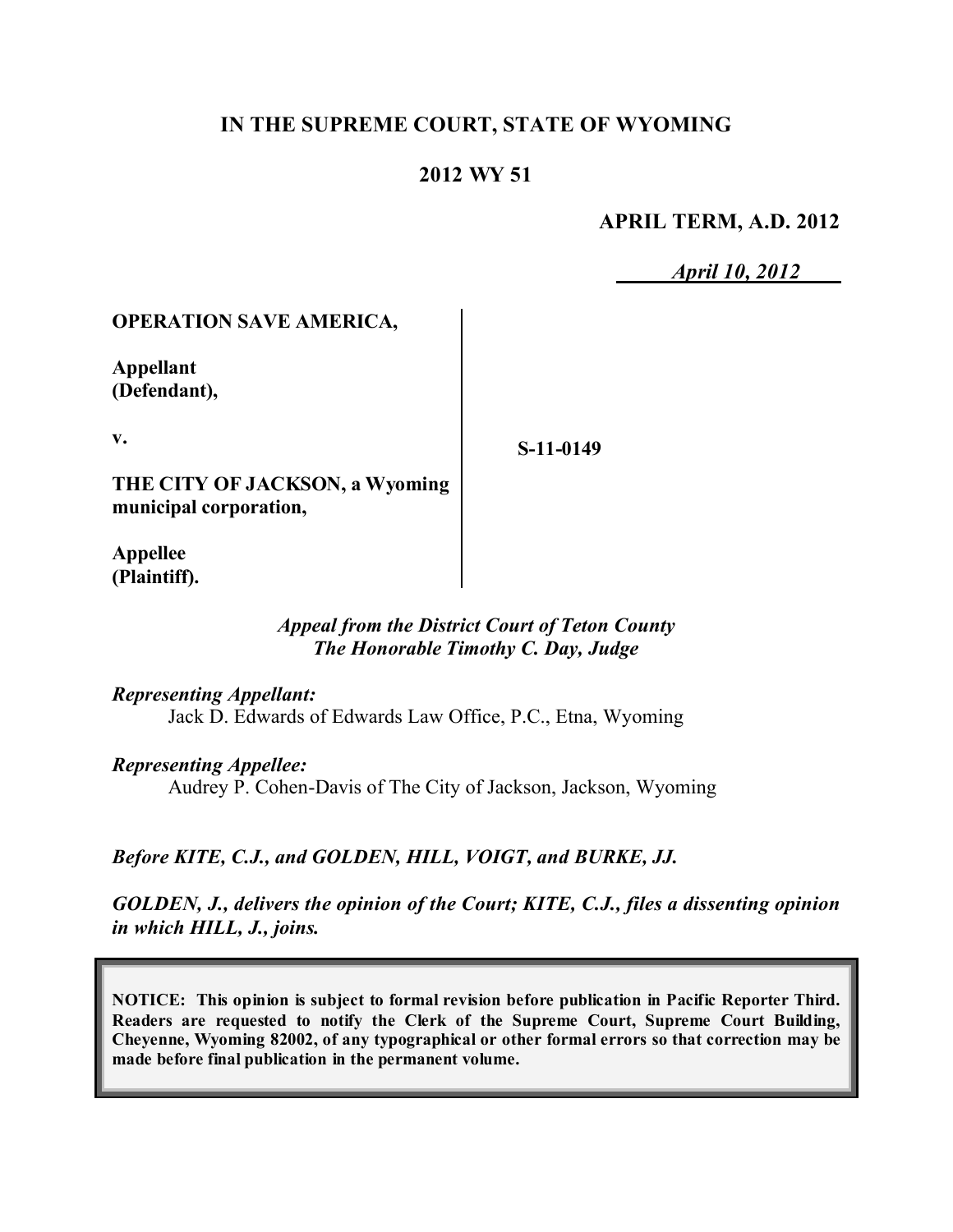#### **GOLDEN**, Justice.

[¶1] The Town of Jackson applied to the district court for an ex parte temporary restraining order (TRO) against Operation Save America (OSA), an anti-abortion protest group. The Town sought to restrict OSA's demonstration activities in and around the Jackson Town Square during the Boy Scouts' 2011 annual Elk Fest. The district court granted the ex parte TRO, which enjoined OSA "from assembling on the Jackson Town Square without a permit or holding posters/signs or materials of any graphic nature (e.g., aborted fetus pictures) on the Town Square or within a two (2) block radius thereof . . . during the Boy Scouts of America Expo and Elk Antler Auction between 5:00 a.m. and 5:00 p.m. on Saturday, May 21, 2011."

[¶2] We find that the ex parte TRO was issued in violation of the First Amendment to the United States Constitution and Rule 65 of the Wyoming Rules of Civil Procedure and reverse.

#### **ISSUES**

[¶3] Both parties present numerous procedural and substantive issues for our review. Appellant, OSA, frames the issues as follows:

> 1. The district court did not have subject matter jurisdiction to issue an *ex parte* temporary protection order.

> > a. The City of Jackson did not have standing to pursue an *ex parte* temporary protection order against Operation Save America.

> > > i. The Plaintiff did not allege a potential injury to the Plaintiff or a potential violation of Plaintiff's rights.

b. The *Order Granting Temporary Restraining Order* was issued *ex parte* and not issued during any litigation. W.S. § 1-28-102.

> i. Thus no claim for relief had been stated therefore no possible way to prevail upon the merits of the case.

c. There was no attempt to give notice to the defendants of the *ex parte Petition for Temporary Restraining Order and/or Injunction* pursuant to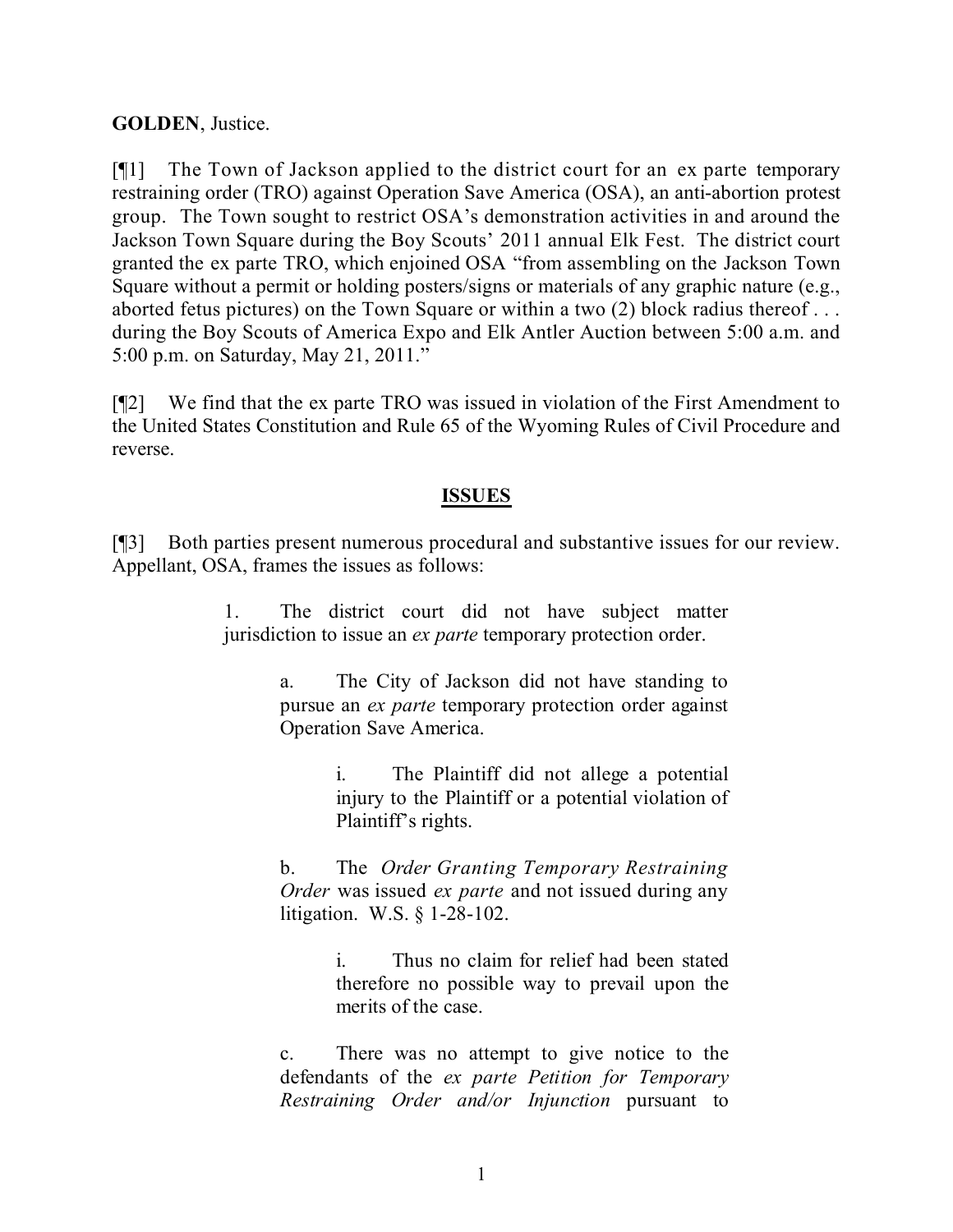W.R.C.P.  $65(b)(2)$  nor any showing made that it is impossible to serve or notify the opposing parties and to give them an opportunity to participate in an adversary proceeding pursuant to *Carroll v. Princess Anne*, 393 U.S. 175 (1968).

d. The Court did not address nor require the posting of a security pursuant to W.R.C.P. 65(c).

2. The district court did not have personal jurisdiction over the defendants.

> a. No summons and no complaint were served upon the defendants at any time.

3. The restrictions outlined in the *Order Granting Temporary Restraining Order* are in violation of Art. I, § 21 of the Wyoming Constitution.

4. The restrictions outlined in the *Order Granting Temporary Restraining Order* are in violation of the First, Fifth and Fourteenth Amendment of the United States Constitution.

[¶4] Appellee, the Town of Jackson, presents the issues as follows:

1. Whether there is a direct appeal from the ex parte *Order Granting Temporary Restraining Order* initially issued by the District Court.

> 1. A temporary restraining order differs from an injunction.

> 2. There should be no direct appeal from this *Order Granting Temporary Restraining Order*.

2. Whether an appeal from this validly issued *Order Granting Temporary Restraining Order* is moot because it expired on its own terms and no motion to vacate or set aside, motion to extend terms of *Order Granting Temporary Restraining Order* or a preliminary injunction issued.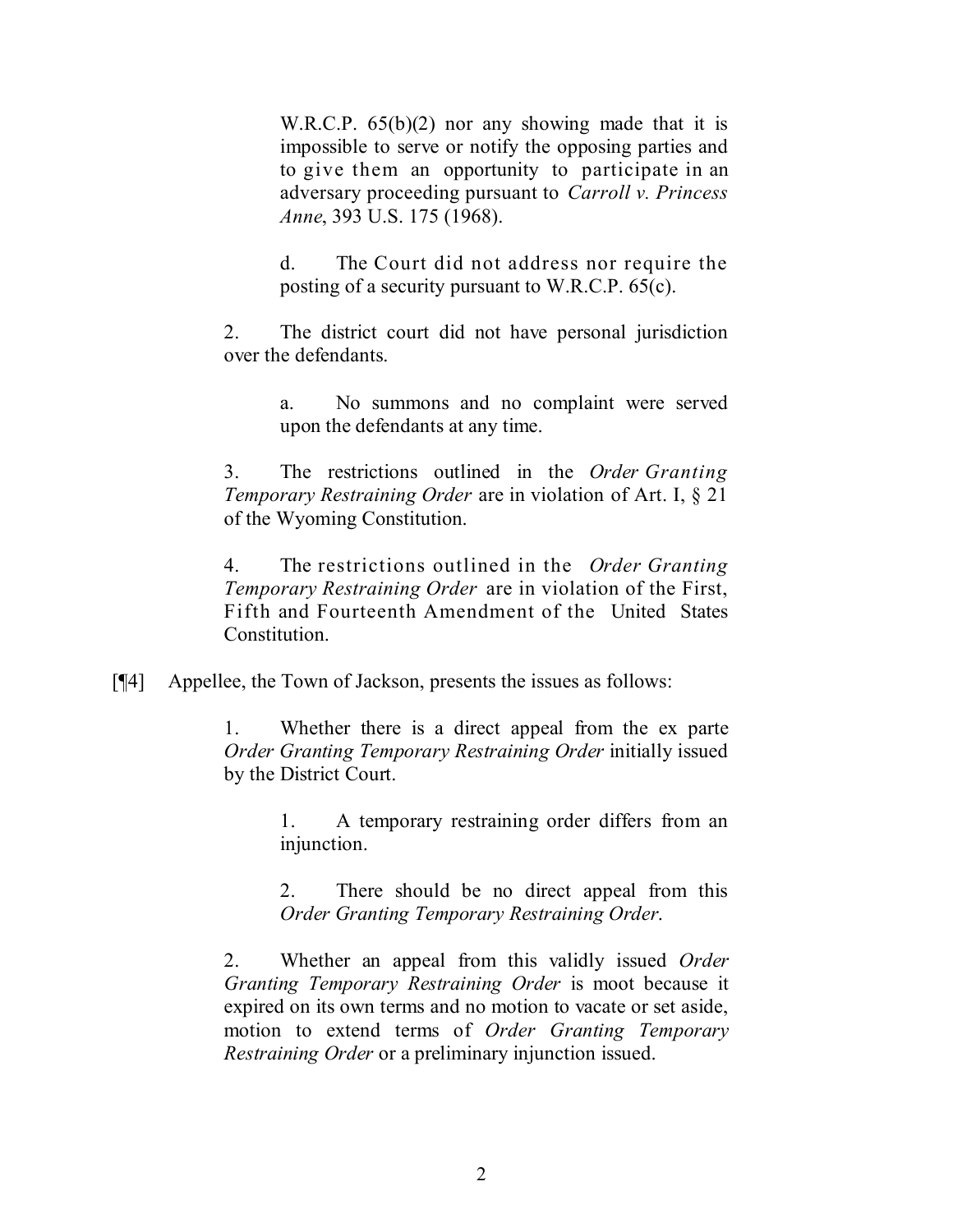1. The *Order Granting Temporary Restraining Order* was validly and properly issued pursuant to W.R.C.P. 65(b).

2. The *Order Granting Temporary Restraining Order* expired on its own terms w/in time set for rule and no motion to vacate or set aside, motion to extend terms of temporary restraining order or preliminary injunction issued.

3. Whether the District Court had subject matter jurisdiction to issue the ex parte *Temporary Restraining Order* pursuant to W.R.C.P. 65 and W.S. § 15-1-103(a)  $(xviii)$ .

> 1. The Town of Jackson had standing to pursue an ex parte temporary restraining order against Operation Save America.

> 2. The *Order Granting Temporary Restraining Order* was issued ex parte pursuant to W.R.C.P. 65(b), which does not require that it be issued during a current litigation.

> 3. W.R.C.P. 65(b)(2) is the relevant evaluation for a temporary restraining order and standing.

> 4. The Court did not need to address or require the posting of a security pursuant to W.R.C.P. 65(c).

> > a. A bond is not necessary where the only damages are those that lie in tort.

> > b. Under W.R.C.P. 65(c), the Court's discretion as to whether a bond should issue is best analyzed under the "as the court deems proper" language of 65(c).

4. Whether the District Court had personal jurisdiction over the Defendant, Operation Save America.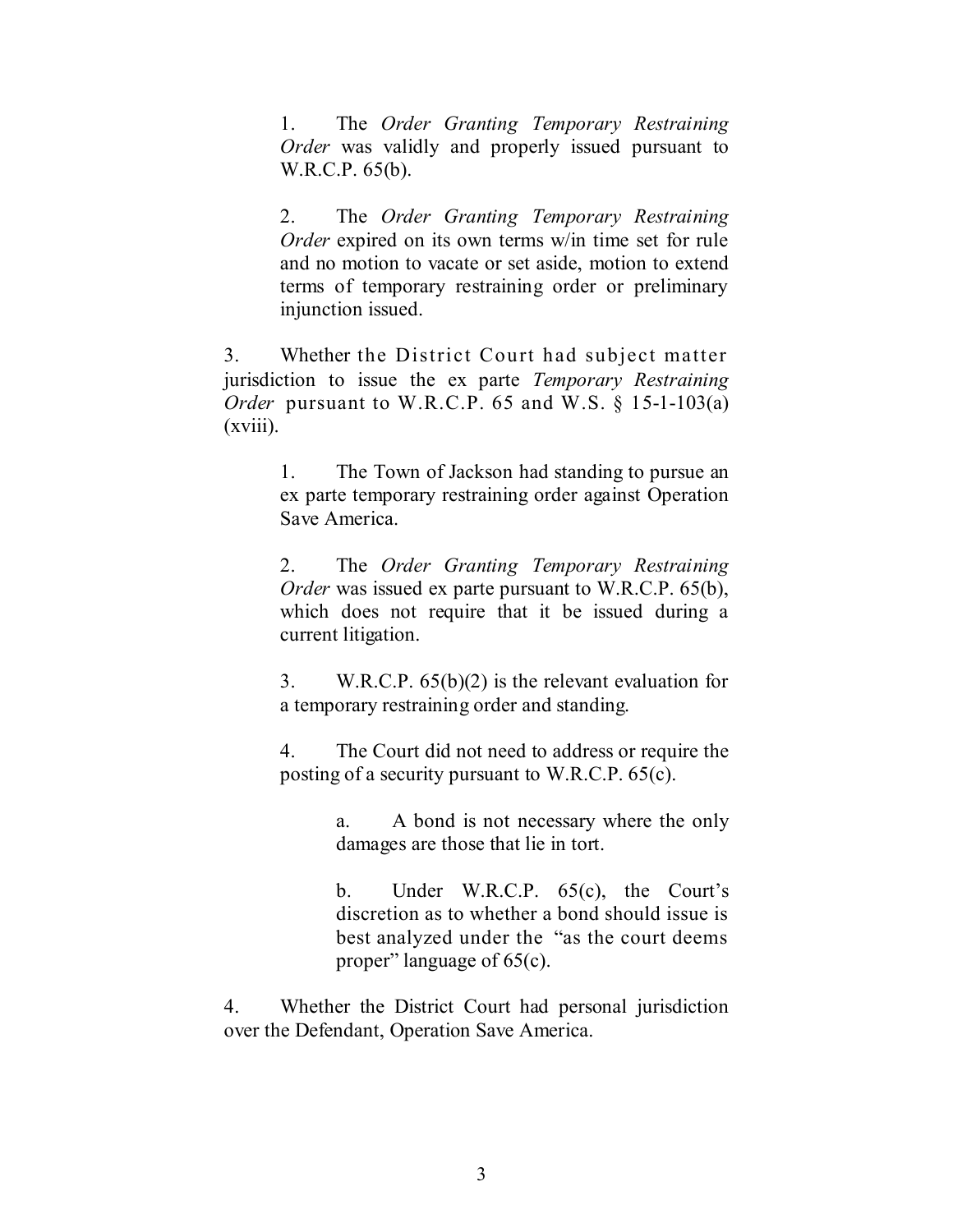5. Whether the restrictions outlined in the *Order Granting Temporary Restraining Order* were in violation of Art. I, § 21 of the Wyoming Constitution.

6. Whether the restrictions outlined in the *Order Granting Temporary Restraining Order* were in violation of the First, Fifth and Fourteenth Amendments of the United States Constitution.

> 1. The *Order Granting Temporary Restraining Order* was a content neutral reasonable time, place and manner restriction within the regulatory powers of the Town.

> 2. Even if the restrictions in the *Order Granting Temporary Restraining Order* [against OSA] are deemed content-based, they still meet the strict scrutiny standard.

> > a. The issuance of the *Order Granting Temporary Restraining Order* against OSA is distinguishable from *Lefemine* because the TRO meets the strict scrutiny test.

3. The argument that the *Order Granting Temporary Restraining Order* or the Town violated OSA's Fifth and Fourteenth Amendment rights is untenable.

## **FACTS**

[¶5] OSA is an anti-abortion organization incorporated under the laws of Texas. Approximately twenty of its members arrived in Jackson, Wyoming, on Wednesday, May 18, 2011. The group's purpose in coming to Jackson was to protest against Dr. Brent Blue and his clinic, which clinic OSA reported to be the only one in Wyoming performing abortions.

[¶6] At 7:00 on the morning of Wednesday, May 18th, OSA began its demonstrations by assembling at the Jackson Hole High School and Jackson Hole Middle School. The group handed out flyers calling Dr. Blue a "killer" and showing photographs of an aborted fetus. It also held up large photographs, approximately four-feet by four-feet, of disfigured and aborted fetus images. In one incident, an OSA member boarded an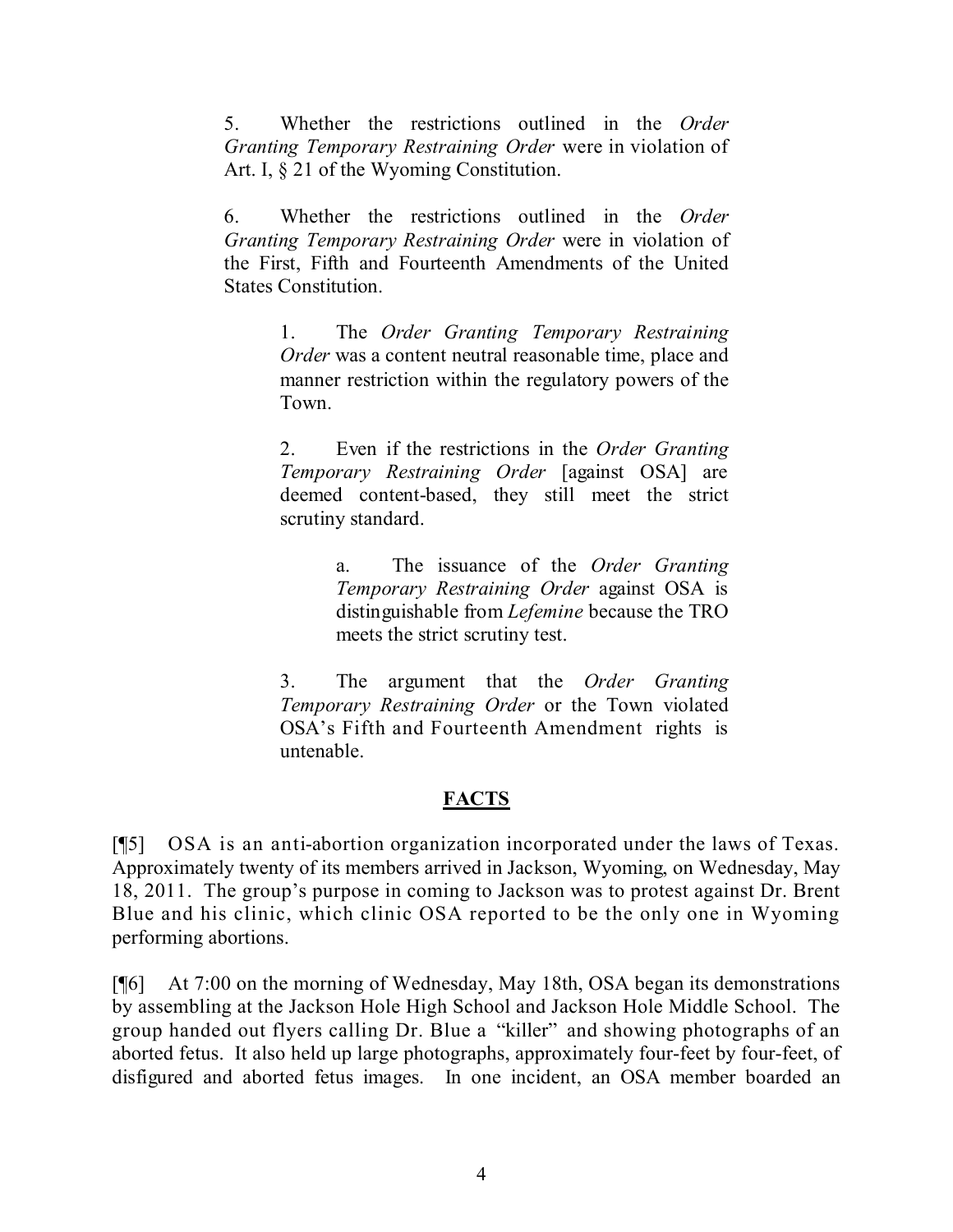occupied school bus, showed the grade school age children the aborted fetus images and asked them if they knew that Dr. Blue is a "killer."

[¶7] Robert Gilliam, Operations Lieutenant for the Jackson Police Department, described the public response to the demonstrations and his interactions with OSA:

> 8. Since Wednesday morning, the group has consistently demonstrated throughout the Town of Jackson showing the same graphic photographs. The group has refused repeated requests from me and other law enforcement officials to remove these graphic photographs. This came after police received several hundred phone calls, emails, personal visits and face to face complaints from citizens who see the photographs as obscene and offensive.

> 9. I have personally had direct contact with more than 40 citizens who have complained to me that the photographs displayed by this group are grossly offensive and obscene. Many of these citizens have had tears in their eyes and were extremely upset after viewing the photographs; some appeared traumatized.

> 10. The police department, sheriff's office and the Town of Jackson have all fielded many calls and complaints from parents whose children have been forced to view these graphic photographs displayed by the Operation Save America group. The conversations that I have had with their leaders, including Pastor Mark Hollick and Mr. Chet Gallagher, regarding the graphic signs have been cordial, but matter-of-fact like. They acknowledge the signs are graphic and offend most people, but that is their intent. They wish to "shock" the public into taking their side on the abortion debate in this country.

\* \* \* \*

13. Additionally, the group[']s presence in Jackson has sparked a sizable group of counter demonstrators. On Friday, May 20, a counter demonstrator upset after viewing the graphic photographs, attempted to strike with his vehicle one of the Operation Save America members who was holding one of the graphic photographs. The driver was arrested and charged with aggravated assault.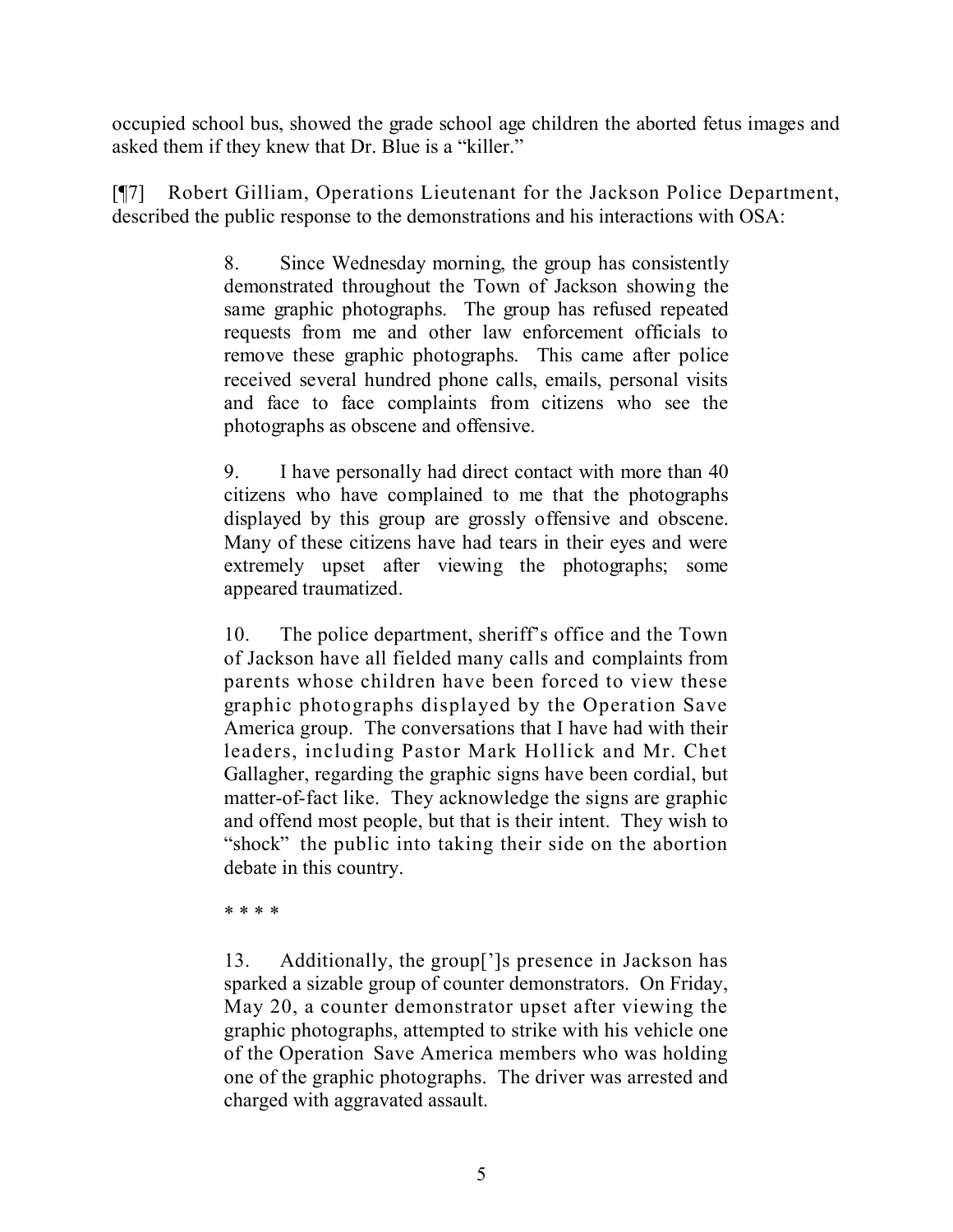[¶8] During the same week that OSA was demonstrating in Jackson, the Boy Scouts of America were planning to hold their annual Elk Fest in the Jackson Town Square. The Boy Scouts had, on March 30, 2011, applied for and received a permit for the exclusive use of the Town Square for the event's festivities to be held on Saturday, May 21st. The planned activities were scheduled from 5:00 a.m. to 3:00 p.m. that day, and they included various booths for family activities, a Boy Scout Expo and Demonstrations, a Rotary Private Antler Sale, the Boy Scout Antler Auction, and a Jackson Youth Baseball food tent. Approximately two hundred Boy Scouts between the ages of seven and fourteen were expected to attend the event.

[¶9] At some point between Wednesday, May 18th, and Friday, May 20th, Lieutenant Gilliam asked Pastor Mark Hollick and Chet Gallagher of OSA to refrain from displaying the graphic photographs at the Boy Scout event. Pastor Hollick and Mr. Gallagher responded that OSA reserved its right to display the photographs in any public setting.

[¶10] On Friday, May 20, 2011, at 3:29 in the afternoon, the Town filed in district court a Petition for Temporary Restraining Order and/or Temporary Injunction (Petition). The Petition requested an order restricting protestors and counter-protestors from protesting during the Elk Fest between 5:00 a.m. and 5:00 p.m. on Saturday, May 21, 2011, within two blocks in any direction from the Town Square. In support of the Petition, the Town stated, in part:

> 9. The Town submits that it is a compelling interest to protect the 200(+) children and Boy Scouts attending the Elk Fest from being exposed to protestors holding and displaying large signs containing pictures of dismembered, aborted fetuses, or counter-protestors['] similar shocking and graphic materials. (*See Lieutenant Bob Gilliam Affidavit attached hereto as Exhibit B*.)

\* \* \* \*

13. As set forth in the Affidavit of Robert Gilliam attached as Exhibit B, it clearly appears that immediate and irreparable injury, loss or damage will result to the children of the Town at tomorrow's Elk Fest. Moreover, the Jackson Police Department has informed Defendant representatives of the Town's position concerning this specific location at this specific time, and they disagree. Undersigned counsel certifies to this court that she personally has not made any efforts to notify the Defendants of this temporary injunction due to the hostility of the current situation, contrary position of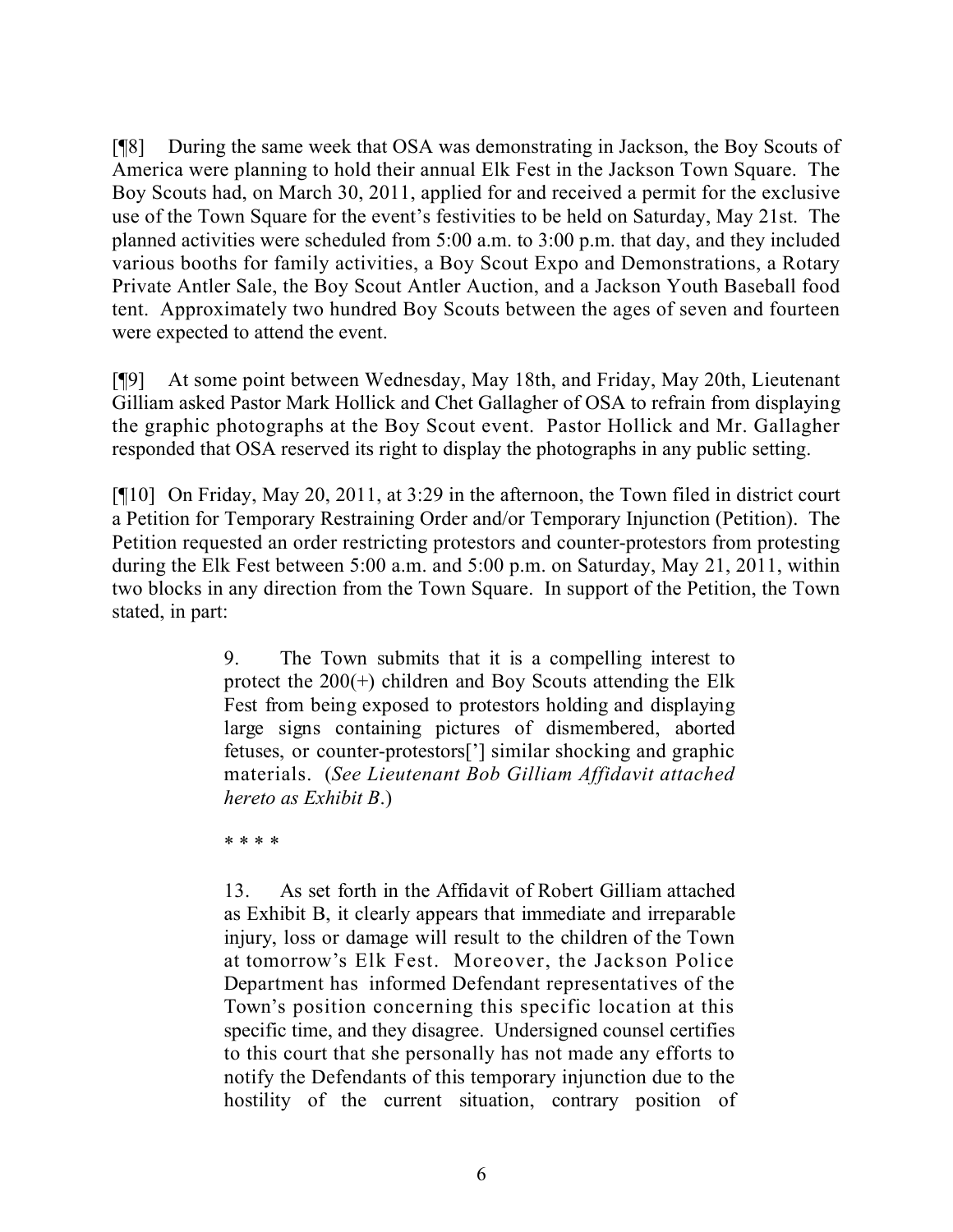Defendant representatives and the immediate need for injunctive relief by this court before tomorrow morning at 5am.

\* \* \* \*

17. There will be no harm to the Defendant and counterprotest groups because they can protest in other public places within the Town during the Elk Fest. To the contrary, the harm suffered by children being exposed to the constant and continuous shocking graphic materials during the Elk Fest is enormous and there is no way to place an actual value on such damage to over 200 children and they are speculative. (*See Lieutenant Bob Gilliam Affidavit attached hereto as Exhibit B*.) Thus, equitable relief is appropriate. (Emphasis in original.)

18. Finally, there is a substantial and significant public interest in protecting children and Boy Scouts who have been granted a special event permit for exclusive use of the Town Square, from large displays of graphic materials during such event and during the requested hours. The public interest in preventing such injustice is enormous.

[¶11] The district court granted the Petition, and at 8:43 p.m. on Friday, May 20th, it issued an Order Granting Temporary Restraining Order (TRO). In issuing the TRO, the court did not include counter-protestors in its coverage, noting:

> In the body of the petition, Plaintiff has sought to include "counter-protestors" in the Temporary Restraining Order. However, the group has not been named as a party. The Court has not found sufficient evidence in the accompanying affidavit of immediate or irreparable injury that would justify the inclusion of any counter-protestors in the Temporary Restraining Order.

[¶12] The district court found that the Town had made the requisite showing for the TRO to issue ex parte.

> With respect to element (1), the Court finds that Plaintiff has made a sufficient showing of immediate and irreparable injury. More specifically, the Court finds, and it has been averred by affidavit, that irreparable injury would follow from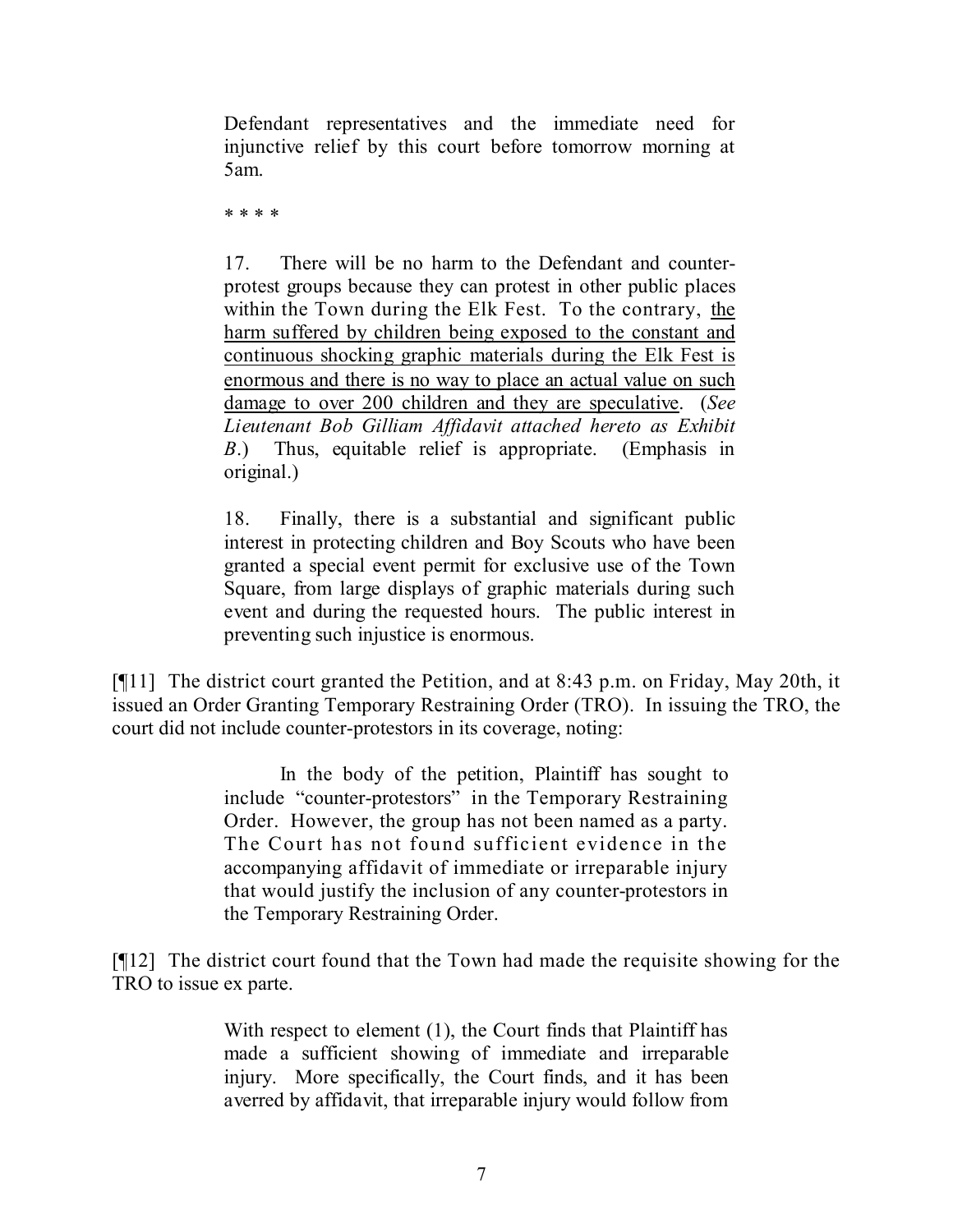the children being exposed to the constant and continuous shocking graphic materials of the protestors, and also from the threat of public disturbance, breach of peace and violence.

Regarding element (2), Plaintiff has certified its efforts and reasons why notice should not be required. The Jackson Police Department has informed representatives of Operation Save America of the Town's position with respect to its planned protest at the Town Square during the Boy Scout event, and the group has continued to assert its intention of protesting on the Square at that time. In light of the hostility of the current situation and the immediate need for injunctive relief, the applicant's attorney has informed the Court that she has not attempted to notify the Defendant of this temporary injunction. Further, the Court has not provided notice to Defendant because this Order is being issued after business hours on May 20, 2011 without time for a hearing before the scheduled event.

[¶13] After concluding it could issue the order ex parte, the district court then analyzed the proposed restriction under First Amendment constraints. The court did not explicitly find that the restriction was content-based and intended to restrict speech in a traditional public forum, but it nonetheless applied the strict scrutiny required for that type of restriction. It concluded:

> [T]here is a compelling interest to protect the two hundred plus children and Boy Scouts attending the Elk Fest from being exposed to protestors holding and displaying large signs containing pictures of aborted fetuses. Further, the Court finds that the Town's proposed restriction is narrowly tailored to protect and serve that compelling state interest in that it is restricting Operation Save America from its protest activities for a limited number of hours within a limited geographic area in the Town of Jackson.

[¶14] Based on its findings, the district court granted the TRO in the form that the Town requested. The TRO restricted OSA as follows:

> IT IS HEREBY ORDERED that Defendant is enjoined from assembling on the Jackson Town Square without a permit or holding posters/signs or materials of any graphic nature (e.g., aborted fetus pictures) on the Town Square or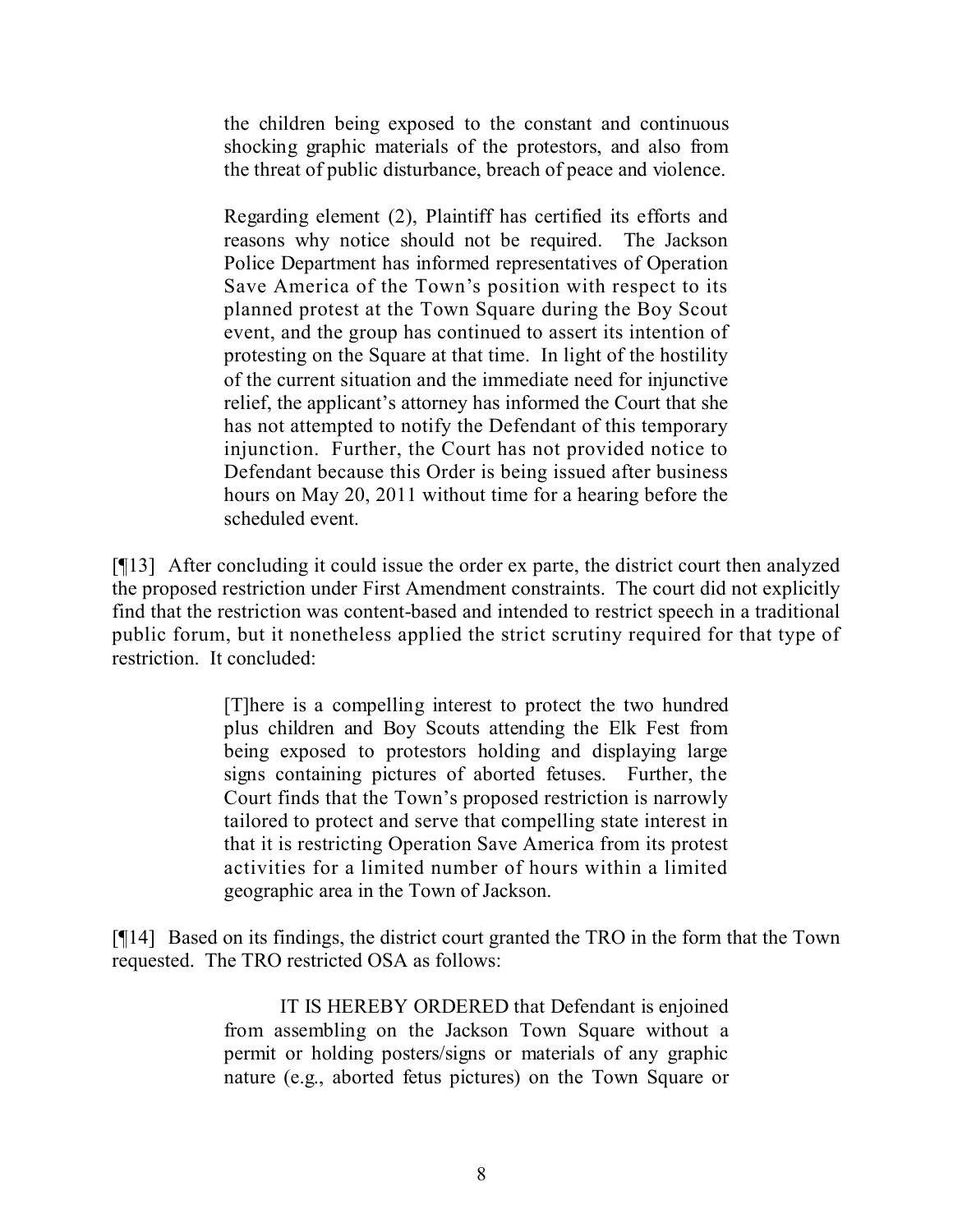within a two (2) block radius thereof, that is, not within the two square block area:

> north of Pearl Avenue, west of Willow Street, south of Gill Avenue, and east of Milward Street

during the Boy Scouts of America Expo and Elk Antler Auction between 5:00 a.m. and 5:00 p.m. on Saturday, May 21, 2011.

[¶15] The Boy Scout event went forward as scheduled, and the TRO expired by its own terms at the conclusion of the event at 5:00 p.m. on May 21, 2011. On May 27, 2011, OSA filed its Notice of Appeal.

### **STANDARD OF REVIEW**

[¶16] Jurisdictional questions are legal issues that this Court reviews *de novo*. *Dawes v. State*, 2010 WY 113, ¶ 10, 236 P.3d 303, 306 (Wyo. 2010) (subject matter jurisdiction is a question of law considered *de novo*, without regard to the district court determination); *Meyer v. Hatto*, 2008 WY 153, ¶ 14, 198 P.3d 552, 555 (Wyo. 2008) ("The question of whether personal jurisdiction can properly be exercised in Wyoming is therefore a question of law to be reviewed *de novo*."); *Northfork Citizens for Responsible Dev. v. Park Cty. Bd. of Cty. Comm'rs*, 2008 WY 88, ¶ 6, 189 P.3d 260, 262 (Wyo. 2008) (quoting *Halliburton Energy Services, Inc. v. Gunter*, 2007 WY 151, ¶ 10, 167 P.3d 645, 649 (Wyo. 2007)) ("The existence of standing is a legal issue that we review *de novo.*").

[¶17] Constitutional challenges present issues of law that we likewise review *de novo*. *Sanderson v. State*, 2007 WY 127, ¶ 31, 165 P.3d 83, 92 (Wyo. 2007); *Rutti v. State*, 2004 WY 133, ¶ 9, 100 P.3d 394, 400 (Wyo. 2004).

[¶18] Actions for injunctive relief are by nature requests for equitable relief within the district court's discretion. *CBM Geosolutions, Inc. v. Gas Sensing Tech. Corp.*, 2009 WY 113, ¶ 10, 215 P.3d 1054, 1058 (Wyo. 2009); *In re Kite Ranch, LLC v. Powell Family of Yakima, LLC*, 2008 WY 39, ¶ 21, 181 P.3d 920, 926 (Wyo. 2008). Because the district court's decision is discretionary, we review its decision for an abuse of discretion, keeping in mind that an injunction "is an extreme remedy and the court should 'proceed with caution and deliberation before exercising the remedy.'" *Kite Ranch*, ¶ 21, 181 P.3d at 926 (quoting *Rialto Theatre, Inc. v. Commonwealth Theatres, Inc.*, 714 P.2d 328, 332 (Wyo. 1986)). "Judicial discretion is a composite of many things, among which are conclusions drawn from objective criteria; it means a sound judgment exercised with regard to what is right under the circumstances and without doing so arbitrarily or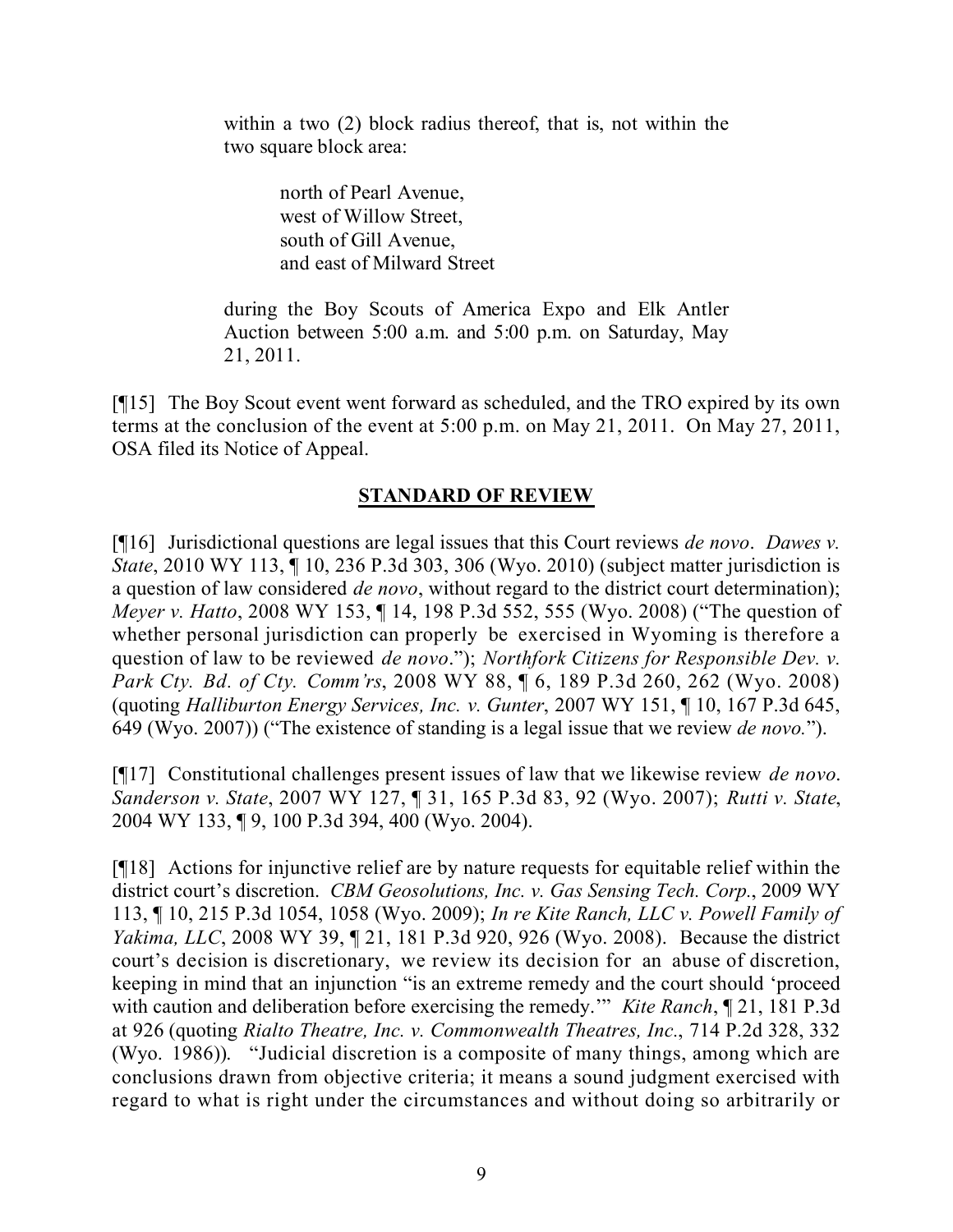capriciously." *Wilson v. Lucerne Canal & Power Co.*, 2003 WY 126, ¶ 11, 77 P.3d 412, 416 (Wyo. 2003) (quoting *Pasenelli v. Pasenelli*, 2002 WY 159, ¶ 11, 57 P.3d 324, 329 (Wyo. 2002)).

[¶19] In evaluating a court's exercise of discretion in the grant or denial of injunctive relief, this Court has observed:

> In *Kincheloe v. Milatzo*, Wyo., 678 P.2d 855, 861 (1984), we said:

> > "Preliminarily, it is to be remembered that, when courts are called upon to employ their injunctive authority, they must utilize this power with great caution. We have said:

> > > " 'The extraordinary remedy of an injunction is a far-reaching force and must not be indulged in under hastily contrived conditions. It is a delicate judicial power and a court must proceed with caution and deliberation before exercising the remedy.' *Simpson v. Petroleum, Inc.*, Wyo., 548 P.2d 1, 3 (1976).

"Injunctions are extraordinary remedies and are not granted as of right. In granting an injunction, the court exercises broad, equitable jurisdiction. *Brown v. J.C. Penney Co.*, D.C.Wyo., 54 F.Supp. 488 (1943). This discretion is, however, not unfettered, but 'must be exercised reasonably and in harmony with well established principles.' 43 C.J.S. Injunctions § 14 p. 772."

*In re Adoption of RHA*, 702 P.2d 1259, 1266 (Wyo. 1985).

### **DISCUSSION**

## **I. MOOTNESS**

[¶20] The Town contends that OSA's appeal should be dismissed as moot because the event in which OSA desired to demonstrate has already occurred and the TRO has expired. Thus, the Town reasons, a decision by this Court can have no effect on the controversy and the matter is moot. We disagree. Because the present controversy is one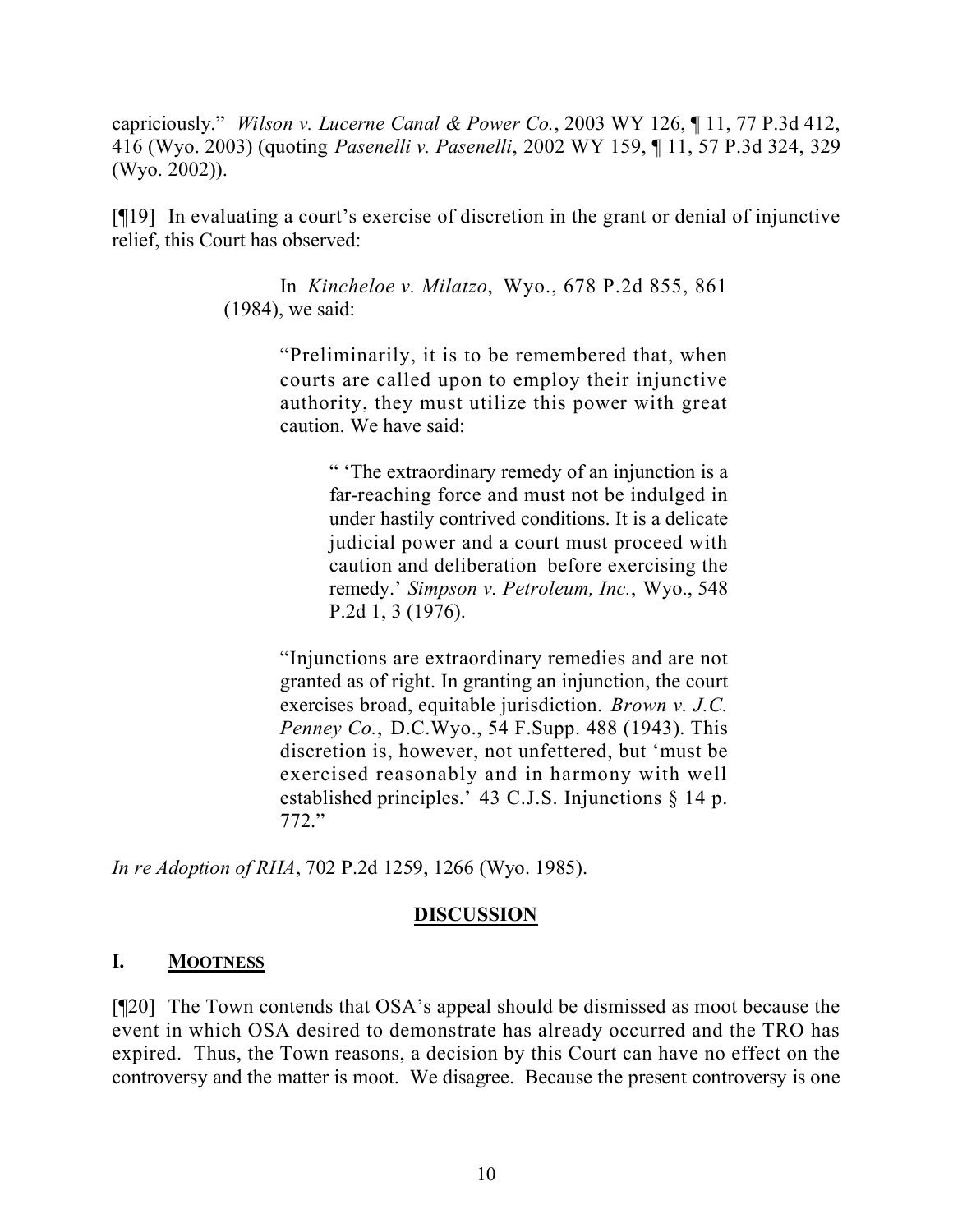of great public importance and is capable of repetition yet evading review, we conclude that OSA's appeal is not moot.

[¶21] The doctrine of mootness considers whether a justiciable controversy remains between the parties. *In re Guardianship of MEO*, 2006 WY 87, ¶ 27, 138 P.3d 1145, 1153 (Wyo. 2006). "A court should not hear a case where there has been a change in circumstances occurring either before or after a case has been filed that eliminates the controversy." *Id.* (quoting *Southwestern Pub. Serv. Co. v. Thunder Basin Coal Co.*, 978 P.2d 1138, 1143 (Wyo. 1999)). We have explained:

> The doctrine of mootness encompasses those circumstances which destroy a previously justiciable controversy. This doctrine represents the time element of standing by requiring that the interests of the parties which were originally sufficient to confer standing persist throughout the duration of the suit. Thus, the central question in a mootness case is "whether decision of a once living dispute continues to be justified by a sufficient prospect that the decision will have an impact on the parties."

*MEO*, ¶ 27, 138 P.3d at 1153-54 (quoting *Southwestern Pub. Serv. Co.*, 978 P.2d at 1143); *see also In re AJ*, 736 P.2d 721, 723 (Wyo. 1987) ("Courts do not sit for the purpose of expounding the law upon abstract questions, but to determine the rights of litigants by the rendition of effective judgment.").

[¶22] The rule that a case must be dismissed when it becomes moot is not absolute. If a case presents an issue of great public importance or interest, we may rule on the issue even if the dispute is technically moot. *Merchant v. Wyo. Dep't of Corrections*, 2007 WY 159, ¶ 17, 168 P.3d 856, 863 (Wyo. 2007); *Bd. of Trustees of Fremont Cty. Sch. Dist. No. 25 v. BM*, 2006 WY 23, ¶ 3, 129 P.3d 317, 319 (Wyo. 2006); *In re RM*, 2004 WY 162, ¶ 8, 102 P.3d 868, 871 (Wyo. 2004). Likewise, we have ruled on matters, otherwise moot, where we deemed it necessary to provide guidance to state agencies and to produce uniformity in the decisions of the district courts, pursuant to our "general superintending control" of all district courts. *Morad v. Wyo. Highway Dep't*, 66 Wyo. 12, 21, 203 P.2d 954, 957 (Wyo. 1949) (reviewing drivers license revocation after license reinstated); *see also RM*, ¶ 8, 102 P.3d at 871 ("[T]his action presents this court with the opportunity to consider the constitution in a manner not considered before and is of sufficient importance to warrant a full discussion."); *Wyo. Dep't of Revenue & Taxation v. Andrews*, 671 P.2d 1239, 1245 (Wyo. 1983) (reviewing moot drivers license suspension because it raised "a significant question of public interest and importance which could be of a continuing nature, and because of its importance with respect to the enforcement of this state's motor vehicle code"). We have stated: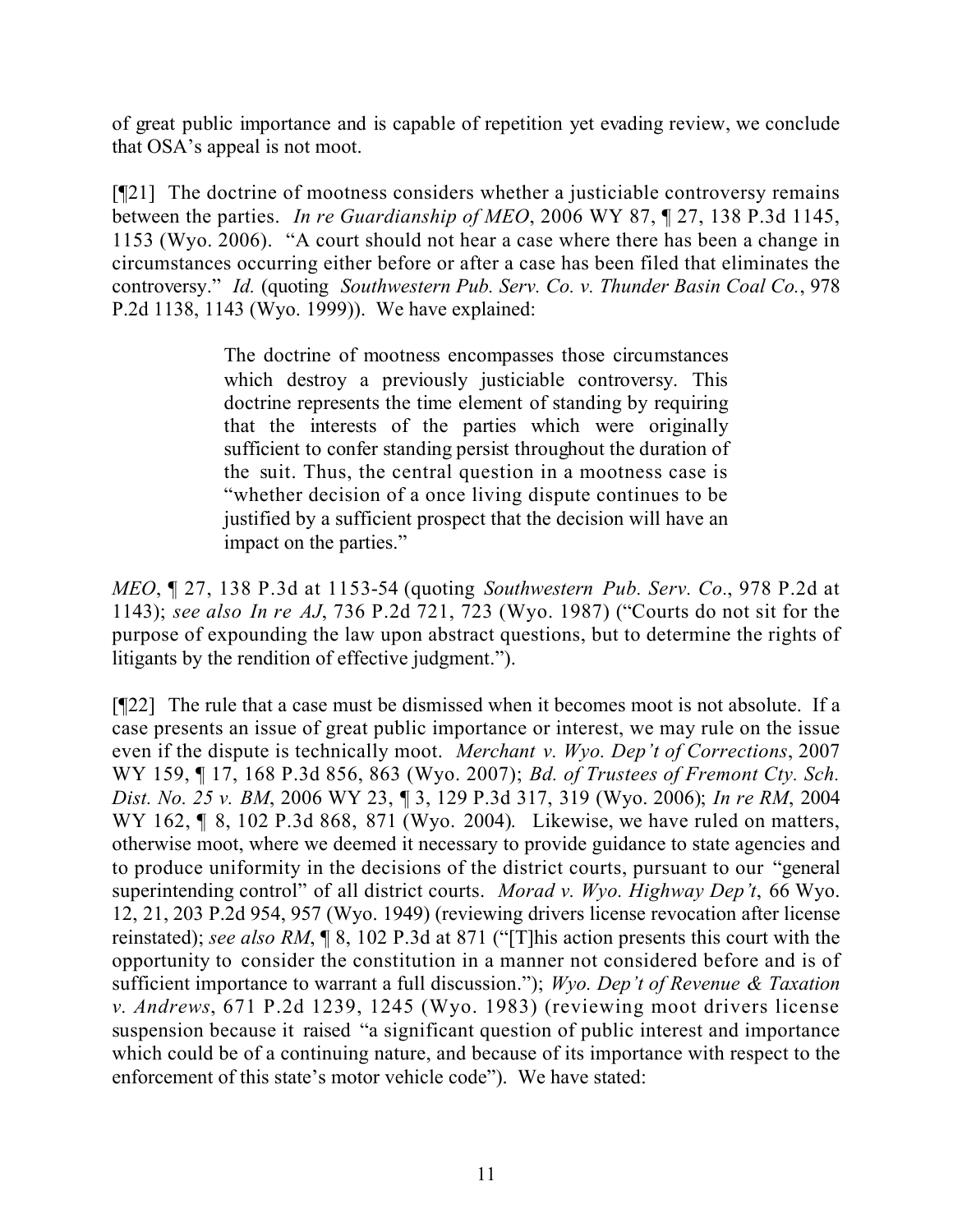In *Wyoming Bd. of Outfitters and Professional Guides v. Clark*, 2002 WY 24, ¶ 15, 39 P.3d 1106, 1109 (Wyo. 2002), we dismissed an appeal for mootness where a present ruling could have no effect upon a professional license whose temporal life had passed. Certainly the same could be said here, where a license to practice clinical social work from 2000 to 2002 "would be of no practical value to" the appellant. *See Walker v. Board of County Com'rs, Albany County*, 644 P.2d 772, 773-74 (Wyo. 1982) ("[a] cause will not be considered when a judgment rendered cannot be carried into effect."). We do not, however, follow this rule blindly and will, despite mootness caused by the passage of time, consider issues that may continue to arise or are of special significance. *Lineberger v. Wyoming State Bd. of Outfitters and Professional Guides*, 2002 WY 55, ¶ 1, 44 P.3d 56, 57 (Wyo. 2002) (authority of Board to impose conditions on a license); *Andrews*, 671 P.2d at 1244-45 (questions of sufficient public interest and of a continuing nature).

We find the instant case to be similar to *Lineberger* and *Andrews.* In particular, the issues of whether an expert must establish the standard of care, and whether notice may be accomplished through the State's disclosure statement, have broad application beyond the specific facts of this case and are worthy of being addressed. Furthermore, licensing issues are peculiarly likely to evade judicial review due to their temporal nature. We will not, therefore, dismiss this appeal despite the fact that the issues could, technically, be moot. Instead, we will address the issues raised by the parties.

*Penny v. Wyo. Mental Health Professions Licensing Bd.*, 2005 WY 117, ¶¶ 3-4, 120 P.3d 152, 157 (Wyo. 2005).

[¶23] An additional exception applies to disputes that by their nature may conclude before this Court has an opportunity to rule. If a case presents a "controversy capable of repetition yet evading review," we may rule on the matter despite its technical mootness. *Merchant*, ¶ 17, 168 P.3d at 863; *MEO*, ¶ 28, 138 P.3d at 1154; *BM*, ¶ 3, 129 P.3d at 319.

[¶24] Our mootness exceptions illustrate that Wyoming's mootness doctrine, like that of many other states, is prudential rather than constitutionally based. *See* Matthew I. Hall, *The Partially Prudential Doctrine of Mootness*, 77 Geo. Wash. L. Rev. 562, 567 n.14 (2009) ("State courts, whose jurisdiction is not, of course, governed by Article III, are similarly reluctant to hear moot cases, but generally treat their mootness doctrines as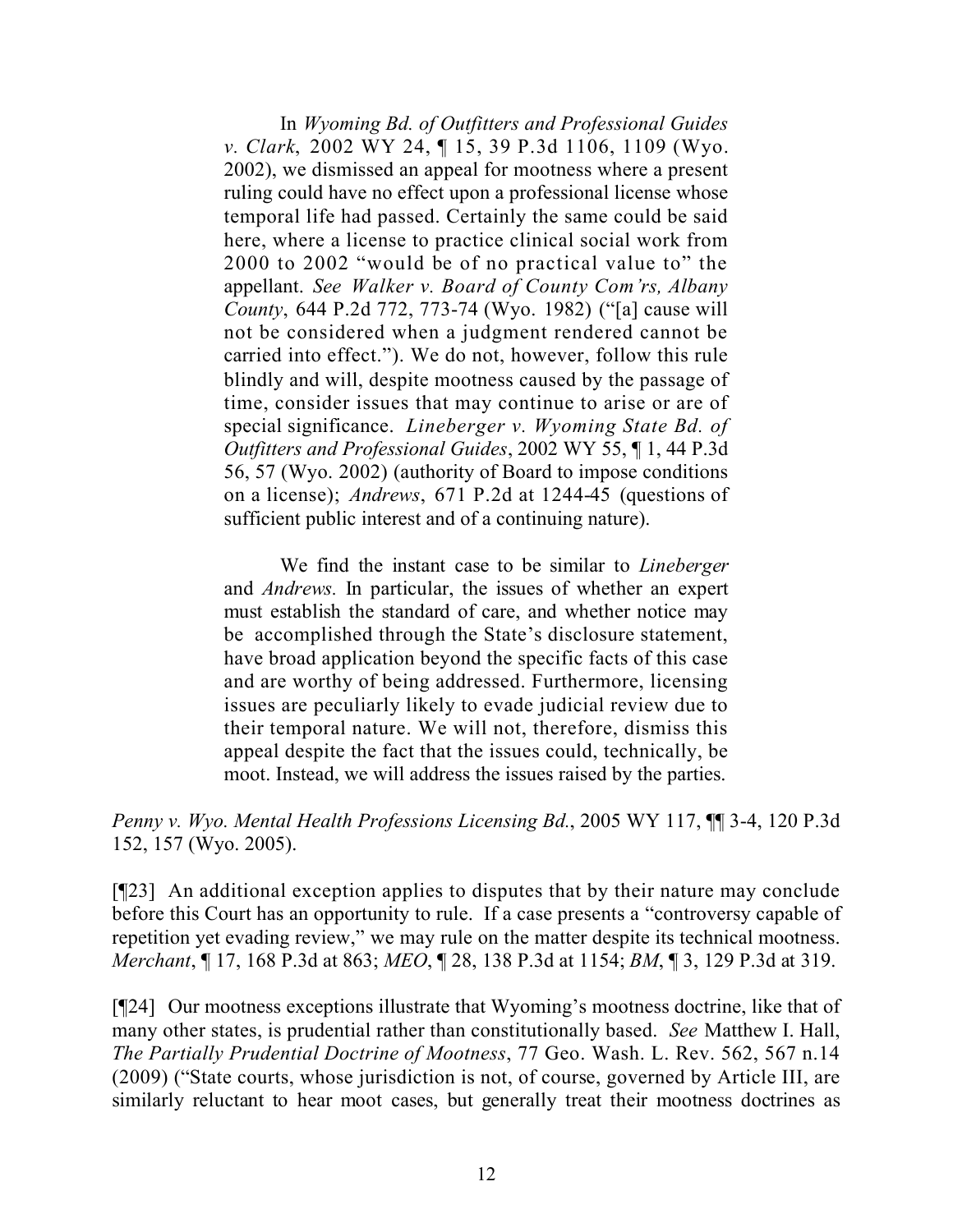prudential, and will hear moot cases when the public interest warrants."); *see also* Robert B. Keiter, Tim Newcomb, *The Wyoming State Constitution: A Reference Guide* 141 (2011) ("Significantly, this section [Article 5, Section 2 of the Wyoming Constitution] – unlike Article III in the U.S. Constitution – does not limit the Wyoming Supreme Court's appellate jurisdiction to 'cases' or 'controversies.'"). Consistent with the differences between federal court authority to decide matters and the authority of this Court, we have developed a body of case law governing justiciability that is independent of federal requirements. *See William F. West Ranch, LLC v. Tyrrell*, 2009 WY 62, ¶ 12 n.2, 206 P.3d 722, 727 n.2 (Wyo. 2009). Thus, while we may look to federal case law for guidance, and our law is similar to federal precedent in many respects, that federal case law is not binding on this Court. *Id.*

# **A. Matter of Great Public Importance**

[¶25] Whether a case presents a question of great importance is a determination to be made by this Court. *RM*, ¶ 8, 102 P.3d at 871; *Jolley v. State Loan and Inv. Bd.*, 2002 WY 7, ¶ 10, 38 P.3d 1073, 1078 (Wyo. 2002); *Brimmer v. Thomson*, 521 P.2d 574, 578 (Wyo. 1974). We have stated:

> This exception must be applied with caution and its exercise must be a matter where strict standards are applied to avoid the temptation to apply the judge's own beliefs and philosophies to a determination of what questions are of great public importance.

*Jolley*, ¶ 10, 38 P.3d at 1078 (quoting *Brimmer*, 521 P.2d at 578).

[¶26] That the case before us is one that presents an issue of great public importance and interest is a determination readily made without reference to personal beliefs or philosophies. As a starting point, the case concerns a fundamental constitutional right, the First Amendment right to free speech. *See RM*, ¶ 8, 102 P.3d at 871 (addressing fundamental right to education as issue of great public importance in an otherwise moot student expulsion case); *Brimmer*, 521 P.2d at 578 (addressing fundamental right to vote as issue of great public importance). Moreover, the constitutional issue is presented in the context of a topic that is of public interest and importance on both a national level and local level, that is, the topic of abortion rights.

[¶27] Among the issues in the United States today that are divisive and inflammatory, none is so hotly debated as that of abortion. On the national stage, the issue is front and center in the halls of Congress, on the political campaign trail, and in many state legislatures. *See* Leigh Ann Caldwell, *Democrats Attack Romney for Saying He Wanted to "Get Rid" of Planned Parenthood*, CBS News Political Hotsheet (March 14, 2012); Lucy Madson, *Virginia Gov. Bob McDonnell Signs Virginia Ultrasound Bill*, CBS News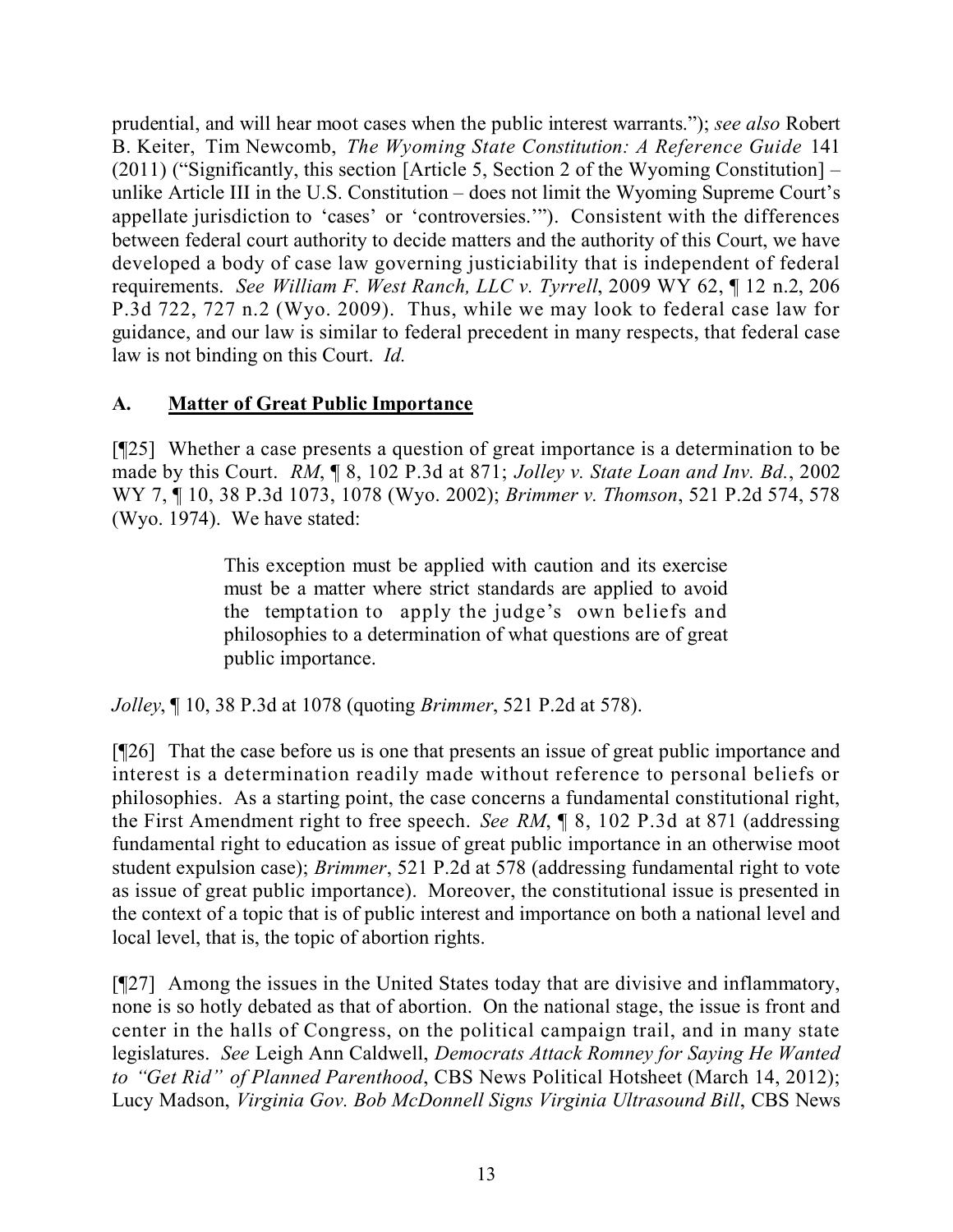Political Hotsheet (March 7, 2012) (Virginia bill requiring women to undergo transvaginal ultrasound prior to having abortion "sparked national debate this month"); Stephanie Condon, *Abortion Funding Showdown Escalates*, CBS News Political Hotsheet (Feb. 8, 2011). On the Wyoming stage, the issue continues to attract attention in the state legislature and in the state capitol building. *See* Joan Barron, *WyWatch Sues Wyoming Over Anti-Abortion Display*, http://trib.com (Jan. 5, 2012); *Abortion Bill Fails in Wyoming Senate*, http://trib.com (Feb. 26, 2011); Ben Neary, *Wyoming House Rejects Abortion Bill*, http://trib.com (Jan. 26, 2011). Indeed, contending that the abortion issue is not one of great public interest and importance is as unsupportable as contending that the Earth is flat or the sun rises in the west and sets in the east.

[¶28] The issue of abortion has polarized mainstream political parties and energized all manner of public interest groups who align with pro-life advocates on the one side and pro-choice advocates on the other. Each side seeks to influence public opinion and to attain legal support for its position – in legislative halls and in the courts. The debate is ubiquitous and abundant. The topic of abortion incites like no other issue in this country today. It divides the nation, our religions, our families, our politics, and our society. The issue arouses deep passions that find full expression in open and public debate that gives all participants the satisfaction of a fair and full hearing.

[¶29] Without resort to personal beliefs or philosophies, the case presently before this Court presents issues of great public interest and importance. They are issues that deserve a ruling from this Court.

## **B. Capable of Repetition Yet Evading Review**

[¶30] In addition to finding this case reviewable under the foregoing exception to mootness, we also find this dispute to be one that is "capable of repetition, yet evading review." Under the "capable of repetition, yet evading review" exception to mootness, two requirements must be met: "First, the duration of the challenged action must be too short for completion of litigation prior to its cessation or expiration. Second, there must be a reasonable expectation that the same complaining party will be subjected to the same action again." *MEO*, ¶ 28, 138 P.3d at 1154 (quoting *Grant v. Meyer*, 828 F.2d 1446, 1449 (10th Cir. 1987)).

[¶31] In this case, there can be little question that the first requirement is met. The TRO expired within twenty-one hours of its issuance, and a temporary restraining order by rule must expire within ten days. *See* W.R.C.P. 65(b). As the Texas Supreme Court explained, temporary restraining orders that impose prior restraints on free speech at planned events are by nature short-lived and evade review. *Iranian Muslim Org. v. City of San Antonio*, 615 S.W.2d 202, 209 (Tex. 1981). It is likely that if the controversy were to arise again, an order would issue, the event would pass, and the order would expire, again concluding the controversy before full litigation of the matter could run its course.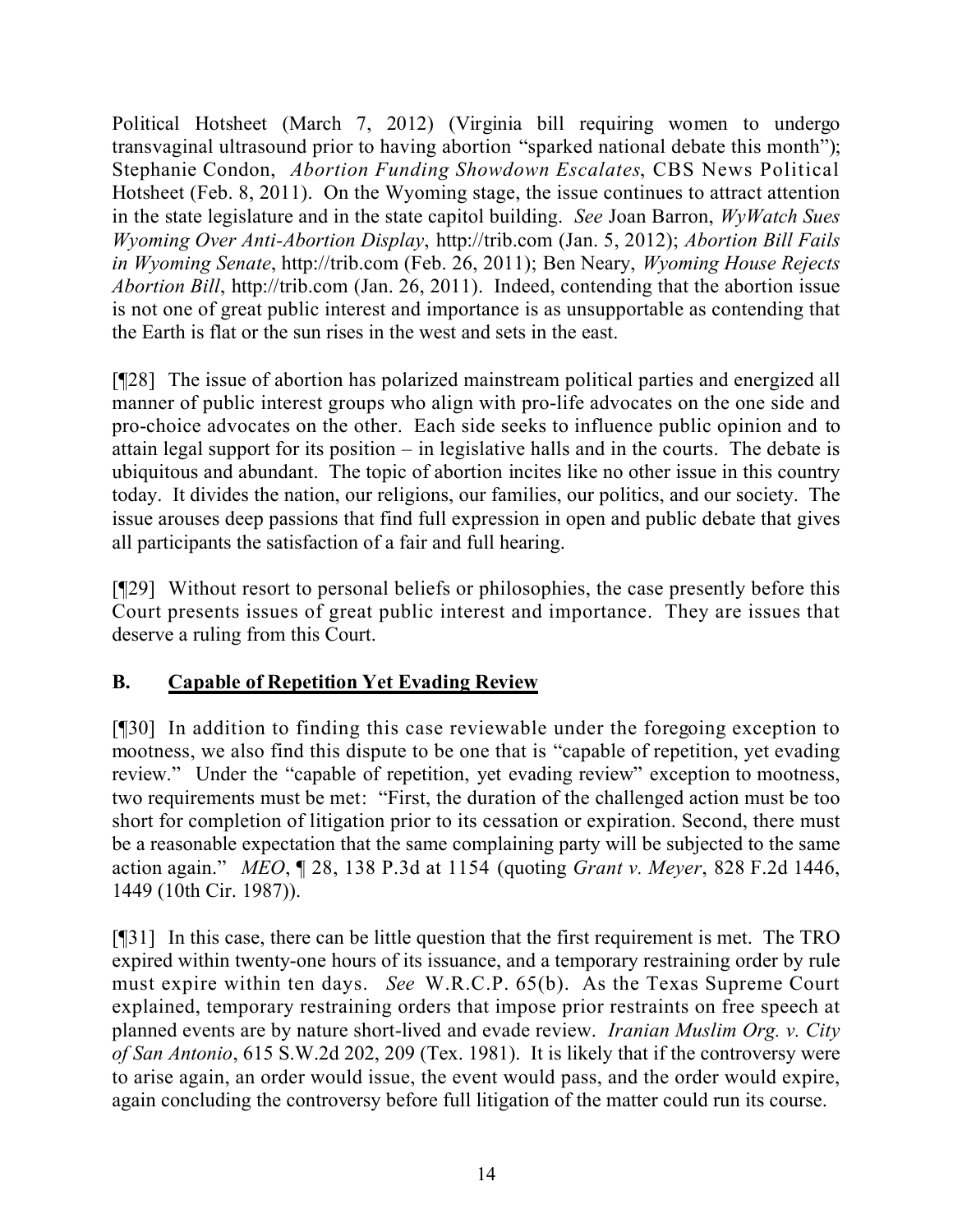[¶32] The second prong of the test considers whether a reasonable expectation exists that the same complaining party will be subjected to the same action again. The United States Supreme Court has in some circumstances held that the burden is on the party asserting mootness to "establish that there is no reasonable likelihood that the wrong will be repeated." *Iron Arrow Honor Soc'y v. Heckler*, 464 U.S. 67, 72, 104 S.Ct. 373, 375, 78 L.Ed.2d 58 (1983); *see also Wilkinson v. Forst*, 591 F.Supp. 403, 410 (D. Conn. 1984) (defendant failed to meet mootness burden in challenge to expired court order requiring weapons search of persons attending KKK rally where defendant failed to show no reasonable likelihood of additional rallies). In other cases, the Supreme Court has placed the burden on the party asserting a live controversy to make the required showing. *City of Los Angeles v. Lyons*, 461 U.S. 95, 109, 103 S.Ct. 1660, 1669, 75 L.Ed.2d 675 (1983) (plaintiff must show "he will again be subjected to the alleged illegality").

[¶33] In either allocation of the burden of proof, the Court's decisions have varied on what is required to show that a dispute is capable of repetition:

> We believe the dissent overstates the stringency of the "capable of repetition" test. Although Justice SCALIA equates "reasonable expectation" with "demonstrated probability," the very case he cites for this proposition described these standards in the disjunctive, see *Murphy v. Hunt*, 455 U.S. [478], at 482, 102 S.Ct. [1181], at 1183, 1184 ("[T]here must be a 'reasonable expectation' *or* a 'demonstrated probability' that the same controversy will recur" (emphasis added)), and in numerous cases decided both before and since *Hunt* we have found controversies capable of repetition based on expectations that, while reasonable, were hardly demonstrably probable. See, *e.g.*, *Burlington Northern R. Co. v. Maintenance of Way Employ[e]es*, 481 U.S. 429, 436, n. 4, 107 S.Ct. 1841, 1846, n. 4, 95 L.Ed.2d 381 (1987) (parties "reasonably likely" to find themselves in future disputes over collective-bargaining agreement); *California Coastal Comm'n v. Granite Rock Co.*, 480 U.S. 572, 578, 107 S.Ct. 1419, 1424, 94 L.Ed.2d 577 (1987) (O'CONNOR, J.) ("likely" that respondent would again submit mining plans that would trigger contested state permit requirement); *Press-Enterprise Co. v. Superior Court of Cal., Riverside County*, 478 U.S. 1, 6, 106 S.Ct. 2735, 2739, 92 L.Ed.2d 1 (1986) ("It can reasonably be assumed" that newspaper publisher will be subjected to similar closure order in the future); *Globe Newspaper Co. v. Superior Court of Norfolk County*, 457 U.S. 596, 603, 102 S.Ct. 2613, 2618,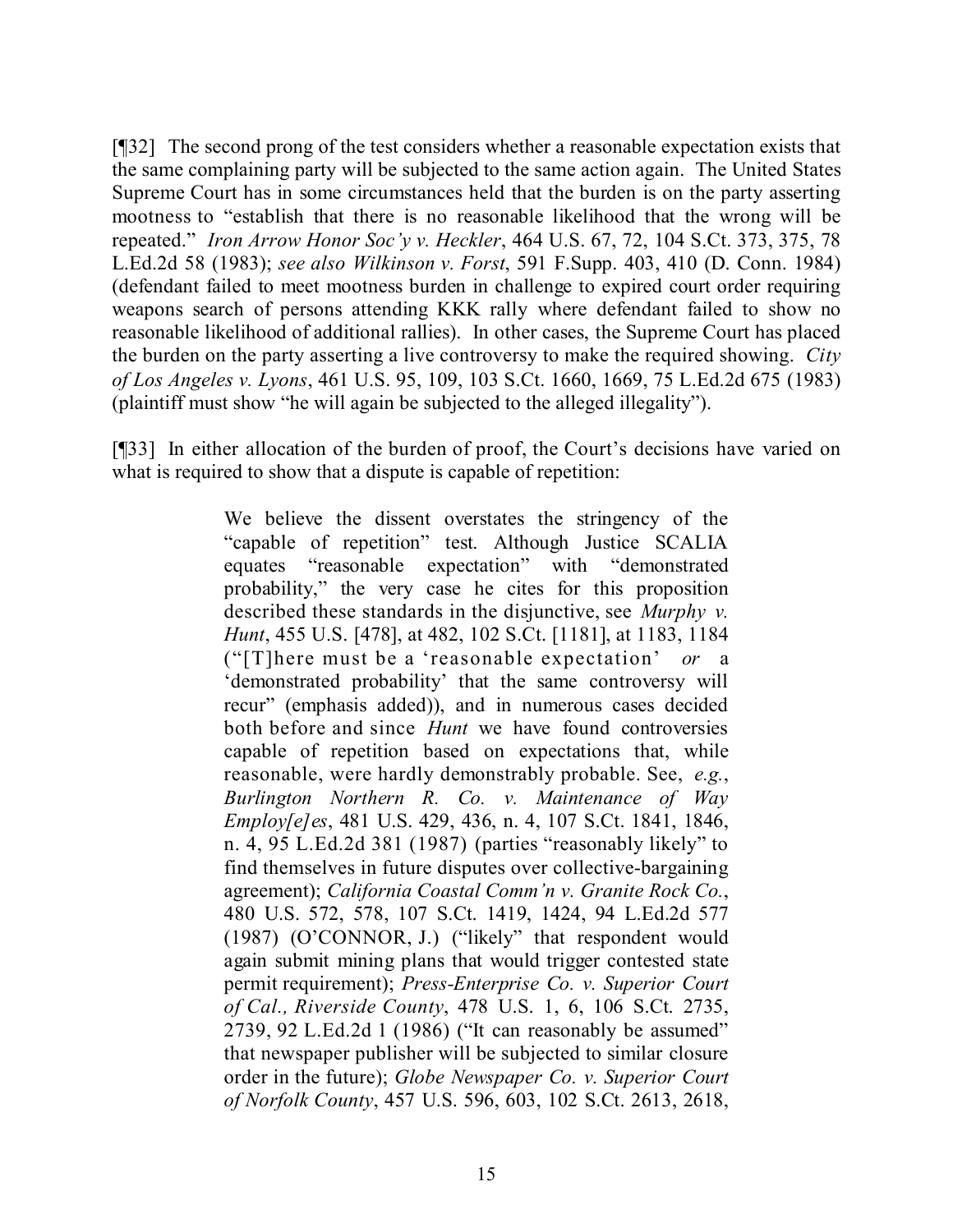73 L.Ed.2d 248 (1982) (same); *United States Parole Comm'n v. Geraghty*, 445 U.S. 388, 398, 100 S.Ct. 1202, 1210, 63 L.Ed.2d 479 (1980) (case not moot where litigant "faces some likelihood of becoming involved in same controversy in the future") (dicta). Our concern in these cases, as in all others involving potentially moot claims, was whether the controversy was *capable* of repetition and not, as the dissent seems to insist, whether the claimant had demonstrated that a recurrence of the dispute was more probable than not.

*Honig v. Doe*, 484 U.S. 305, 319 n.6, 108 S.Ct. 592, 602 n.6, 98 L.Ed.2d 686 (1988).

[¶34] Our Court has not assigned the burden of proof on this question or established a showing more stringent than the requirement that the record establish a "reasonable expectation" that the dispute is capable of repetition. *See, e.g.*, *MEO*, ¶ 28, 138 P.3d at 1154 (recurrence of dispute "not outside the realm of reasonable possibility"); *Penny*, ¶ 3, 120 P.3d at 157 (issue that "may continue to arise"); *Bd. of Cty. Comm'rs for Sublette Cty. v. Exxon Mobil Corp.*, 2002 WY 151, ¶ 18, 55 P.3d 714, 720 (Wyo. 2002) (issue "likely to arise in other cases"); *Andrews*, 671 P.2d at 1245 (question "could be of a continuing nature"). We believe that in this case it would be particularly unfair to place the burden on OSA to make a record that the dispute is capable of repetition, given that the TRO was issued in this matter without notice to OSA or an opportunity for it to be heard. There was simply no point in these proceedings at which OSA could have submitted evidence on the likelihood that this dispute is capable of repetition.

[¶35] We are satisfied, based on the evidence in the limited record before this Court, that there is a reasonable expectation this dispute will recur. The affidavit supporting the Town's Petition for the TRO stated that OSA targeted Jackson, Wyoming, with a stated intention to "[s]hut down the last abortionist in Wyoming." The affidavit also reported incidents from which it may be inferred, and from which the Town has argued, that the group intentionally targets children as the audience for its graphic demonstrations. These facts, even without specifically identified OSA plans to again protest in Jackson, establish a reasonable expectation, beyond mere speculation, that OSA will continue its efforts and approach in Jackson, Wyoming. *See Christian Knights of Ku Klux Klan Invisible Empire, Inc. v. Dist. of Columbia*, 972 F.2d 365, 370-71 (D.C. Cir. 1992) (finding it unnecessary to have evidence of definite Klan plans to march in the district – mootness exception does not require imminent repetition, and "[w]e are confident that eventually [the KKK] will make its way into the city again").

[¶36] On the question of how the Town might respond under the same or similar circumstances, we have no indication it would approach the situation differently. The record contains no evidence, and this Court has received no information, either at oral argument or through additional submissions, that the Town has taken formal steps to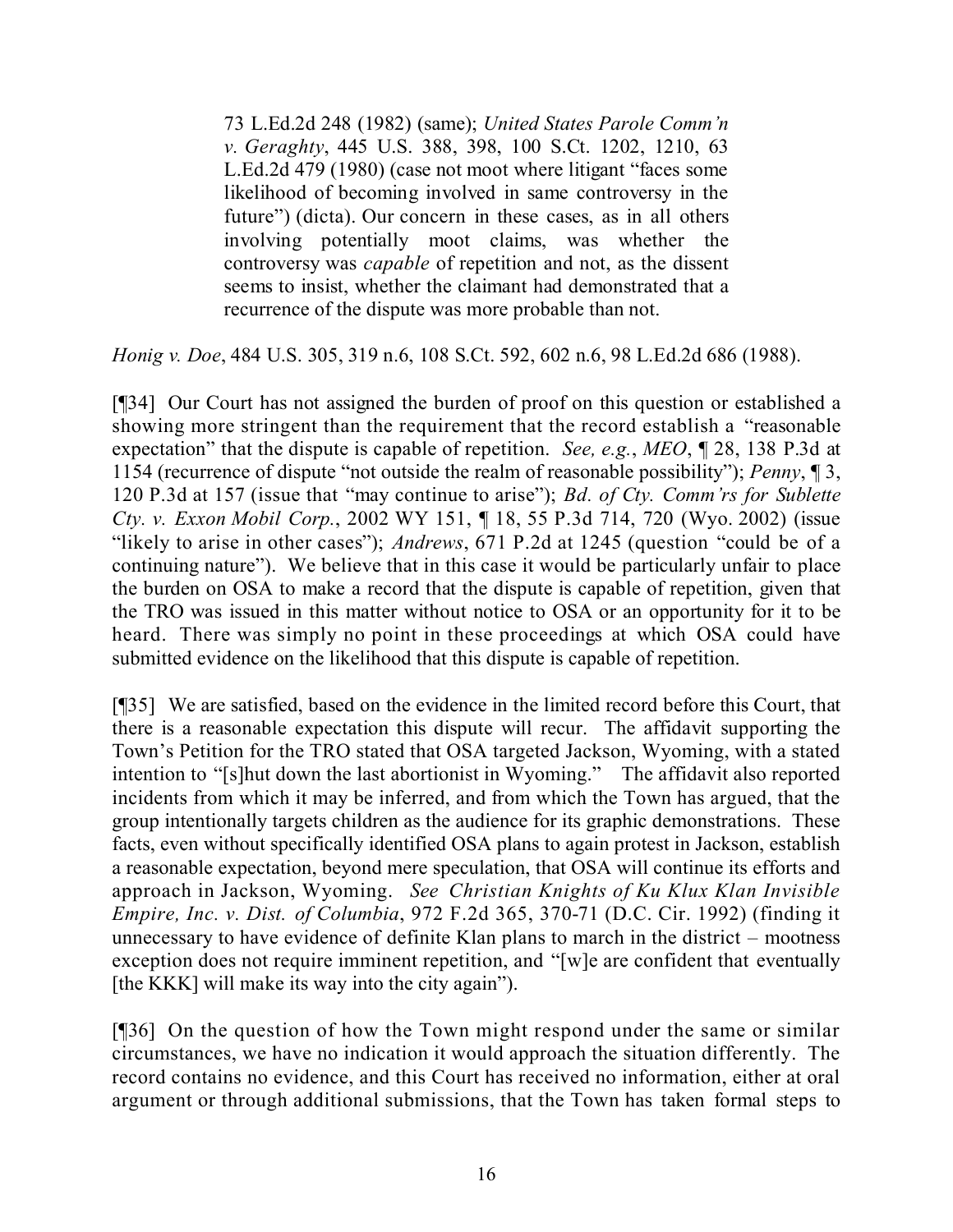adopt measures which would address similar future occurrences in a content-neutral, constitutionally permissible manner. *See, e.g.*, the cases cited in footnote two of this opinion, describing content-neutral measures a government may take to address concerns like those raised by the Town. Under these circumstances, where the policy debate over abortion continues, where OSA's approach remains the same, and where the Town's approach remains the same, we conclude there is a sufficient likelihood that the controversy will recur. *See, e.g., Grider v. Abramson*, 994 F.Supp. 840, 843 n.4 (W.D. Ky. 1998) (action challenging police procedures at KKK rally not moot even though rally already held where future rallies expected and police procedures remain unchanged).

[¶37] The Supreme Court reasoned similarly in the First Amendment case of *Nebraska Press Association v. Stuart*, 427 U.S. 539, 96 S.Ct. 2791, 49 L.Ed.2d 683 (1976). In that case, a Nebraska state trial judge, to protect a multiple-murder defendant's right to a fair trial, entered a restraining order barring news media from publishing or broadcasting alleged confessions or admissions made by the defendant to law enforcement officers or other third parties other than the news media itself. *Id.* at 542, 96 S.Ct. at 2795. By the time the First Amendment challenge to that order reached the Supreme Court, the defendant had been convicted and the order had expired. The Court nonetheless held that the case was not moot:

> The controversy between the parties to this case is "capable of repetition" in two senses. First, if Simants' conviction is reversed by the Nebraska Supreme Court and a new trial ordered, the District Court may enter another restrictive order to prevent a resurgence of prejudicial publicity before Simants' retrial. Second, the State of Nebraska is a party to this case; the Nebraska Supreme Court's decision authorizes state prosecutors to seek restrictive orders in appropriate cases. The dispute between the State and the petitioners who cover events throughout the State is thus "capable of repetition." Yet, if we decline to address the issues in this case on grounds of mootness, the dispute will evade review, or at least considered plenary review in this Court, since these orders are by nature shortlived. *See, e.g.*, *Weinstein v. Bradford*, 423 U.S. 147, 96 S.Ct. 347, 46 L.[Ed].2d 350 (1975); *Sosna v. Iowa*, [419 U.S. 393, 95 S.Ct. 553, 42 L.Ed.2d 532 (1975)]; *Roe v. Wade*, 410 U.S. 113, 125, 93 S.Ct. 705, 712, 35 L.Ed.2d 147 (1973); *Moore v. Ogilvie*, 394 U.S. 814, 816, 89 S.Ct. 1493, 1494, 23 L.Ed.2d 1 (1969); *Carroll v. Princess Anne*, 393 U.S. 175, 178-179, 89 S.Ct. 347, 350, 21 L.Ed.2d 325 (1968).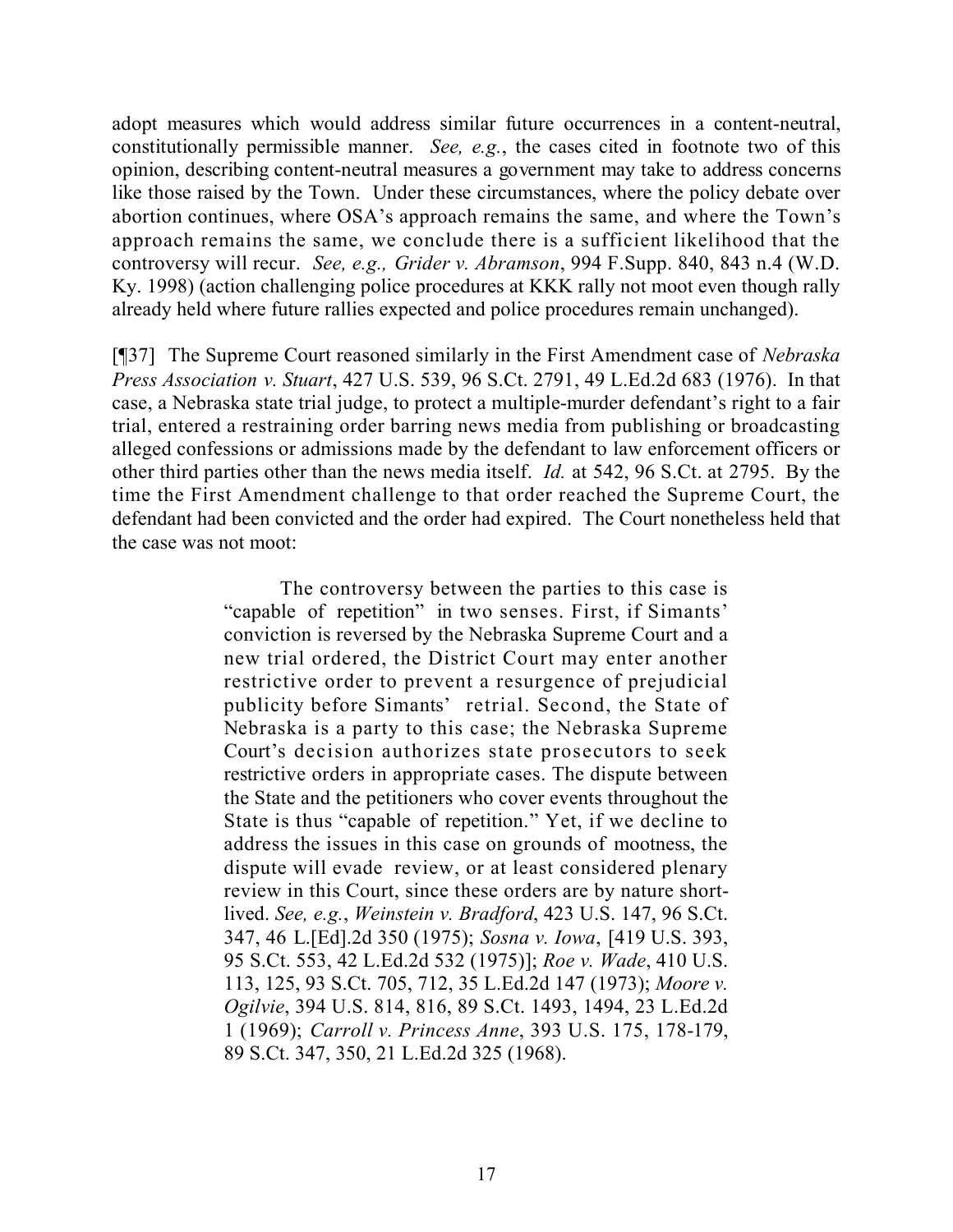*Nebraska Press Ass'n*, 427 U.S. at 546-47, 96 S.Ct. at 2797; *see also Iranian Muslim Org.*, 615 S.W.2d at 209 (because city policy on parade permits remains same and the Iranian protest issue continues, controversy remains viable notwithstanding fact that date and conditions for which parade permits were requested no longer exist).

[¶38] The decision in *Nebraska Press Association* demonstrates the Supreme Court's willingness to relax, or dispense with altogether, the requirement that the dispute capable of repetition must involve the same complaining party. As one commentator observed:

> The classic modern application of the capable-ofrepetition exception is in an abortion case, such as *Roe v. Wade*. A plaintiff's challenge to a restriction on her right to obtain an abortion is inherently short-lived, and will always be rendered moot by events – either by birth or by termination of the pregnancy – prior to completion of appellate review. Thus, unless an exception were applied, the conventional doctrine would require that a court dismiss the case as moot. As discussed more fully below, however, courts in such cases routinely ignore the second requirement, that there be a reasonable expectation that the same complaining party will again be subjected to the same action. Courts simply apply the capable-of-repetition exception without inquiring as to any expectation of recurrence on the part of the plaintiff. Indeed, federal courts, including the Supreme Court, have repeatedly applied the exception where likely recurrence was shown only as to other members of the public at large.

Hall, *supra,* 77 Geo. Wash. L. Rev. at 579-80 (footnotes omitted).

[¶39] Our Court likewise, in considering whether a dispute is likely to recur, has not strictly adhered to the requirement that it be the same complaining party who may be subjected to the same action again. *See Merchant*, ¶ 17, 168 P.3d at 863 (considering otherwise moot equal protection claim based on "significant potential for this controversy to arise again and affect other Wyoming prisoners"); *Exxon Mobil*, ¶ 18, 55 P.3d at 720 (central issue of administrative appeal by a county "likely to arise in other cases, and would evade review if we determined that the case was moot"). As noted above, we find the record supports a reasonable expectation that the dispute between OSA and the Town will be repeated. In the absence of the same dispute between the same parties, however, we nonetheless believe this is a dispute that will recur, and regardless of the parties to that dispute, it will present the same fundamental legal issues for review.

[¶40] This case presents not only a dispute that is capable of repetition and evading review, but also a question of great public importance. It concerns the constitutional right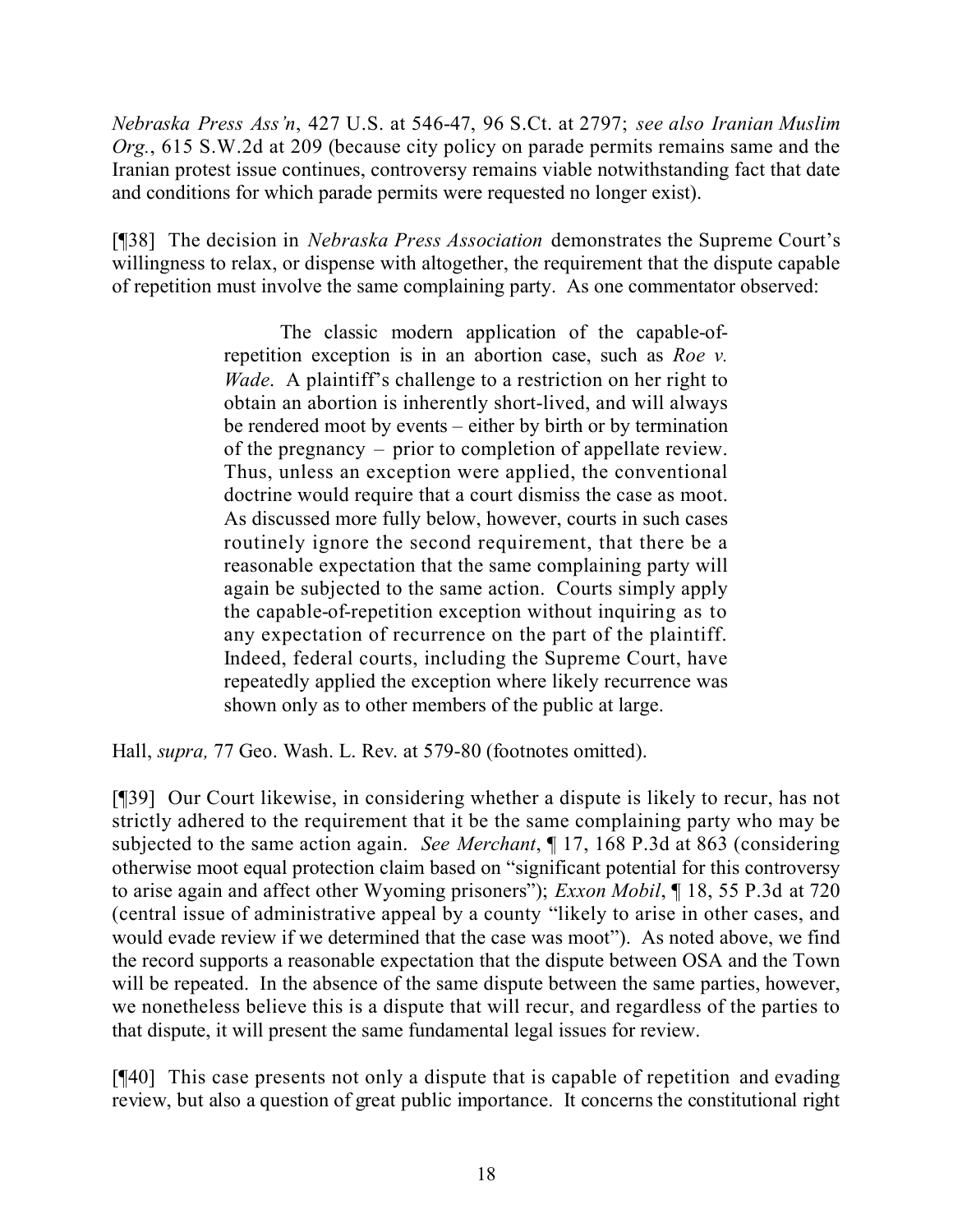of free speech and presents itself in the context of a policy debate of significant and continuing public interest. Under these circumstances, we hold that the case is not moot and is one on which this Court has the power to rule and should rule. *See Carroll v. President & Comm'rs of Princess Anne*, 393 U.S. 175, 179, 89 S.Ct. 347, 350, 21 L.Ed.2d 325 (1968) (case not mooted by expiration of ten-day order given that white supremacist protests continued and question persisted "whether, by what processes, and to what extent the authorities of the local governments may restrict petitioners in their rallies and public meetings").

## **II. APPEALABILITY OF TRO**

[¶41] The Town argues as an additional basis to dispose of OSA's appeal that a temporary restraining order is not an appealable order. In support of this argument, it cites to a Colorado case reasoning that such orders are of "short duration and terminate with the ruling of the preliminary injunction so that an immediate appeal is not necessary to protect the rights of the parties." *See O'Connell v. Colorado State Bank*, 633 P.2d 511, 513 (Colo. App. 1981). We find this rationale unpersuasive under the present facts and reject the Town's suggestion that the TRO is not an appealable order.

[¶42] Rule 1.05 of the Wyoming Rules of Appellate Procedure defines an appealable order as:

> (a) An order affecting a substantial right in an action, when such order, in effect, determines the action and prevents a judgment; or

> > \* \* \* \*

(e) Interlocutory orders and decrees of the district courts which:

> (1) Grant, continue, or modify injunctions, or dissolve injunctions, or refuse to dissolve or modify injunctions[.]

W.R.A.P. 1.05. Consistent with Rule 1.05, this Court has held that "[g]enerally a judgment or order which determines the merits of the controversy and leaves nothing for future consideration is final and appealable." *Pub. Serv. Comm'n v. Lower Valley Power & Light, Inc.*, 608 P.2d 660, 661 (Wyo. 1980); *see also Goodman v. Voss*, 2011 WY 33, ¶ 22, 248 P.3d 1120, 1126 (Wyo. 2011) (order final and appealable where merits of controversy determined).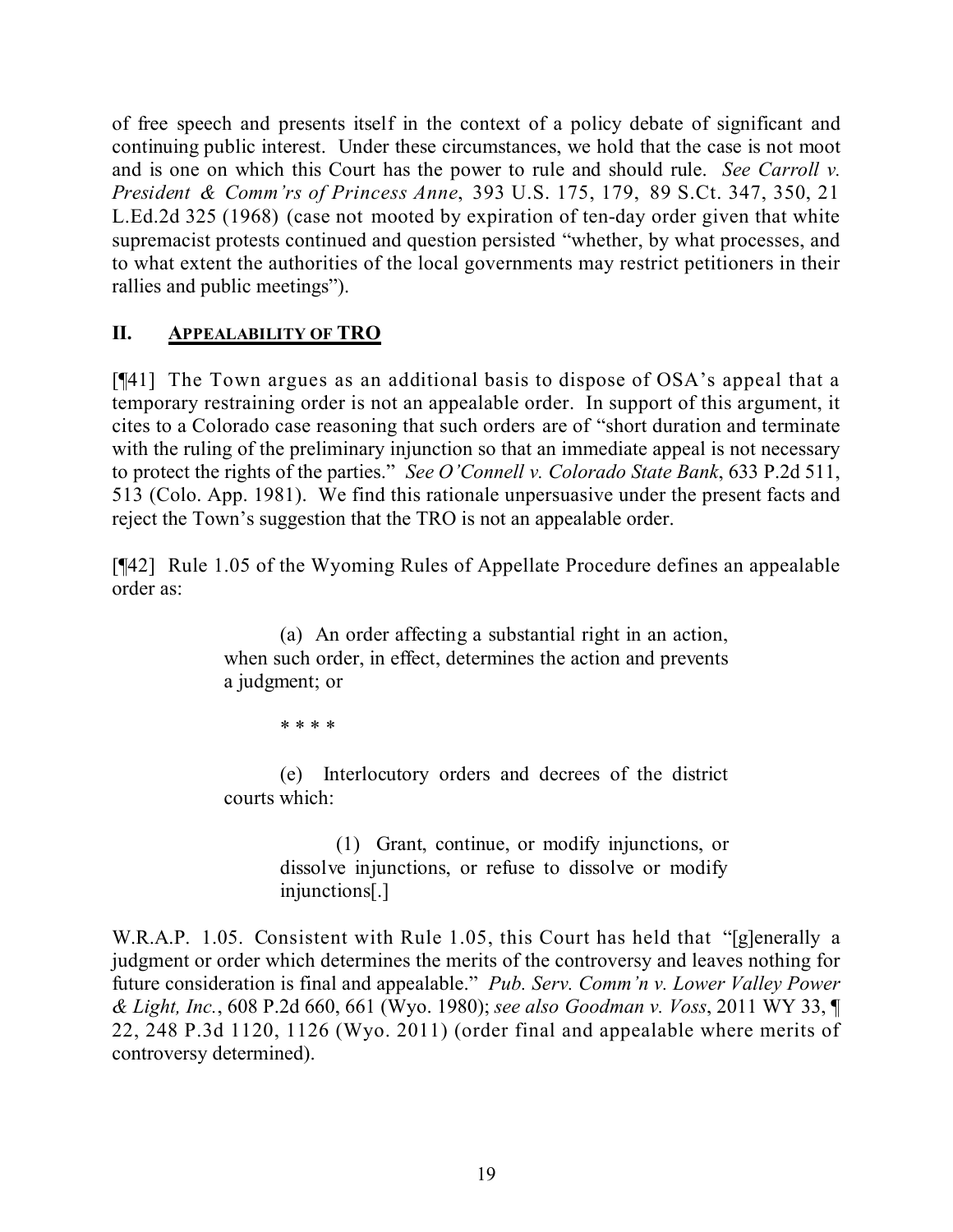[¶43] The Seventh Circuit Court of Appeals addressed a similar circumstance when it was presented with an appeal from a temporary restraining order enjoining the holding of a Roman Catholic mass during a municipal festival. *Doe v. Village of Crestwood*, 917 F.2d 1476 (7th Cir. 1990). The Seventh Circuit found the order appealable, explaining:

> Although 28 U.S.C.  $\S$  1292(a)(1) does not authorize appeals from temporary restraining orders, *San Francisco Real Estate Investors v. Real Estate Investment Trust of America*, 692 F.2d 814, 816 (1st Cir. 1982); *Stricklin v. University of Wisconsin*, 420 F.2d 1257, 1259 (7th Cir. 1970), the order forbidding the observance of mass is not properly characterized as a "temporary" restraint. Drawing a line between appealable preliminary injunctions and nonappealable TROs makes sense when the TRO holds things in stasis to facilitate an orderly decision. Appellate consideration of such an interim step might disrupt the review the order was supposed to permit, and TROs are so short in duration that an appeal commonly could not be completed before their expiration. Better to allow things to proceed in the district court than to fight at length about the brief interlude until a decision may be rendered on the merits. Nomenclature does not determine whether an order is a preliminary injunction, however, *Stringfellow v. Concerned Neighbors in Action*, 480 U.S. 370, 107 S.Ct. 1177, 94 L.Ed.2d 389 (1987); *Sampson v. Murray*, 415 U.S. 61, 86-88, 94 S.Ct. 937, 951-52, 39 L.Ed.2d 166 (1974), and the name attached to this order is imprecise. It does not create a little delay pending decision. Rather it forbids the mass, which will not be rescheduled. No further proceedings in the district court concerning this mass are in prospect. All questions concerning the 1990 festival have been wrapped up, leaving only the plaintiff's request for an injunction against recurrence. This order is an "injunction" within the meaning of  $\S$  1292(a)(1), and the notice of appeal therefore invokes our jurisdiction. *Belknap v. Leary*, 427 F.2d 496, 498 (2d Cir. 1970); see also Charles Alan Wright, Arthur R. Miller, Edward H. Cooper & Eugene Gressman, 16 *Federal Practice and Procedure* § 3922 (1977 & 1990 Supp.) (collecting cases).

*Id.* at 1477.

[¶44] We understand that the grant or denial of a temporary restraining order may not be a final order in the context of on-going litigation. Under those circumstances, both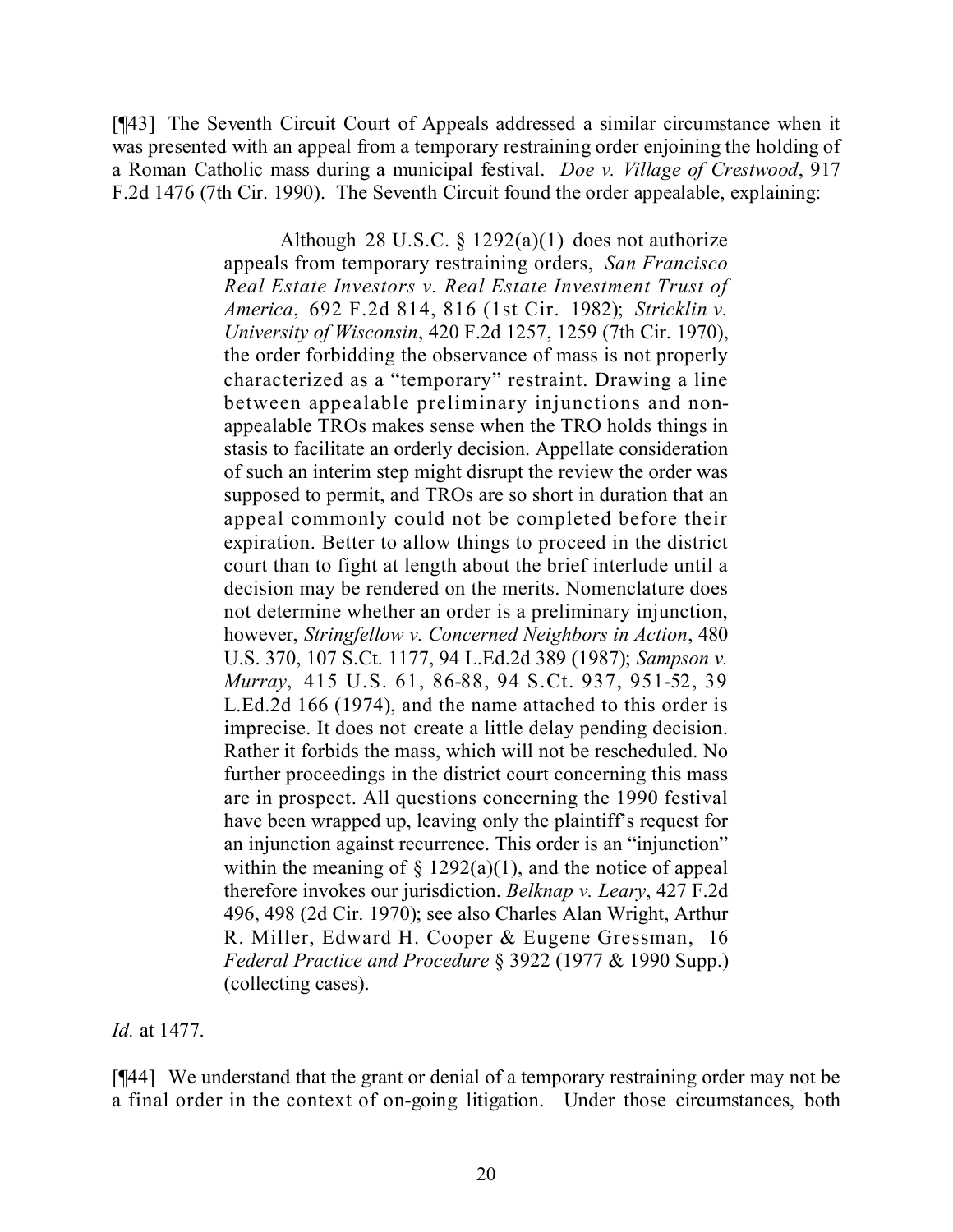parties would have a further opportunity to be heard at the preliminary injunction stage of proceedings, and the record would likely be better developed for review. In this case, however, there was no on-going litigation. This action began with the ex parte Petition and ended with the issuance of the ex parte TRO, and the TRO is therefore a final appealable order. *See Populist Party v. Herschler*, 746 F.2d 656, 661 n.2 (10th Cir. 1984) (temporary restraining order is appealable when acts as a final order).

# **III. REMAINING JURISDICTIONAL ISSUES**

[¶45] The remaining jurisdictional issues have been raised by OSA as challenges to the district court's original jurisdiction to issue the TRO. OSA contests the standing of the Town to seek a TRO, as well as the district court's subject matter and personal jurisdiction.

# **A. Town's Standing to Seek TRO**

[¶46] OSA asserts that the Town did not have, or even allege, a tangible interest in this matter sufficient to confer standing to bring its Petition, and that the proper plaintiff in this action would have been a parent or guardian of one of the potentially impacted children. We disagree.

[¶47] "Standing is a legal concept designed to determine whether a party is sufficiently affected to insure that the court is presented with a justiciable controversy." *In re Guardianship of Parkhurst*, 2010 WY 155, ¶ 10, 243 P.3d 961, 965 (Wyo. 2010) (quoting *In re Adoption of CF*, 2005 WY 118, ¶ 39, 120 P.3d 992, 1004-05 (Wyo. 2005)). This Court has described the standing doctrine and its requirements as follows:

> "The doctrine of standing is a jurisprudential rule of jurisdictional magnitude. At its most elementary level, the standing doctrine holds that a decision-making body should refrain from considering issues in which the litigants have little or no interest in vigorously advocating. Accordingly, the doctrine of standing focuses upon whether a litigant is properly situated to assert an issue for judicial or quasijudicial determination. A litigant is said to have standing when he has a 'personal stake in the outcome of the controversy.' This personal stake requirement has been described in Wyoming as a 'tangible interest' at stake. The tangible interest requirement guarantees that a litigant is sufficiently interested in a case to present a justiciable controversy."

*Parkhurst*, ¶ 10, 243 P.3d at 965 (quoting *CF*, ¶ 39, 120 P.3d at 1004-05).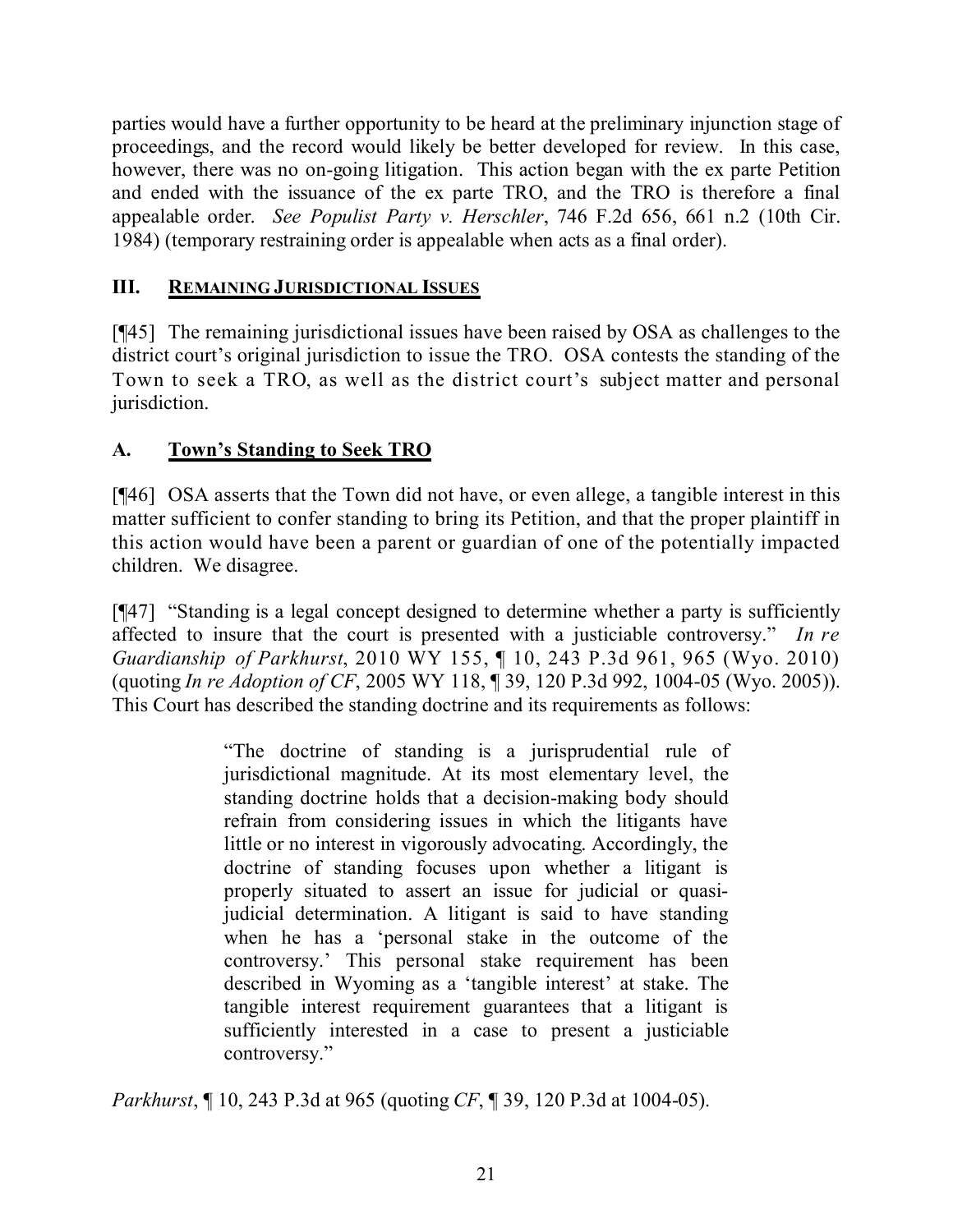[¶48] The Town filed its Petition out of concern for the welfare of approximately twohundred Boy Scouts aged seven to fourteen. Government has long been recognized as having a compelling interest in the well being of its youth. *Sable Communications of California, Inc. v. F.C.C.*, 492 U.S. 115, 126, 109 S.Ct. 2829, 2836, 106 L.Ed.2d 93 (1989); *Ginsberg v. State of New York*, 390 U.S. 629, 638-39, 88 S.Ct. 1274, 1280, 20 L.Ed.2d 195 (1968). This interest of the Town is expressly recognized by its statutory authority. By statute, a town may sue or be sued, and it may "[r]egulate, prevent or suppress riots, disturbances, disorderly assemblies or parades, or any other conduct which disturbs or jeopardizes the public health, safety, peace or morality, in any public or private place." Wyo. Stat. Ann. § 15-1-103(a)(xviii) (LexisNexis 2011).

[¶49] We conclude that the Town's asserted interest in protecting its youth gave it a sufficient stake in the outcome of these proceedings to allow it standing to bring its **Petition** 

## **B. Subject Matter Jurisdiction**

[¶50] OSA contends that the district court lacked subject matter jurisdiction to rule on the Petition because the Town did not file a complaint invoking the court's jurisdiction before it filed its Petition requesting the TRO. We conclude that the filing of a complaint is not an essential predicate to a petition or motion for a temporary restraining order and thus reject this jurisdictional challenge.

[¶51] The appropriate procedure for seeking a temporary restraining order has been described by one prominent authority as follows:

> The appropriate procedure for requesting a preliminary injunction is by motion, although it also commonly is requested by an order to show cause. As indicated in Rule 7, the motion should describe the preliminary injunction sought and state with particularity the grounds for granting it. The motion may be part of the written notice of the hearing on the preliminary injunction. As was observed by Judge Tuttle in an analogous context: "The grant of a temporary injunction need not await any procedural steps perfecting the pleadings or any other formality attendant upon a full-blown trial of this case." Indeed, although it is preferable to file the complaint first, a preliminary injunction may be granted upon a motion made before a formal complaint is presented.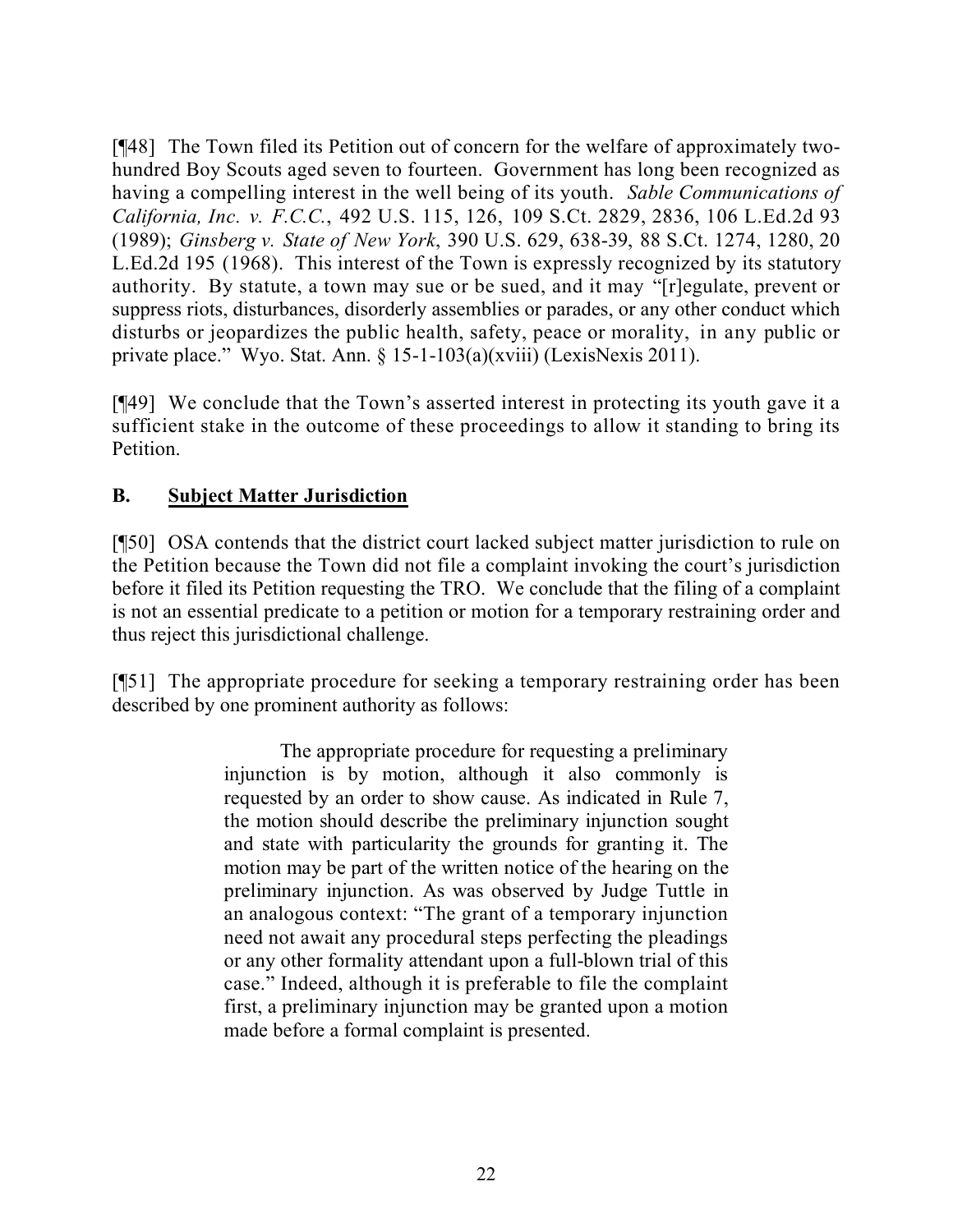11A Charles Alan Wright, Arthur R. Miller, Mary Kay Kane, Richard L. Marcus, *Federal Practice and Procedure* § 2949 (2d ed. 2011) (footnotes omitted).

[¶52] We agree that while the better practice would be to have a complaint on file before a motion or petition for temporary restraining order is submitted, the lack of a complaint does not deprive the district court of jurisdiction to act. *See Studebaker Corp. v. Gittlin*, 360 F.2d 692, 694 (2nd Cir. 1966) (although it would have been better to file a complaint along with motion and affidavit, court could treat affidavit as complaint); *Ruscitto v. Merrill Lynch, Pierce, Fenner & Smith*, *Inc.,* 777 F.Supp. 1349, 1352 (N.D. Tex. 1991) (exigent circumstances allow injunction to precede filing of suit); *Nat'l Org. for Reform of Marijuana Laws v. Mullen*, 608 F.Supp. 945, 950 n.5 (N.D. Cal. 1985) ("Owing to the peculiar function of the preliminary injunction, it is not necessary that the pleadings be perfected, or even that a complaint be filed, before the order issues.").

# **C. Personal Jurisdiction**

[¶53] As its final jurisdictional argument, OSA asserts the TRO is void because the district court did not have personal jurisdiction over it. We find that OSA waived any objection to personal jurisdiction and therefore also reject this challenge to the district court's jurisdiction.

[¶54] This Court has held as follows concerning personal jurisdiction and its effect on a court's judgment:

> In order for a court to acquire jurisdiction over a defendant, that defendant must be properly served or must "voluntarily" appear. A judgment entered without the court having jurisdiction is null and void. A defendant may waive his right to challenge a court's jurisdiction. Such a challenge should be made at the defendant's soonest opportunity. Failure to timely broach the issue with the court may result in waiver of that defense. Most importantly for this case, where a defendant appears voluntarily, without questioning the court's personal jurisdiction, that appearance is the equivalent of proper service of process. *Matter of Adoption of MSVW*, 965 P.2d 1158, 1162 (Wyo. 1998); and *see Ostermiller v. Spurr*, 968 P.2d 940, 943 (Wyo. 1998) (consent to court's jurisdiction for one purpose may result in court's jurisdiction for any related purpose).

*JAG v. State Dep't of Family Servs*, 2002 WY 158, ¶ 13, 56 P.3d 1016, 1019 (Wyo. 2002); *see also Walton v. State ex rel. Wood*, 2002 WY 108, ¶ 10, 50 P.3d 693, 697 (Wyo. 2002) (failure to question personal jurisdiction at earliest opportunity deemed a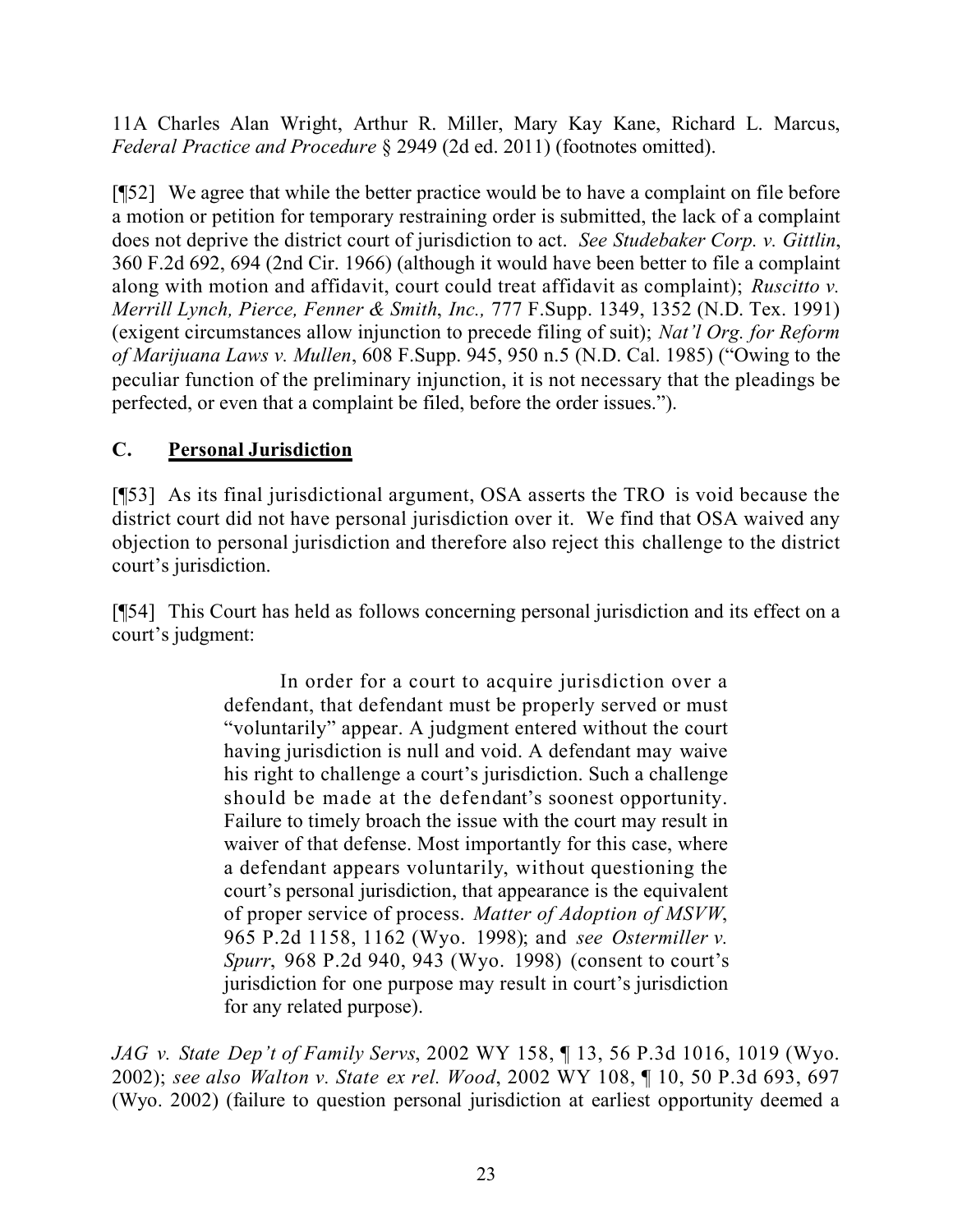waiver); *CRB v. State*, 974 P.2d 931, 936 (Wyo. 1999) (party must assert lack of personal jurisdiction by W.R.C.P. 12(b) motion or its equivalent).

[¶55] OSA did not file a motion to dismiss the Petition. Instead, it filed a Notice of Appeal and entered an appearance through its counsel. OSA then filed a brief with this Court, in which it requested a remand to district court for consideration of an affirmative award of damages against the Town. With these actions, OSA waived any objection to personal jurisdiction and submitted itself to the jurisdiction of the court. *See In re Adoption of MSVW*, 965 P.2d 1158, 1162 (Wyo. 1998) ("When a defendant voluntarily appears without questioning the court's personal jurisdiction over him, his appearance is the equivalent of proper service of process."); *Cotton v. Brow*, 903 P.2d 530, 531 (Wyo. 1995) (defendant's filing of brief on appeal affirmatively invoked jurisdiction of court); *Weber v. Johnston Fuel Liners, Inc.*, 519 P.2d 972, 977-78 (Wyo. 1974) (defendant waived objection to personal jurisdiction when he sought damages as affirmative relief).

## **IV. FREE SPEECH INFRINGEMENT**

[¶56] We turn next to OSA's contention that the TRO violated its free speech rights guaranteed by the First Amendment to the United States Constitution.<sup>1</sup>

# **A. First Amendment Protections**

 $\overline{a}$ 

[¶57] The First Amendment "reflects a 'profound national commitment' to the principle that 'debate on public issues should be uninhibited, robust, and wide-open.'" *Boos v. Barry*, 485 U.S. 312, 318, 108 S.Ct. 1157, 1162, 99 L.Ed.2d 333 (1988) (quoting *New York Times Co. v. Sullivan*, 376 U.S. 254, 270, 84 S.Ct. 710, 721, 11 L.Ed.2d 686 (1964)). "[A]s a general matter, the First Amendment means that government has no power to restrict expression because of its message, its ideas, its subject matter, or its content." *United States v. Stevens*, 130 S.Ct. 1577, 1584, 176 L.Ed.2d 435 (2010) (quoting *Ashcroft v. A.C.L.U.*, 535 U.S. 564, 573, 122 S.Ct. 1700, 1707, 152 L.Ed.2d 771 (2002)); *see also Brown v. Entertainment Merchants Ass'n*, 131 S.Ct. 2729, 2733, 180 L.Ed.2d 708 (2011). Its general protections are not, however, absolute. *Ashcroft*, 535 U.S. at 573, 122 S.Ct. at 1707.

<sup>&</sup>lt;sup>1</sup> OSA also challenges the TRO under Article 1,  $\S$  21 of the Wyoming Constitution and the Fifth Amendment to the United States Constitution. It provides no legal argument or authority with respect to its Fifth Amendment claim, and we thus will not address that claim. OSA likewise does not provide a separate legal analysis of how the Wyoming provision might dictate an outcome that differs from that provided by application of the First Amendment. This Court will not, as a matter of policy, consider a state constitutional claim in the absence of a sufficient argument supporting "adequate and independent state grounds." *Cohen v. State,* 2008 WY 78, ¶ 23, 191 P.3d 956, 962 (Wyo. 2008); *Rideout v. State*, 2005 WY 141, ¶ 15, 122 P.3d 201, 205 (Wyo. 2005); *Cotton v. State*, 2005 WY 115, ¶ 14, 119 P.3d 931, 934 (Wyo. 2005); *Vassar v. State*, 2004 WY 125, ¶ 14, 99 P.3d 987, 993 (Wyo. 2004). Accordingly, we will confine our analysis of OSA's claims to the First Amendment.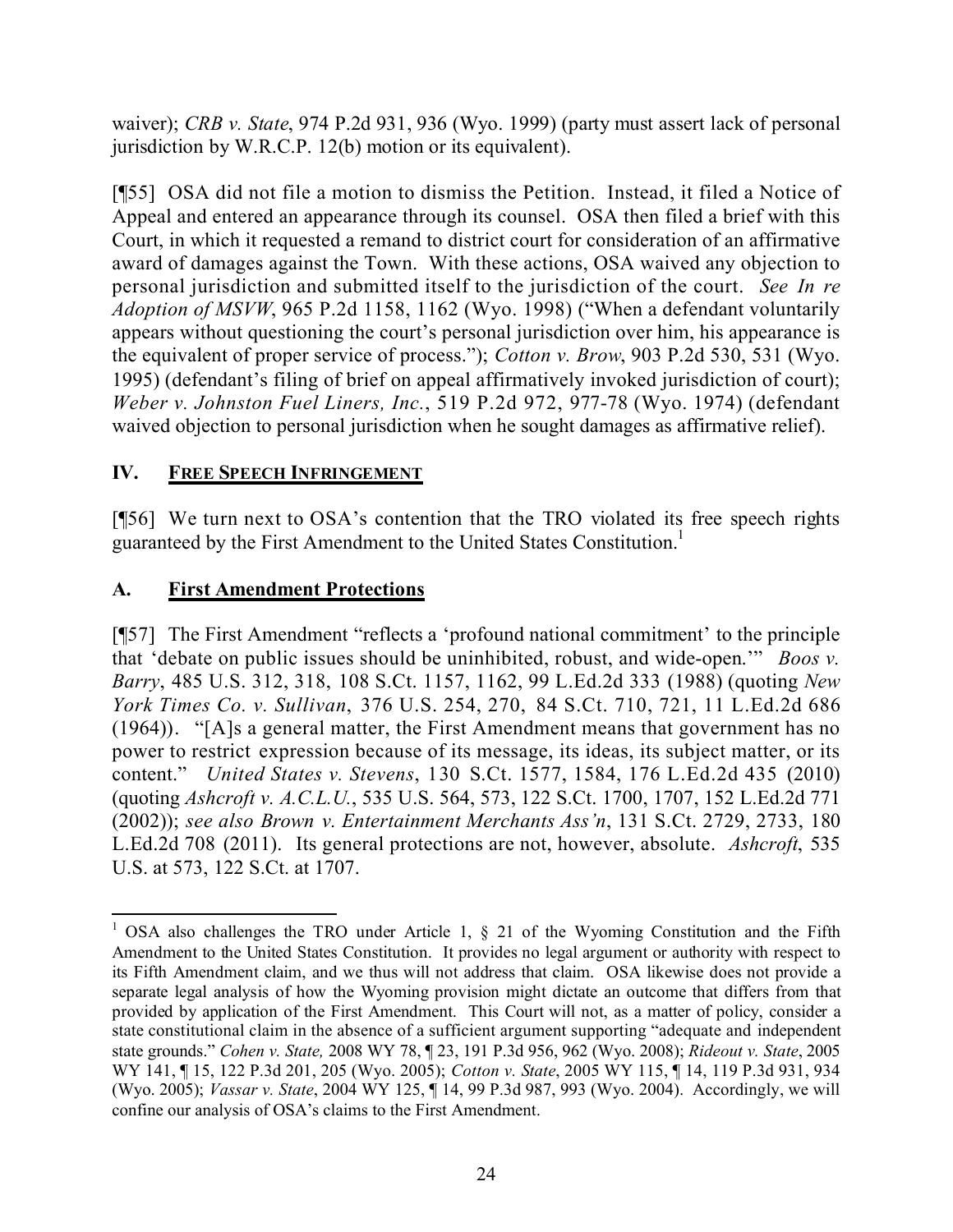[¶58] Through its numerous decisions interpreting First Amendment protections, the United States Supreme Court has outlined the required considerations for determining whether a government restriction on speech is permissible. That determination turns on the type of restraint, the type of speech, the forum in which the speech is restrained, and the nature of the restriction, that is, whether it is content-neutral or content-based. *See, e.g., Stevens*, 130 S.Ct. at 1584-85 (type of speech); *Pleasant Grove City v. Summum*, 555 U.S. 460, 469-70, 129 S.Ct. 1125, 1132, 172 L.Ed.2d 853 (2009) (type of forum); *Madsen v. Women's Health Center, Inc.*, 512 U.S. 753, 765, 114 S.Ct. 2516, 2524-25, 129 L.Ed.2d 593 (1994) (type of restraint); *Forsyth County v. The Nationalist Movement*, 505 U.S. 123, 134-35, 112 S.Ct. 2395, 2403-04, 120 L.Ed.2d 101 (1992) (content regulation).

[¶59] These considerations dictate the level of scrutiny that must be used in determining whether a government restriction on speech is constitutional, and we thus consider each in turn as they apply to the TRO issued in this case.

# **B. Application of Scrutiny Factors to TRO**

## **1.** *Type of Restriction: Prior Restraint*

[¶60] The term prior restraint is used to describe "administrative and judicial orders *forbidding* certain communications when issued in advance of the time that such communications are to occur." *Alexander v. United States*, 509 U.S. 544, 550, 113 S.Ct. 2766, 2771, 125 L.Ed.2d 441 (1993) (quoting M. Nimmer, *Nimmer on Freedom of Speech* § 4.03 at 4-14 (1984)). A temporary restraining order is a classic example of a prior restraint. *Id*.

[¶61] The Supreme Court has described prior restraints on speech as "the most serious and the least tolerable infringement on First Amendment rights." *Nebraska Press Ass'n*, 427 U.S. at 559, 96 S.Ct. at 2803. Any prior restraint on expression bears "a heavy presumption against its constitutional validity." *New York Times Co. v. United States*, 403 U.S. 713, 714, 91 S.Ct. 2140, 2141, 29 L.Ed.2d 822 (1971); *see also CBS, Inc. v. Davis*, 510 U.S. 1315, 1317, 114 S.Ct. 912, 914, 127 L.Ed.2d 358 (1994); *Forsyth County*, 505 U.S. at 130, 112 S.Ct. at 2401; *Vance v. Universal Amusement Co., Inc.*, 445 U.S. 308, 316 n.13, 100 S.Ct. 1156, 1161 n.13, 63 L.Ed.2d 413 (1980).

[¶62] The Supreme Court has explained the presumption against the validity of prior restraints, and the preference for other restrictions:

> The presumption against prior restraints is heavier – and the degree of protection broader – than that against limits on expression imposed by criminal penalties. Behind the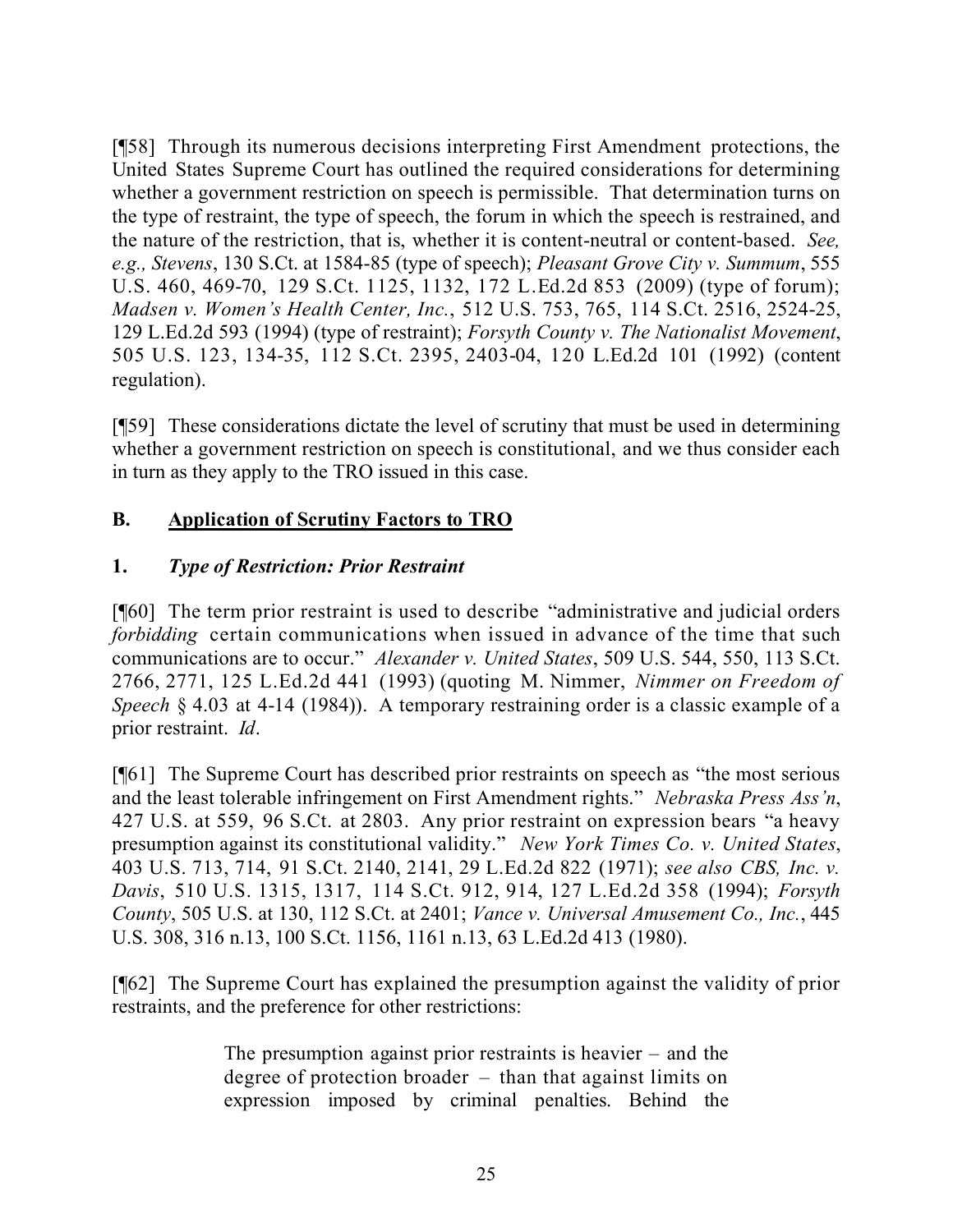distinction is a theory deeply etched in our law: a free society prefers to punish the few who abuse rights of speech *after* they break the law than to throttle them and all others beforehand. It is always difficult to know in advance what an individual will say, and the line between legitimate and illegitimate speech is often so finely drawn that the risks of freewheeling censorship are formidable.

*Vance*, 445 U.S. at 316 n.13, 100 S.Ct. at 1161 n.13 (citations omitted). Along these lines, the Court has further commented:

> A criminal penalty or a judgment in a defamation case is subject to the whole panoply of protections afforded by deferring the impact of the judgment until all avenues of appellate review have been exhausted. Only after judgment has become final, correct or otherwise, does the law's sanction become fully operative.

> A prior restraint, by contrast and by definition, has an immediate and irreversible sanction. If it can be said that a threat of criminal or civil sanctions after publication "chills" speech, prior restraint "freezes" it at least for the time.

*Nebraska Press Ass'n*, 427 U.S. at 559, 96 S.Ct. at 2803 (footnote omitted); *see also Madsen*, 512 U.S. at 764, 114 S.Ct. at 2524 (injunctions carry greater risk of censorship and discrimination than do ordinances).

[¶63] The TRO issued in this case acted as a prior restraint on OSA's speech, and there is thus a heavy presumption against its constitutionality.

#### **2.** *Type of Speech: Public Issue Speech*

[¶64] The First Amendment does not offer all speech the same degree of protection. *Garcetti v. Ceballos*, 547 U.S. 410, 444-45, 126 S.Ct. 1951, 1973, 164 L.Ed.2d 689 (2006) (Breyer, J., dissenting). The degree of protection differs depending on whether the speech is political interest/public issue speech, commercial speech or government speech. *Id*. Additionally, certain categories of speech are afforded limited or no protection, such as obscenity, fighting words, defamation, and fraud. *Stevens*, 130 S.Ct. at 1584.

[¶65] Speech on public issues or matters of public concern "are classic forms of speech that lie at the heart of the First Amendment." *Schenck v. Pro-Choice Network of Western New York*, 519 U.S. 357, 377, 117 S.Ct. 855, 867, 137 L.Ed.2d 1 (1997). The Supreme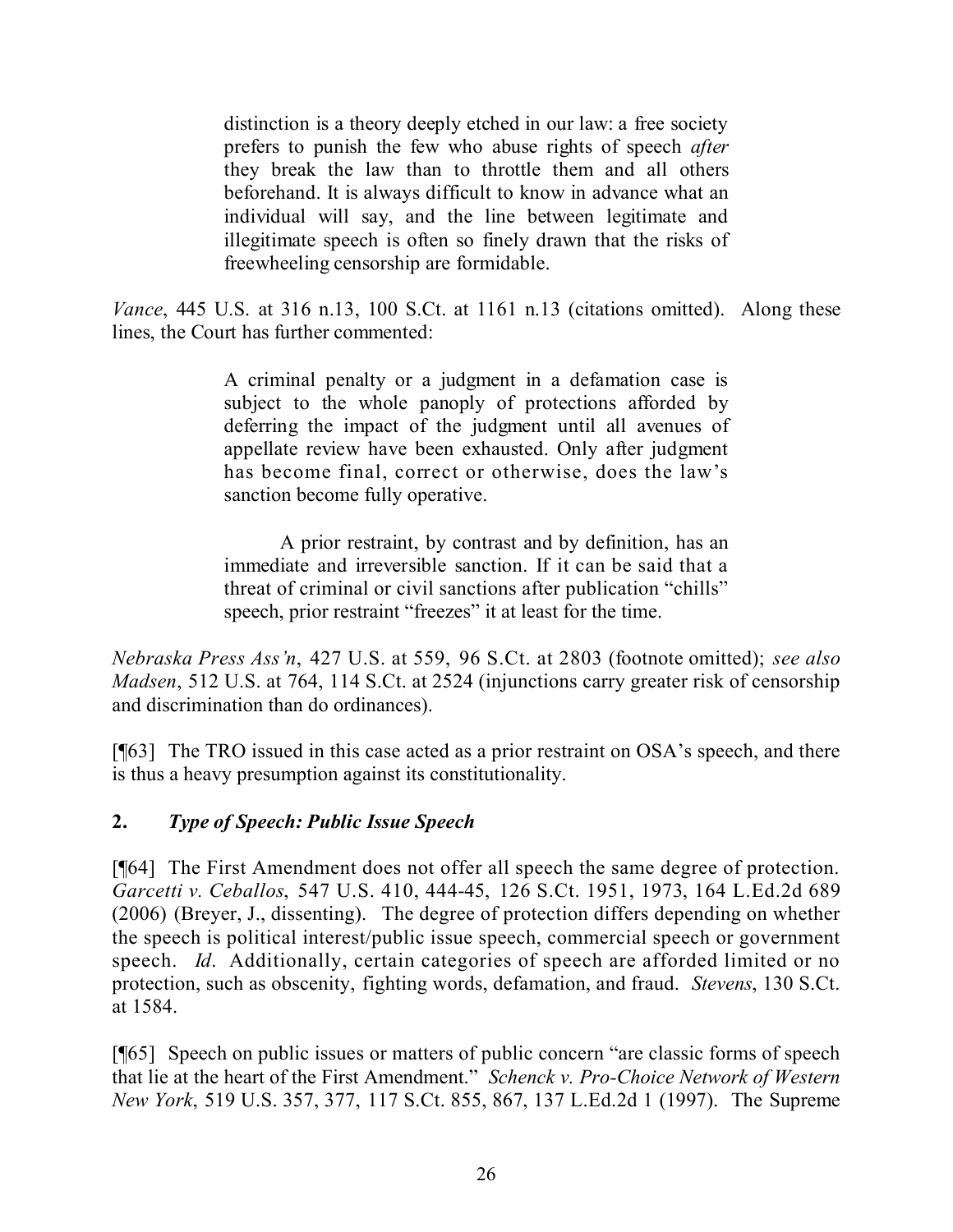Court has consistently observed the central importance of protecting speech on public issues, which has led it to scrutinize carefully any restrictions on public issue picketing. *Boos*, 485 U.S. at 318, 108 S.Ct. at 1162; *United States v. Grace*, 461 U.S. 171, 180-81, 103 S.Ct. 1702, 1708-09, 75 L.Ed.2d 736 (1983); *Police Dep't of Chicago v. Mosley*, 408 U.S. 92, 92 S.Ct. 2286, 33 L.Ed.2d 212 (1972).

[¶66] Speech directed at abortion policy is public issue speech. *See Hill v. Colorado*, 530 U.S. 703, 714-15, 120 S.Ct. 2480, 2488-89, 147 L.Ed.2d 597 (2000); *Schenck*, 519 U.S. at 377, 117 S.Ct. at 867; *Madsen*, 512 U.S. at 762-64, 114 S.Ct. at 2523-25. "The fact that the messages conveyed by those communications may be offensive to their recipients does not deprive them of constitutional protection." *Hill*, 530 U.S. at 715, 120 S.Ct. at 2488-89. "As a general matter, we have indicated that in public debate our own citizens must tolerate insulting, and even outrageous, speech in order to provide 'adequate "breathing space" to the freedoms protected by the First Amendment.'" *Boos*, 485 U.S. at 322, 108 S.Ct. at 1164 (quoting *Hustler Magazine, Inc. v. Falwell*, 485 U.S. 46, 56, 108 S.Ct. 876, 882, 99 L.Ed.2d 41 (1988)).

[¶67] OSA's speech is protected public issue speech, and based on these precedents, any restriction on that speech must be carefully scrutinized. We find that this level of protection must likewise be extended to the graphic photographs OSA chooses to use in its demonstrations. The Supreme Court has stated it will not expand the categories of speech that receive limited protection, such as obscenity, unless there is a demonstration of a longstanding American tradition forbidding such speech or expressive conduct. *Stevens*, 130 S.Ct. at 1585. In *Stevens*, a 2010 decision, the Court declined to decrease the level of protection to be given depictions of animal cruelty. *Id*. Even more recently, in 2011, the Court rejected an argument for decreased protection of video games available commercially to young children that contain violent images, including sexual assault and murder. *Brown*, 131 S.Ct. at 2734. The *Stevens* Court explained:

> The First Amendment's guarantee of free speech does not extend only to categories of speech that survive an ad hoc balancing of relative social costs and benefits. The First Amendment itself reflects a judgment by the American people that the benefits of its restrictions on the Government outweigh the costs. Our Constitution forecloses any attempt to revise that judgment simply on the basis that some speech is not worth it. The Constitution is not a document "prescribing limits, and declaring that those limits may be passed at pleasure."

*Stevens*, 130 S.Ct. at 1585 (quoting *Marbury v. Madison*, 1 Cranch 137, 178, 2 L.Ed. 60 (1803)).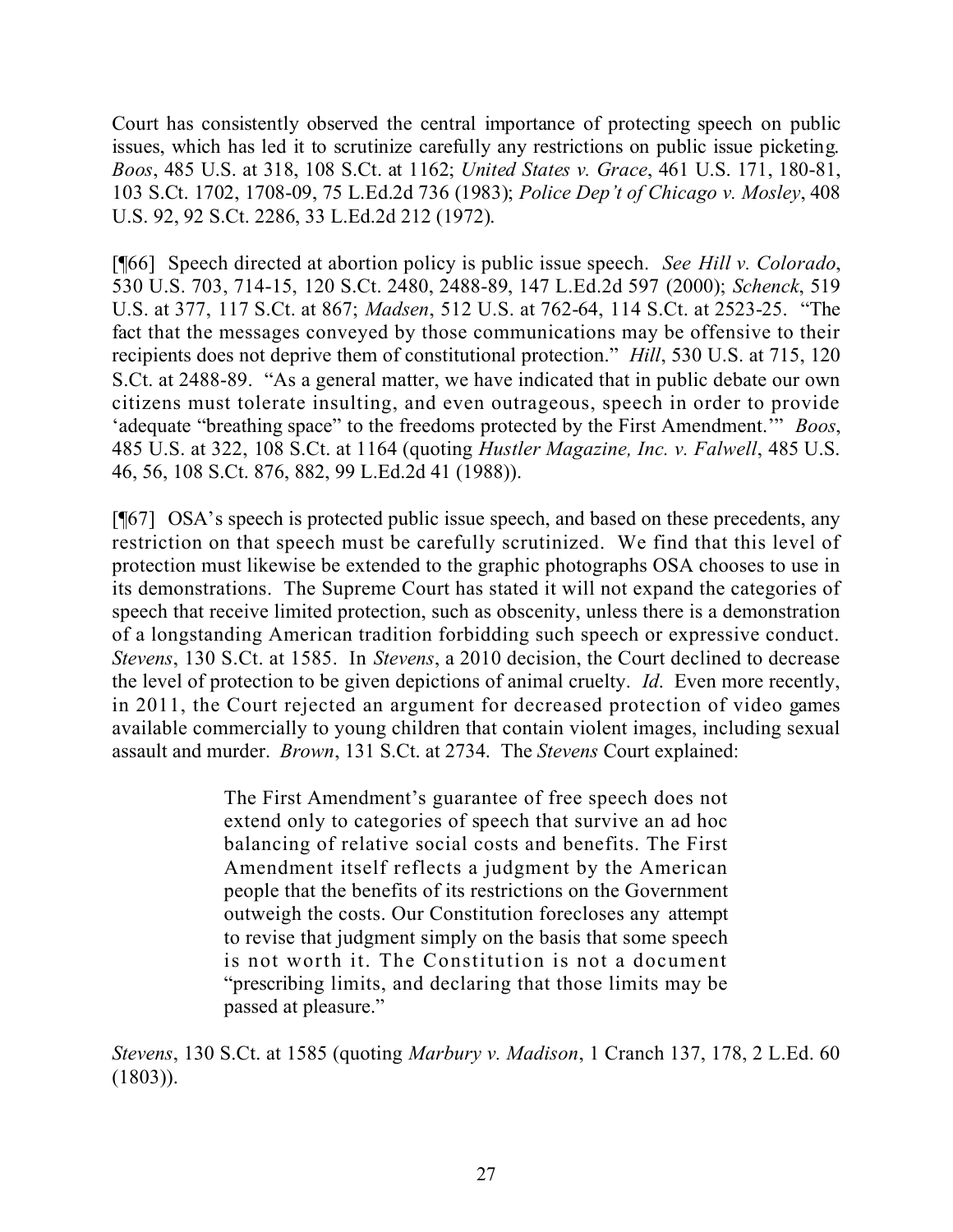#### **3.** *Forum Analysis: Traditional Public Forum*

[¶68] Streets, sidewalks and parks have long been held to be the traditional fora for First Amendment protected speech, and government entities are strictly limited in their ability to restrict speech in those areas.

> This Court long ago recognized that members of the public retain strong free speech rights when they venture into public streets and parks, "which 'have immemorially been held in trust for the use of the public and, time out of mind, have been used for purposes of assembly, communicating thoughts between citizens, and discussing public questions.'" *Perry Ed. Assn. v. Perry Local Educators' Assn.*, 460 U.S. 37, 45, 103 S.Ct. 948, 74 L.Ed.2d 794 (1983) (quoting *Hague v. Committee for Industrial Organization*, 307 U.S. 496, 515, 59 S.Ct. 954, 83 L.Ed. 1423 (1939) (opinion of Roberts, J.)). In order to preserve this freedom, government entities are strictly limited in their ability to regulate private speech in such "traditional public fora." *Cornelius v. NAACP Legal Defense & Ed. Fund, Inc.*, 473 U.S. 788, 800, 105 S.Ct. 3439, 87 L.Ed.2d 567 (1985). Reasonable time, place, and manner restrictions are allowed, see *Perry Ed. Assn.*, *supra*, at 45, 103 S.Ct. 948, but any restriction based on the content of the speech must satisfy strict scrutiny, that is, the restriction must be narrowly tailored to serve a compelling government interest, see *Cornelius*, *supra*, at 800, 105 S.Ct. 3439, and restrictions based on viewpoint are prohibited, see *Carey v. Brown*, 447 U.S. 455, 463, 100 S.Ct. 2286, 65 L.Ed.2d 263 (1980).

*Pleasant Grove*, 555 U.S. at 469, 129 S.Ct. at 1132.

[¶69] The TRO in this case restricted OSA's speech in the Town Square – a park, and on the surrounding streets and sidewalks. The Town nonetheless contends that the TRO did not apply to a traditional public forum because it has enacted a resolution that allows it to issue permits regulating the Town Square's use for larger events. We disagree that the Town's regulation changed, or could change, the nature of the park as a traditional public forum. *See United States v. Marcavage*, 609 F.3d 264, 278 n.9 (3rd Cir. 2010) ("The issuance of a permit to use a public forum does not transform its status as a public forum."); *see also Arkansas Educ. Television Comm'n v. Forbes*, 523 U.S. 666, 677, 118 S.Ct. 1633, 1641, 140 L.Ed.2d 875 (1988) ("[T]raditional public fora are open for expressive activity regardless of the government's intent.").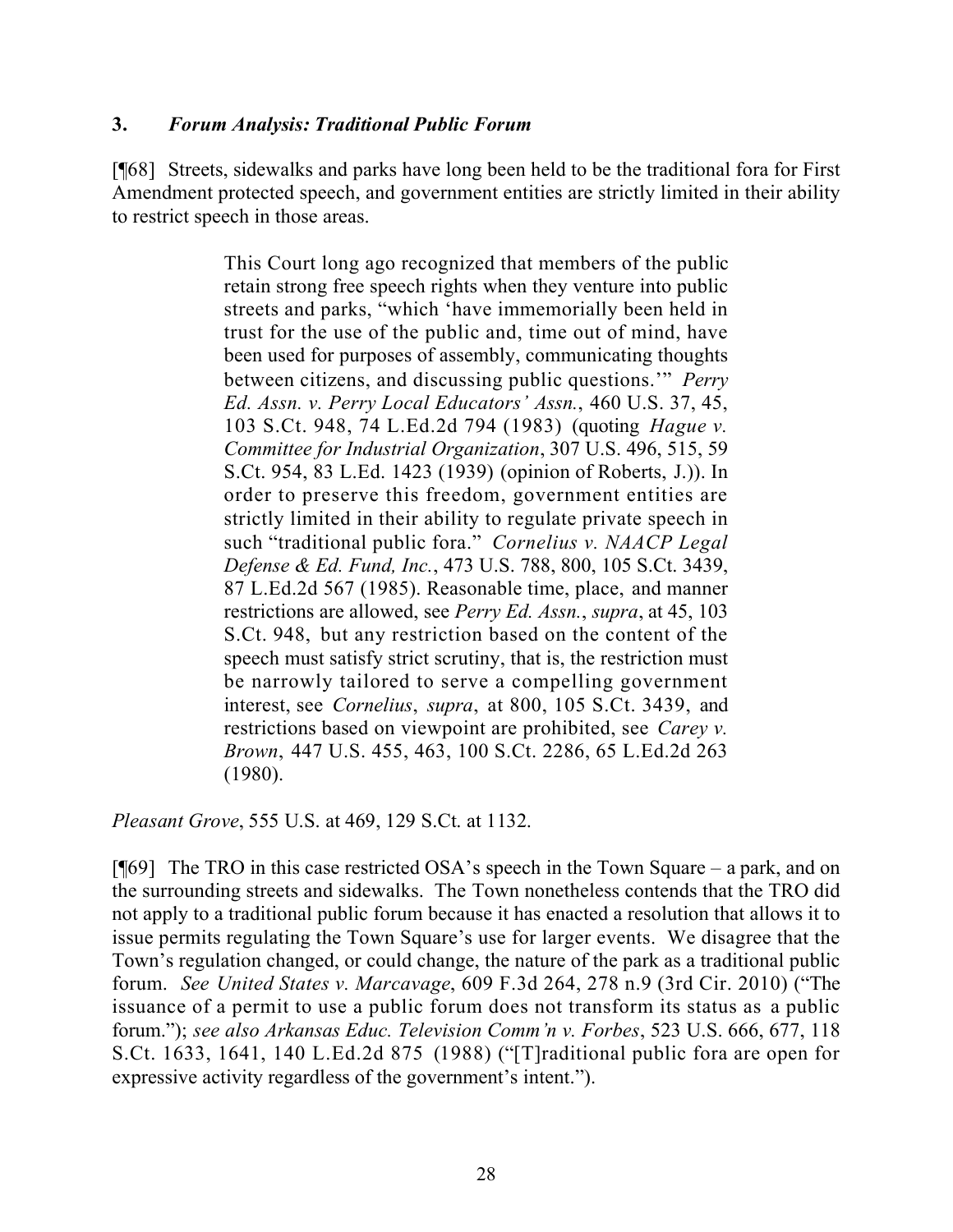[¶70] The Town Square and the surrounding streets and sidewalk are traditional public fora, and the TRO's restrictions are therefore subject to the heightened scrutiny applicable to that fora.

## **4.** *Nature of Restriction: Content-Based*

[¶71] The final consideration in determining the level of scrutiny that must be used in determining the TRO's constitutionality is the nature of the TRO's restriction, that is, whether the TRO is content-neutral or content-based. Content-neutral restrictions are those that are justified without reference to the content of the regulated speech. *Boos*, 485 U.S. at 320, 108 S.Ct. at 1163. A restriction that seeks to protect or shield an audience from disturbing or distressing aspects of speech is content-based. *Id*. at 321, 108 S.Ct. at 1164; *see also Brown*, 131 S.Ct. at 2733-34. Likewise, a restriction that is based on an audience's hostile response to the speech is content-based regulation. *Forsyth County*, 505 U.S. at 134-35, 112 S.Ct. at 2403-04.

[¶72] The Town sought the TRO and the district court issued the TRO to protect children from the images contained in OSA's demonstration materials and to address the concern that there may be a hostile response to the OSA demonstrations. The restrictions were thus content-based.

[¶73] Because the TRO imposes content-based restrictions on OSA's speech in a traditional public forum, the TRO is subject to strict scrutiny.

> Because the Act imposes a restriction on the content of protected speech, it is invalid unless [the government] can demonstrate that it passes strict scrutiny—that is, unless it is justified by a compelling government interest and is narrowly drawn to serve that interest. *R.A.V.* [*v. City of St. Paul*], 505 U.S. [377], at 395, 112 S.Ct. [2535,] 2538 [120 L.Ed.2d 305 (1992)]. The State must specifically identify an "actual problem" in need of solving, [*United States v.*] *Playboy* [*Entertainment Group, Inc.*], 529 U.S. [803], at 822-823, 120 S.Ct. 1878 [146 L.Ed.2d 865 (2000)], and the curtailment of free speech must be actually necessary to the solution, see *R.A.V.*, *supra*, at 395, 112 S.Ct. 2538. That is a demanding standard. "It is rare that a regulation restricting speech because of its content will ever be permissible." *Playboy*, *supra*, at 818, 120 S.Ct. 1878.

*Brown*, 131 S.Ct. at 2738.

# **C. Application of Strict Scrutiny to TRO**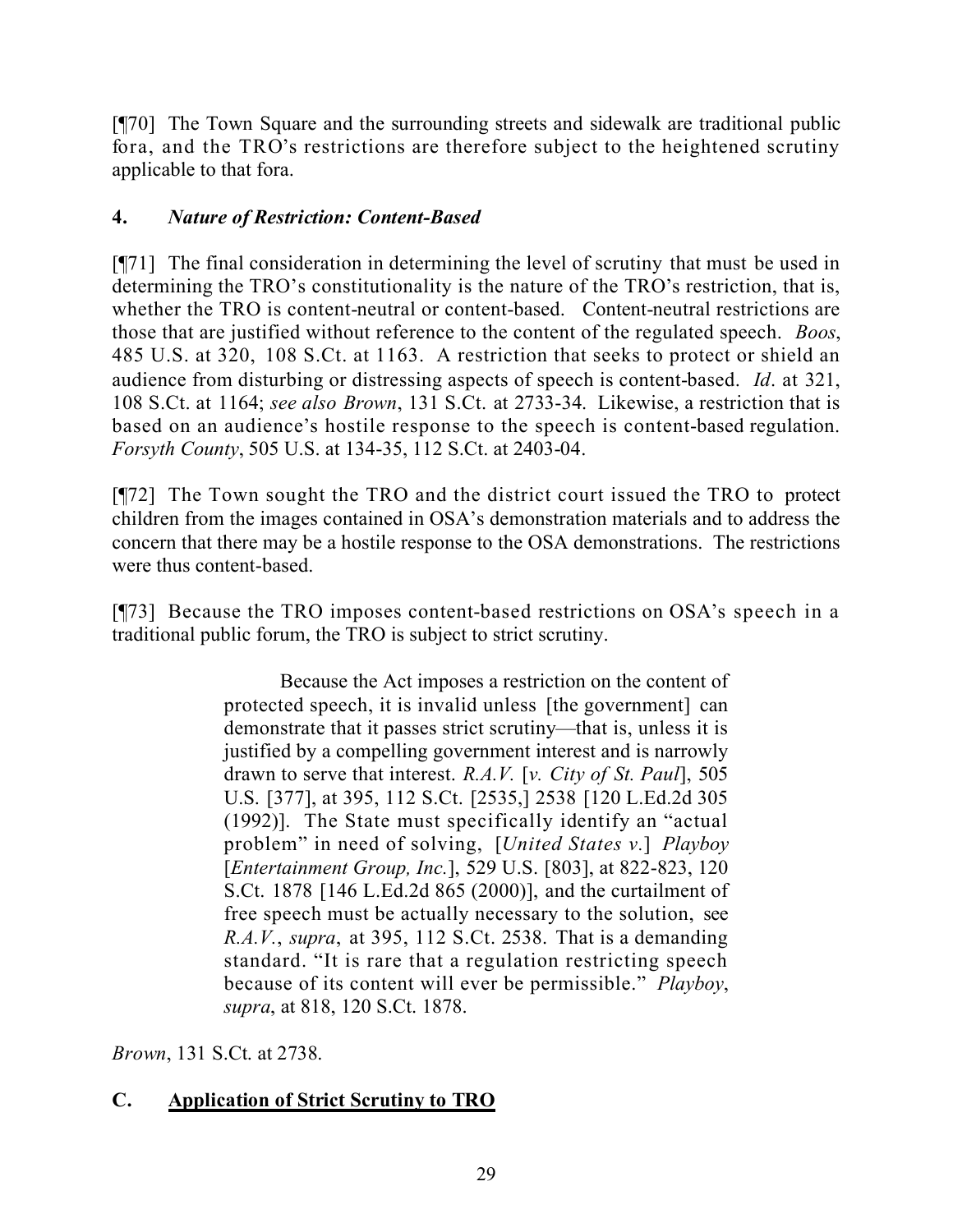[¶74] We understand the Town of Jackson faced a difficult situation with the disturbing materials OSA directed toward audiences of children, and with our decision today, this Court does not intend to be dismissive of the Town's legitimate concerns and efforts to address those concerns in a limited timeframe. Nonetheless, the TRO requested by the Town and issued by the district court imposed a prior restraint on the OSA's public issue speech in a traditional public forum, based on the content of that speech. Any such restriction is presumptively invalid and faces the most demanding level of First Amendment scrutiny. We find the Town did not meet its burden under the First Amendment's rigorous constitutional standards.

[¶75] The strict scrutiny level of analysis requires that the restriction on speech be justified by a compelling government interest and be narrowly drawn to serve that interest. *Brown,* 131 S.Ct. at 2738; *Ysursa v. Pocatello Educ. Ass'n*, 555 U.S. 353, 358- 59, 129 S.Ct. 1093, 1098, 172 L.Ed.2d 770 (2009); *R.A.V. v. City of St. Paul*, 505 U.S. 377, 395-96, 112 S.Ct. 2538, 2549-50, 120 L.Ed.2d 305 (1992). The government bears the burden of establishing its compelling government interest and that the interest cannot be served in a less restrictive manner. *Gonzales v. O Centro Espirita Beneficente Uniao do Vegetal*, 546 U.S. 418, 428-29, 126 S.Ct. 1211, 1219, 163 L.Ed.2d 1017 (2006). The Supreme Court has explained the government's burden as follows:

> When the Government restricts speech, the Government bears the burden of proving the constitutionality of its actions. *Greater New Orleans Broadcasting Assn., Inc. v. United States*, 527 U.S. 173, 183, 119 S.Ct. 1923, 144 L.Ed.2d 161 (1999) ("[T]he Government bears the burden of identifying a substantial interest and justifying the challenged restriction"); [*A.C.L.U. v.* ] *Reno*, 521 U.S. [844], at 879, 117 S.Ct. 2329[, 138 L.Ed.2d 874 (1997)] ("The breadth of this content-based restriction of speech imposes an especially heavy burden on the Government to explain why a less restrictive provision would not be as effective ..."); *Edenfield v. Fane*, 507 U.S. 761, 770-771, 113 S.Ct. 1792, 123 L.Ed.2d 543 (1993) ("[A] governmental body seeking to sustain a restriction on commercial speech must demonstrate that the harms it recites are real and that its restriction will in fact alleviate them to a material degree"); *Board of Trustees of State Univ. of N.Y. v. Fox*, 492 U.S. 469, 480, 109 S.Ct. 3028, 106 L.Ed.2d 388 (1989) ("[T]he State bears the burden of justifying its restrictions ..."); *Tinker v. Des Moines Independent Community School Dist.*, 393 U.S. 503, 509, 89 S.Ct. 733, 21 L.Ed.2d 731 (1969) ("In order for the State ... to justify prohibition of a particular expression of opinion, it must be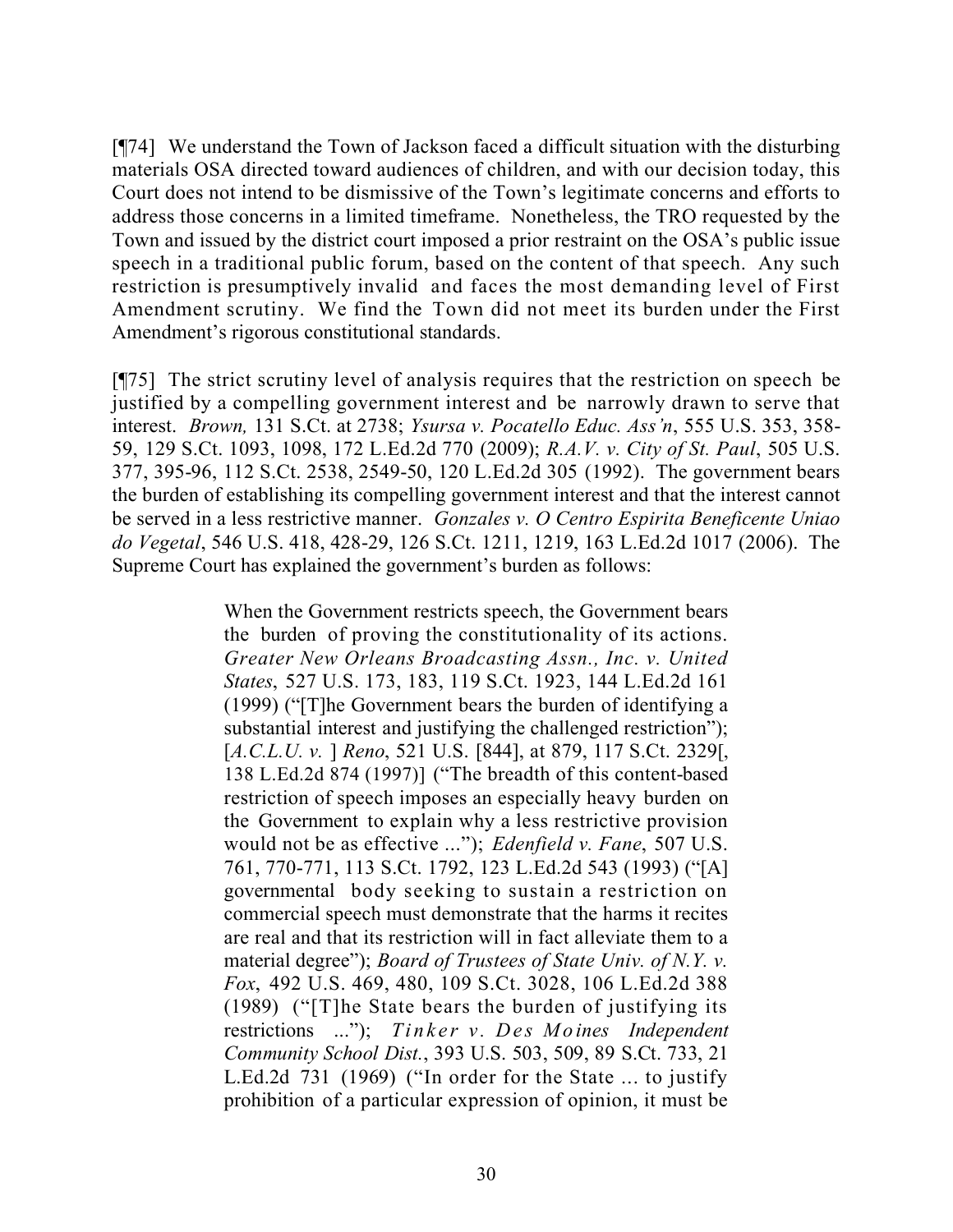able to show that its action was caused by something more than a mere desire to avoid the discomfort and unpleasantness that always accompany an unpopular viewpoint"). When the Government seeks to restrict speech based on its content, the usual presumption of constitutionality afforded congressional enactments is reversed. "Content-based regulations are presumptively invalid," *R.A.V. v. St. Paul*, 505 U.S. 377, 382, 112 S.Ct. 2538, 120 L.Ed.2d 305 (1992), and the Government bears the burden to rebut that presumption.

*United States v. Playboy Entm't Group, Inc.*, 529 U.S. 803, 816-17, 120 S.Ct. 1878, 1888, 146 L.Ed.2d 865 (2000).

## **1.** *Compelling Government Interest*

[¶76] The Town cites the need to protect children attending the Boy Scout Elk Fest from disturbing images of aborted and dismembered fetuses as its compelling government interest in support of the TRO. It further asserts an interest in preserving the peace, order, safety and tranquility of the Boy Scout Elk Fest.

[¶77] The need to protect the psychological well being of children has been recognized as a compelling government interest. *Sable Communications*, 492 U.S. at 126, 109 S.Ct. at 2836; *Ginsberg*, 390 U.S. at 638, 88 S.Ct. at 1280. The Supreme Court, however, has declared that that interest is not without boundary.

> "[M]inors are entitled to a significant measure of First Amendment protection, and only in relatively narrow and well-defined circumstances may government bar public dissemination of protected materials to them." *Erznoznik v. Jacksonville*, 422 U.S. 205, 212-213, 95 S.Ct. 2268, 45 L.Ed.2d 125 (1975) (citation omitted). No doubt a State possesses legitimate power to protect children from harm, *Ginsberg*, *supra*, at 640-641, 88 S.Ct. 1274; *Prince v. Massachusetts*, 321 U.S. 158, 165, 64 S.Ct. 438, 88 L.Ed. 645 (1944), but that does not include a free-floating power to restrict the ideas to which children may be exposed. "Speech that is neither obscene as to youths nor subject to some other legitimate proscription cannot be suppressed solely to protect the young from ideas or images that a legislative body thinks unsuitable for them." *Erznoznik*, supra, at 213-214, 95 S.Ct. 2268.

*Brown*, 131 S.Ct. at 2735-36.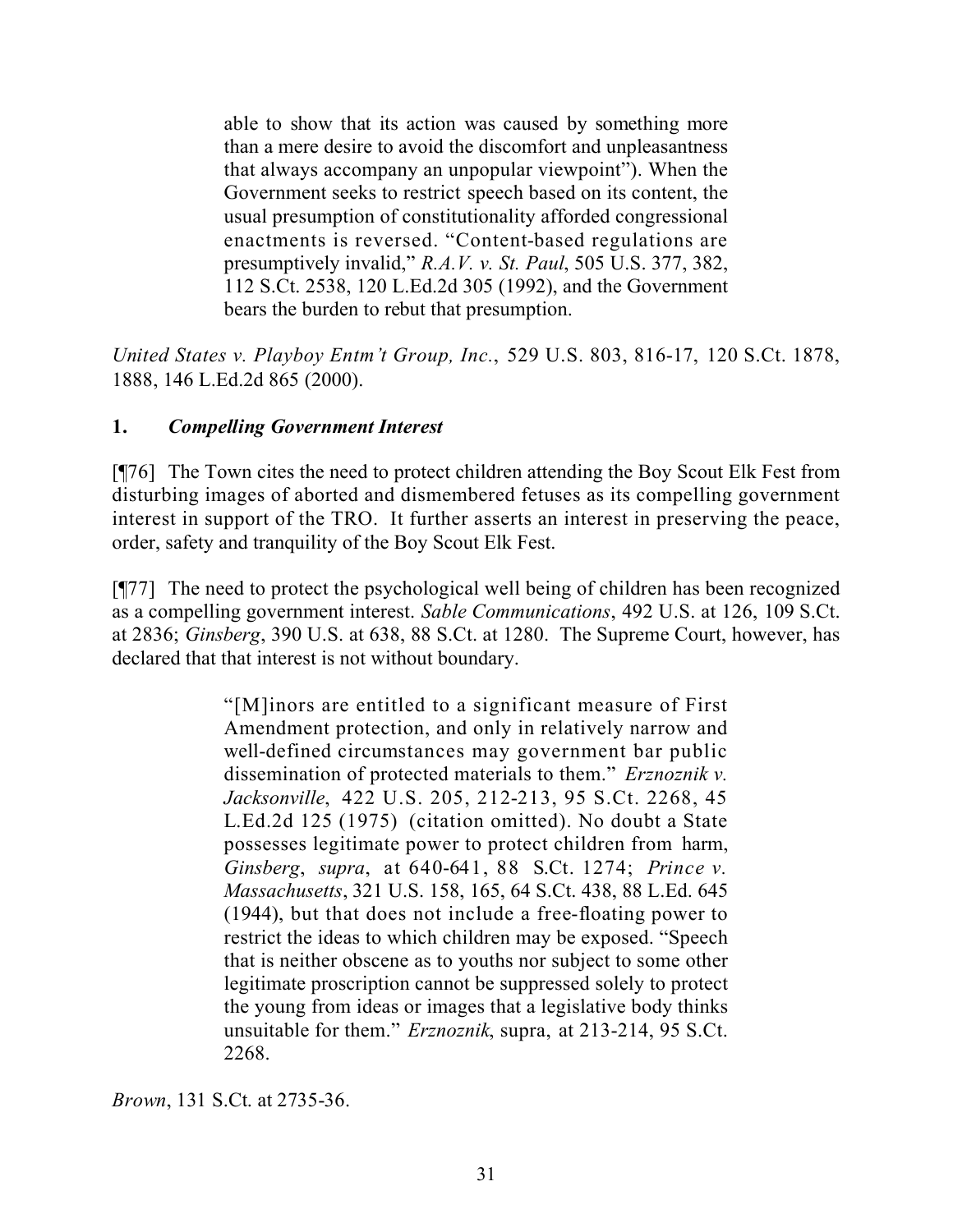[¶78] Our concern in the present case is not with the general proposition that protecting youth is a compelling government interest, but is instead with the record. The record contains no evidence concerning the injury or potential injury to children from viewing the images displayed by OSA, and of particular importance in the context of the request for injunctive relief, evidence of irreparable harm to the children. The affidavit of Lt. Gilliam describes the contact OSA had with youth in the community and describes the materials OSA showed to the young audience, but it does not describe how those materials impacted them, or could impact them. In the absence of such evidence, the government has not made its required showing of an "actual problem" in need of solving. *Brown*, 131 S.Ct. at 2738; *Playboy*, 529 U.S. at 816, 120 S.Ct. at 1888.

[¶79] We turn then to the Town's concerns with a breach of the peace. While a government does have a recognized interest in maintaining peace in its community and at its events, the Supreme Court has held that this is not a basis to proscribe speech, unless that speech is "directed to inciting or producing imminent lawless action and is likely to incite or produce such action." *Texas v. Johnson*, 491 U.S. 397, 409, 109 S.Ct. 2533, 2542, 105 L.Ed.2d 342 (1989); *see also Brandenburg v. Ohio*, 395 U.S. 444, 447, 89 S.Ct. 1827, 1829, 23 L.Ed.2d 430 (1969). The Court has observed:

> The State's position, therefore, amounts to a claim that an audience that takes serious offense at particular expression is necessarily likely to disturb the peace and that the expression may be prohibited on this basis. Our precedents do not countenance such a presumption. On the contrary, they recognize that a principal "function of free speech under our system of government is to invite dispute. It may indeed best serve its high purpose when it induces a condition of unrest, creates dissatisfaction with conditions as they are, or even stirs people to anger." *Terminiello v. Chicago*, 337 U.S. 1, 4, 69 S.Ct. 894, 896, 93 L.Ed. 1131 (1949). See also *Cox v. Louisiana*, 379 U.S. 536, 551, 85 S.Ct. 453, 462, 13 L.Ed.2d 471 (1965); *Tinker v. Des Moines Independent Community School Dist.*, 393 U.S., at 508-509, 89 S.Ct., at 737-38; *Coates v. Cincinnati*, 402 U.S. 611, 615, 91 S.Ct. 1686, 1689, 29 L.Ed.2d 214 (1971); *Hustler Magazine, Inc. v. Falwell*, 485 U.S. 46, 55-56, 108 S.Ct. 876, 881-882, 99 L.Ed.2d 41 (1988). It would be odd indeed to conclude *both* that "if it is the speaker's opinion that gives offense, that consequence is a reason for according it constitutional protection," *FCC v. Pacifica Foundation*, 438 U.S. 726, 745, 98 S.Ct. 3026, 3038, 57 L.Ed.2d 1073 (1978) (opinion of STEVENS, J.), *and* that the government may ban the expression of certain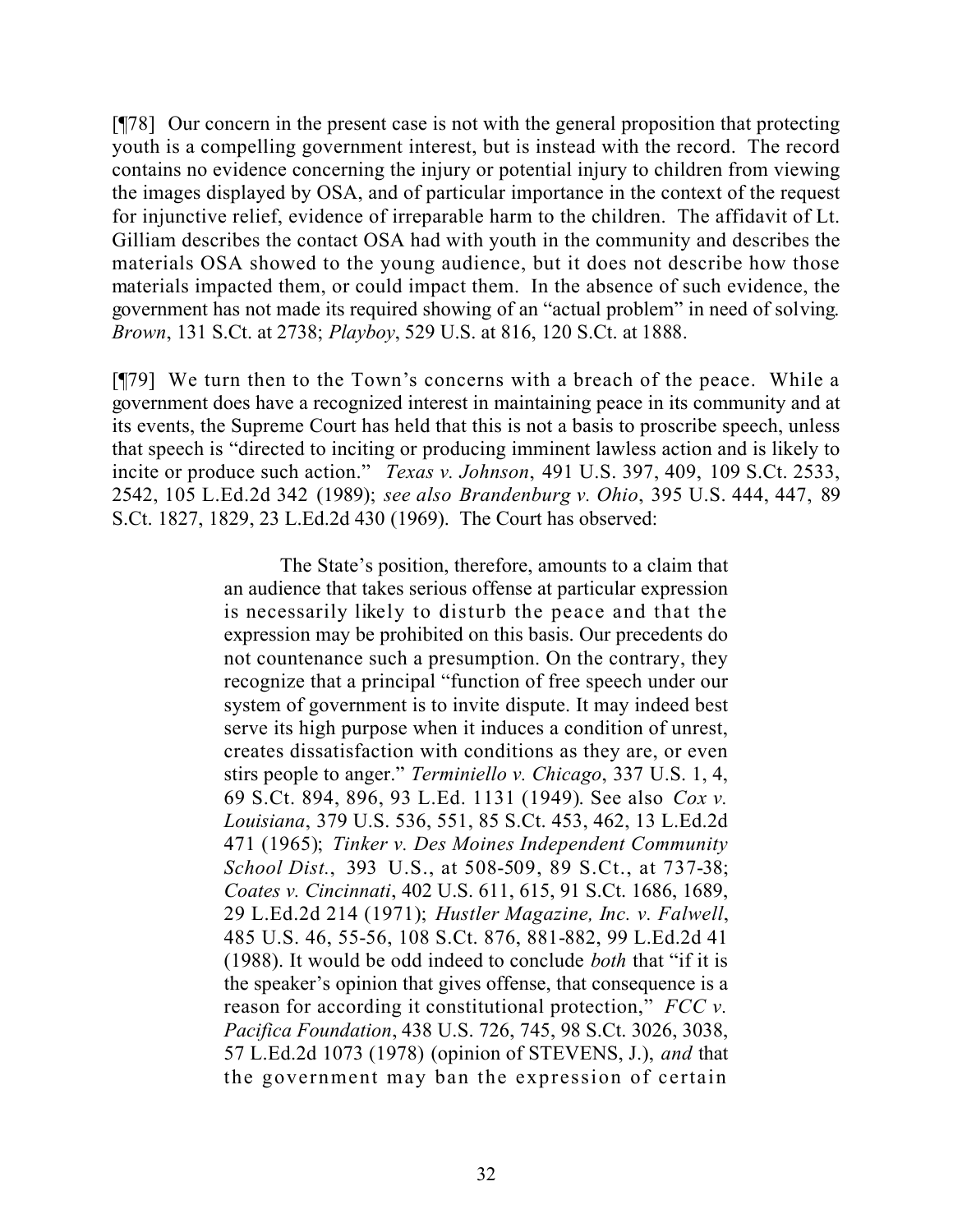disagreeable ideas on the unsupported presumption that their very disagreeableness will provoke violence.

Thus, we have not permitted the government to assume that every expression of a provocative idea will incite a riot, but have instead required careful consideration of the actual circumstances surrounding such expression, asking whether the expression "is directed to inciting or producing imminent lawless action and is likely to incite or produce such action." *Brandenburg v. Ohio*, 395 U.S. 444, 447, 89 S.Ct. 1827, 1829, 23 L.Ed.2d 430 (1969) (reviewing circumstances surrounding rally and speeches by Ku Klux Klan). To accept Texas' arguments that it need only demonstrate "the potential for a breach of the peace," Brief for Petitioner 37, and that every flag burning necessarily possesses that potential, would be to eviscerate our holding in *Brandenburg.* This we decline to do.

*Texas*, 491 U.S. at 408-09, 109 S.Ct. at 2542 (footnote omitted).

[¶80] The evidence the Town submitted concerning the potential for a breach of peace as a result of the OSA demonstrations was an incident in which a counter-protestor tried to run over an OSA member with his vehicle. Lt. Gilliam's affidavit reported that this individual was arrested and charged. The record contains no evidence that OSA engages in speech that is directed at inciting violence or is likely to produce imminent lawless action, and in the absence of such evidence, we conclude that prohibiting OSA's speech is not supported.

## **2.** *Narrow Tailoring*

[¶81] Assuming the Town had established a compelling interest in the protection of its youth and in maintaining the peace, we would nonetheless find the TRO unconstitutional. The Town has not met its burden of establishing that the TRO ban was necessary to serve the Town's interest and that less restrictive measures would not have been adequate.

[¶82] Our first concern is with the geographical scope of the TRO. It prohibited OSA from displaying its graphic posters not just in the Town Square, but also on the streets and sidewalks two blocks in each direction of the park. This is a broader "buffer zone" than the Supreme Court has approved even when the restriction creating the buffer zone is content-neutral and thus subjected to a less demanding level of scrutiny. *See Schenck*, 519 U.S. 357, 117 S.Ct. 855 (upholding content-neutral buffer zone of fifteen feet from clinic entrance to allow patients to freely enter and exit clinic, but overturning floating fifteen-foot buffer zone around patients as too restrictive of free speech rights); *Madsen*,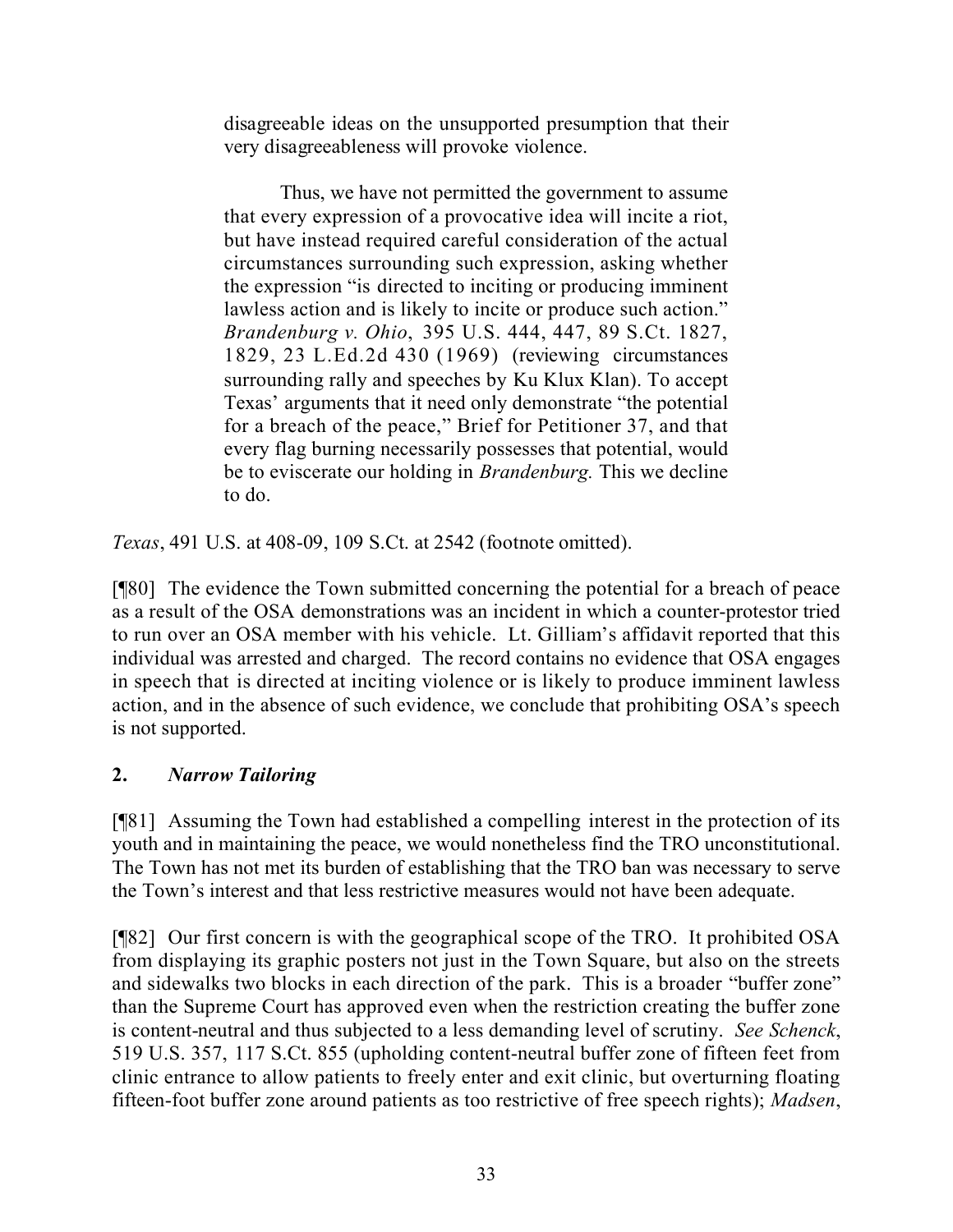512 U.S. at 769-75, 114 S.Ct. at 2527-30 (upholding 36-foot content-neutral buffer zone around clinic, but overturning 300-foot content-neutral buffer zone around staff residences as too broad even though targeted picketing of personal residences is less protected and the government's interest in protecting the privacy of a residence is an interest of the highest order).

[¶83] We find an Eighth Circuit decision holding unconstitutional a content-neutral ordinance that banned protesting within fifty feet of church property thirty minutes before or after scheduled services or events to be instructive. *Olmer v. City of Lincoln*, 192 F.3d 1176 (8th Cir. 1999). In that case, the court reasoned as follows:

> The question is whether the ordinance is a "narrowly tailored" effort to protect the legitimate interest identified by the District Court. The answer is plainly no. The ordinance purports to make the carrying of signs at the indicated times and places unlawful, no matter what the signs say or depict, and this prohibition is much broader than necessary to protect the psychological interest of young children as found by the District Court. Moreover, the ordinance prohibits communication with adults as well as with children. While most of the adults attending the Westminster Presbyterian Church probably do not like the signs and disagree with them, that is hardly a sufficient basis, under the First Amendment, to justify what the City is attempting to do here. Expressive communication is frequently upsetting, even abrasive. The protection of such robust debate is at the core of the First Amendment. Finally, the ordinance bans certain forms of communication even if all of those to whom it is directed in fact wish to hear it. In sum, the ordinance bans speech directed at adults, and is not narrowly tailored to prohibit only that sort of speech that would be psychologically damaging to children. For further elaboration, see 23 F.Supp.2d at 1100- 1102.

> The City also claims that it has a legitimate interest in preserving the right of its citizens to exercise their religion freely. Such an interest, in the abstract, is undoubtedly substantial and important. If, for example, anti-abortion protestors were to attempt to enter a church without permission, or to interrupt church services with their own speech, the city could doubtless prosecute them under a general trespass or disturbing-the-peace provision, or, if necessary, adopt a more specific prohibition directed against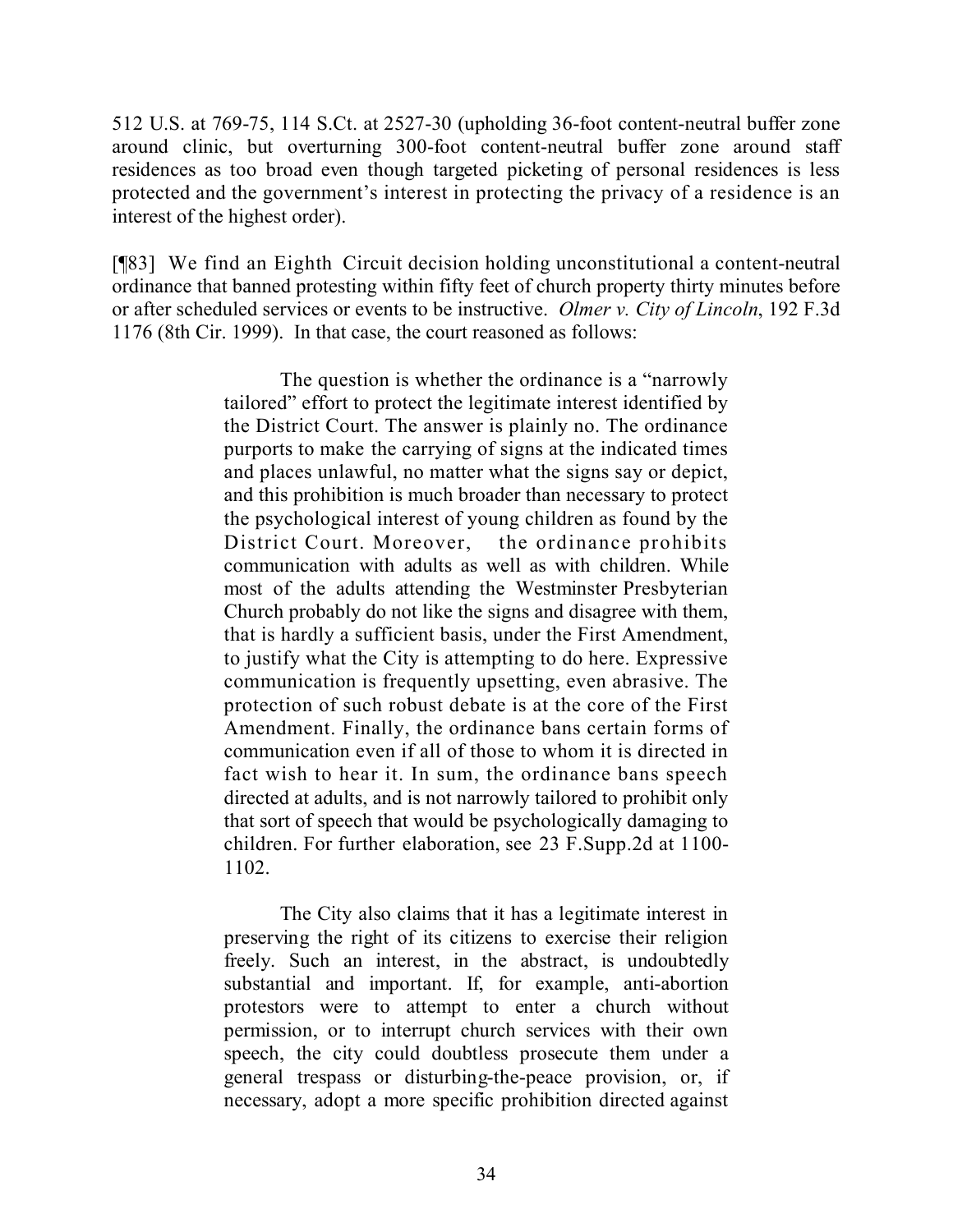disturbing or interrupting services of worship. The present ordinance goes way beyond that. It goes beyond the church building and church property, and seeks to forbid peaceful communication on property belonging to the public, even though the communication may be completely truthful, and even though there is absolutely no physical interference with access to the church.

*Olmer*, 192 F.3d at 1180-81.

[¶84] As in *Olmer*, the Town has not shown that the breadth of the TRO, prohibiting the displays by the OSA within two blocks in any direction from the Town Square, was necessary to serve the Town's interest of protecting its children from disturbing images. The same is true of the Town's interest in maintaining the peace. The Town has not shown that intervention by law enforcement, as was used in the one instance of violence cited by the Town, is not adequate to maintain the peace. *See Grider v. Abramson*, 994 F.Supp. 840, 845 (W.D. Ky 1998) (employing police procedures to address concerns of violence between competing rallies).

[¶85] In the absence of this required showing, the Town has not met its burden under the strict scrutiny analysis. $^{2}$ 

## **V. RULE 65 NOTICE AND BOND REQUIREMENTS**

[¶86] As a final matter, we address OSA's contentions that the district court abused its discretion in issuing the TRO without providing OSA notice and an opportunity to be heard, and without requiring a security bond.

# **A. Notice**

 $\overline{a}$  $2$  The Town has noted that it has the right to impose reasonable time, manner and place restrictions on speech activities in the Town Square. We do not take issue with this statement where such restrictions are imposed in a content-neutral manner. The reasonable time, manner and place restriction analysis does not apply where the restriction at issue is content-based. *Pleasant Grove*, 555 U.S. at 469, 129 S.Ct. at 1132.

We likewise agree with the Town that it has the right, through the use of content-neutral restrictions and subject to the reasonable time, manner and place requirement, to restrict speech in areas reserved for other uses. *See Heffron v. Int'l Soc'y for Krishna Consciousness, Inc.*, 452 U.S. 640, 649-52, 101 S.Ct. 2559, 2565-66, 69 L.Ed.2d 298 (1981) (state's interest in protecting the safety and convenience of persons using public forum and need to maintain orderly movement of crowd justified content-neutral, first-come, first-serve process of allocating designated space and limiting dissemination of written materials to that area); *Mosley*, 408 U.S. at 98, 92 S.Ct. at 2292 ("Conflicting demands on the same place may compel the State to make choices among potential users and uses."); *Sanders v. United States*, 518 F.Supp. 728, 730 (D. D.C. 1981) (government may impose content-neutral restriction on speech in an area reserved for another use).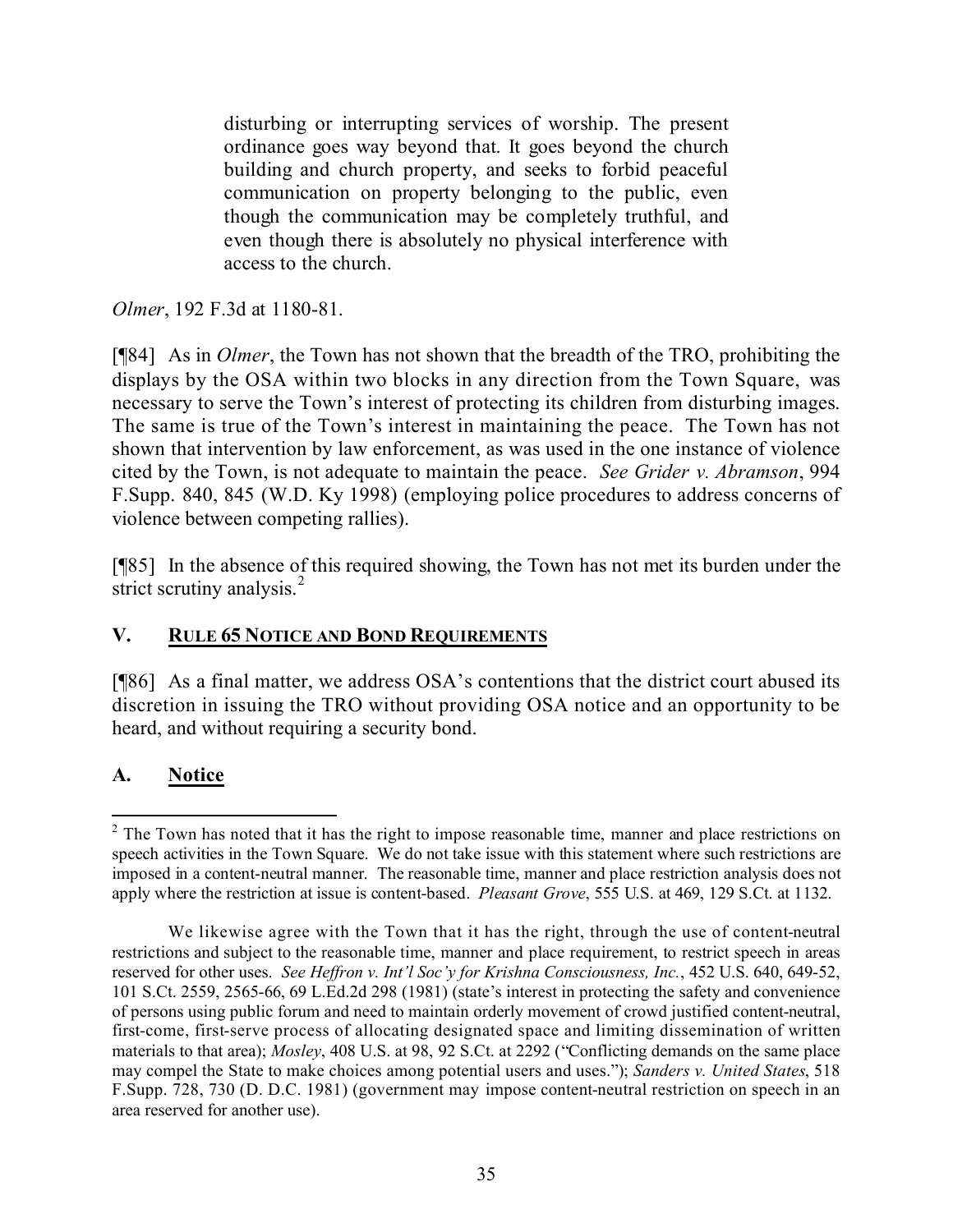[¶87] Rule 65(b) of the Wyoming Rules of Civil Procedure governs the issuance of temporary restraining orders. It allows the issuance of an order without notice to the adverse party under limited circumstances:

> A temporary order may be granted without written or oral notice to the adverse party or that party's attorney only if: (1) it clearly appears from specific facts shown by affidavit or by the verified complaint that immediate and irreparable injury, loss, or damage will result to the applicant before the adverse party or that party's attorney can be heard in opposition; and (2) the applicant's attorney certifies to the court in writing the efforts, if any, which have been made to give the notice and the reasons supporting the claim that notice should not be required.

W.R.C.P. 65(b).

[¶88] The Supreme Court has condemned the issuance of ex parte orders restraining speech, stating:

> There is a place in our jurisprudence for ex parte issuance, without notice, of temporary restraining orders of short duration; but there is no place within the area of basic freedoms guaranteed by the First Amendment for such orders where no showing is made that it is impossible to serve or to notify the opposing parties and to give them an opportunity to participate.

*Carroll*, 393 U.S. at 180, 89 S.Ct. at 351. The Town contends that the present case and *Carroll* are wholly distinct from each other and *Carroll* should therefore not be controlling. In particular, the Town cites the greater amount of time the town in *Carroll* had to respond to the demonstration activities and the length of the injunction that issued. Because of these contentions, we find it helpful to set forth the facts of *Carroll* in some detail to determine whether the case's holding should be applied here.

[¶89] In *Carroll*, a white supremacist group held a rally near the courthouse steps in the town of Princess Anne, Maryland. 393 U.S. at 176, 89 S.Ct. at 349. The speeches were described as aggressively and militantly racist and "as both a provocation to the Negroes in the crowd and an incitement to the whites." *Id*. During the speeches, one speaker announced that the rally would continue the next evening, and he called for the audience to return: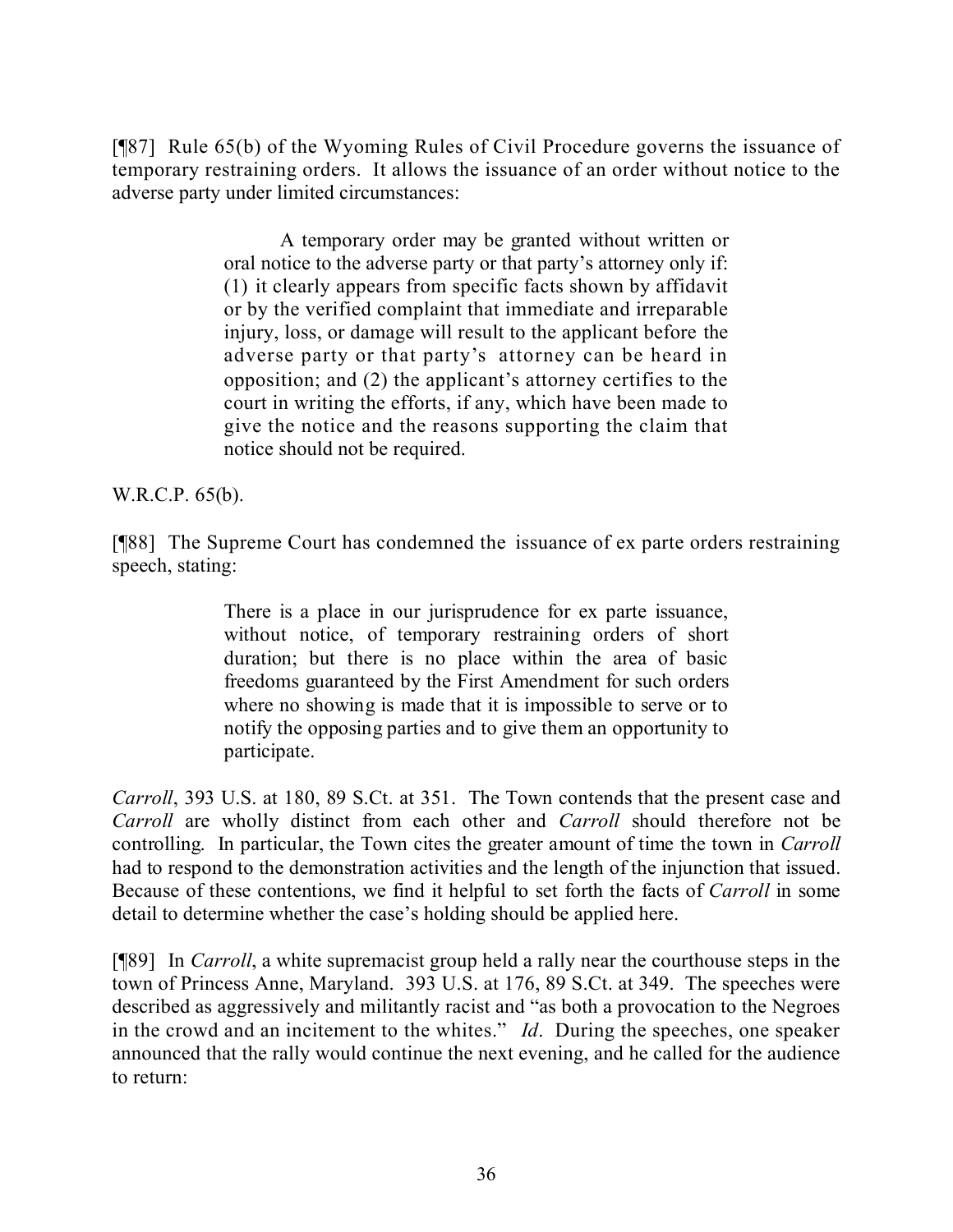Petitioner Norton said, 'I want you to \* \* \* be back here at the same place tomorrow night, bring every friend you have \* \* \*. We're going to take it easy tonight \* \* \*' and 'You white folks bring your friends, come back tomorrow night. \* \* \* Come on back tomorrow night, let's raise a little bit of hell for the white race.'

*Id.* at 176 n.1, 89 S.Ct. at 349 n.1.

[¶90] That next day, town officials applied for and received an ex parte restraining order, with no effort to notify or informally communicate with the defendants. *Id.* at 177, 89 S.Ct. at 349. The order restrained the white supremacist group for ten days from holding rallies or meetings in the county "which will tend to disturb and endanger the citizens of the County." *Id*. As a result, the scheduled rally was not held. *Id*. After a trial, the injunction was extended for another ten months. *Id*. A state appellate court reversed the ten-month injunction and upheld the ten-day restraining order, which the group then appealed to the Supreme Court. *Id.* at 177, 89 S.Ct. at 350.

[¶91] In reversing entry of the ten-day order for failure to provide the required notice, the Supreme Court explained its concerns with ex parte orders restraining free speech.

> The value of a judicial proceeding, as against self-help by the police, is substantially diluted where the process is ex parte, because the Court does not have available the fundamental instrument for judicial judgment: an adversary proceeding in which both parties may participate. The facts in any case involving a public demonstration are difficult to ascertain and even more difficult to evaluate. Judgment as to whether the facts justify the use of the drastic power of injunction necessarily turns on subtle and controversial considerations and upon a delicate assessment of the particular situation in light of legal standards which are inescapably imprecise. In the absence of evidence and argument offered by both sides and of their participation in the formulation of value judgments, there is insufficient assurance of the balanced analysis and careful conclusions which are essential in the area of First Amendment adjudication.

> The same is true of the fashioning of the order. An order issued in the area of First Amendment rights must be couched in the narrowest terms that will accomplish the pinpointed objective permitted by constitutional mandate and the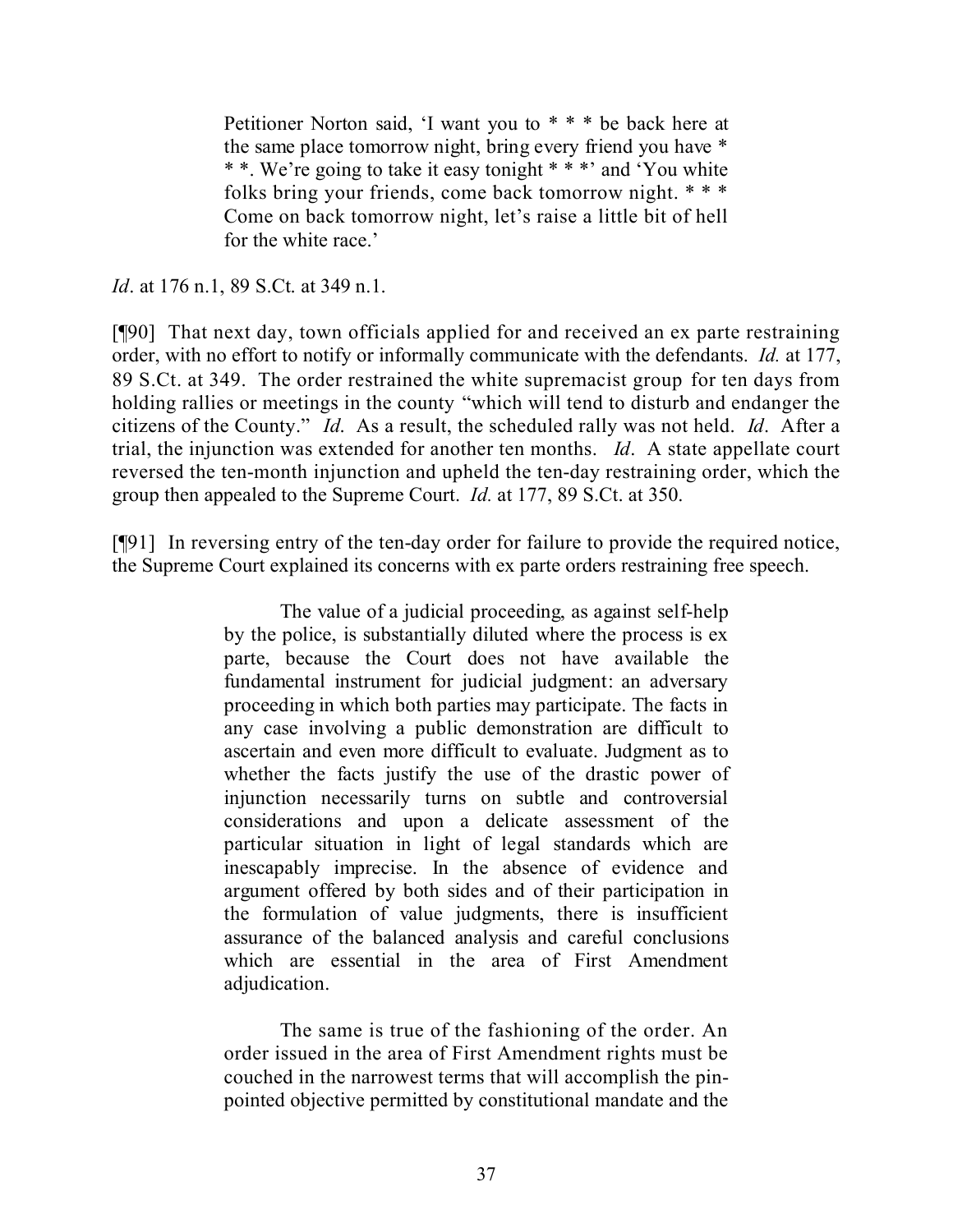essential needs of the public order. In this sensitive field, the State may not employ "means that broadly stifle fundamental personal liberties when the end can be more narrowly achieved." *Shelton v. Tucker*, 364 U.S. 479, 488, 81 S.Ct. 247, 252, 5 L.Ed.2d 231 (1960). In other words, the order must be tailored as precisely as possible to the exact needs of the case. The participation of both sides is necessary for this purpose. Certainly, the failure to invite participation of the party seeking to exercise First Amendment rights reduces the possibility of a narrowly drawn order, and substantially imperils the protection which the Amendment seeks to assure.

. . . The issuance of an injunction which aborts a scheduled rally or public meeting, even if the restraint is of short duration, is a matter of importance and consequence in view of the First Amendment's imperative. The denial of a basic procedural right in these circumstances is not excused by the availability of post-issuance procedure which could not possibly serve to rescue the August 7 meeting, but, at best, could have shortened the period in which petitioners were prevented from holding a rally.

*Carroll*, 393 U.S. at 183-84, 89 S.Ct. at 352-53 (footnotes omitted).

[¶92] In finding no factual basis to support the issuance of an ex parte restraining order, the Supreme Court in *Carroll* stated:

> In the present case, the record discloses no reason why petitioners were not notified of the application for injunction. They were apparently present in Princess Anne. They had held a rally there on the night preceding the application for and issuance of the injunction. They were scheduled to have another rally on the very evening of the day when the injunction was issued. And some of them were actually served with the writ of injunction at 6:10 that evening. In these circumstances, there is no justification for the ex parte character of the proceedings in the sensitive area of First Amendment rights.

*Id.* at 182-83, 89 S.Ct. at 352 (footnote omitted).

[¶93] We are unable to discern any reason that the holding in *Carroll* should not apply to this case. The Town's suggestion that the town of Princess Anne had more time to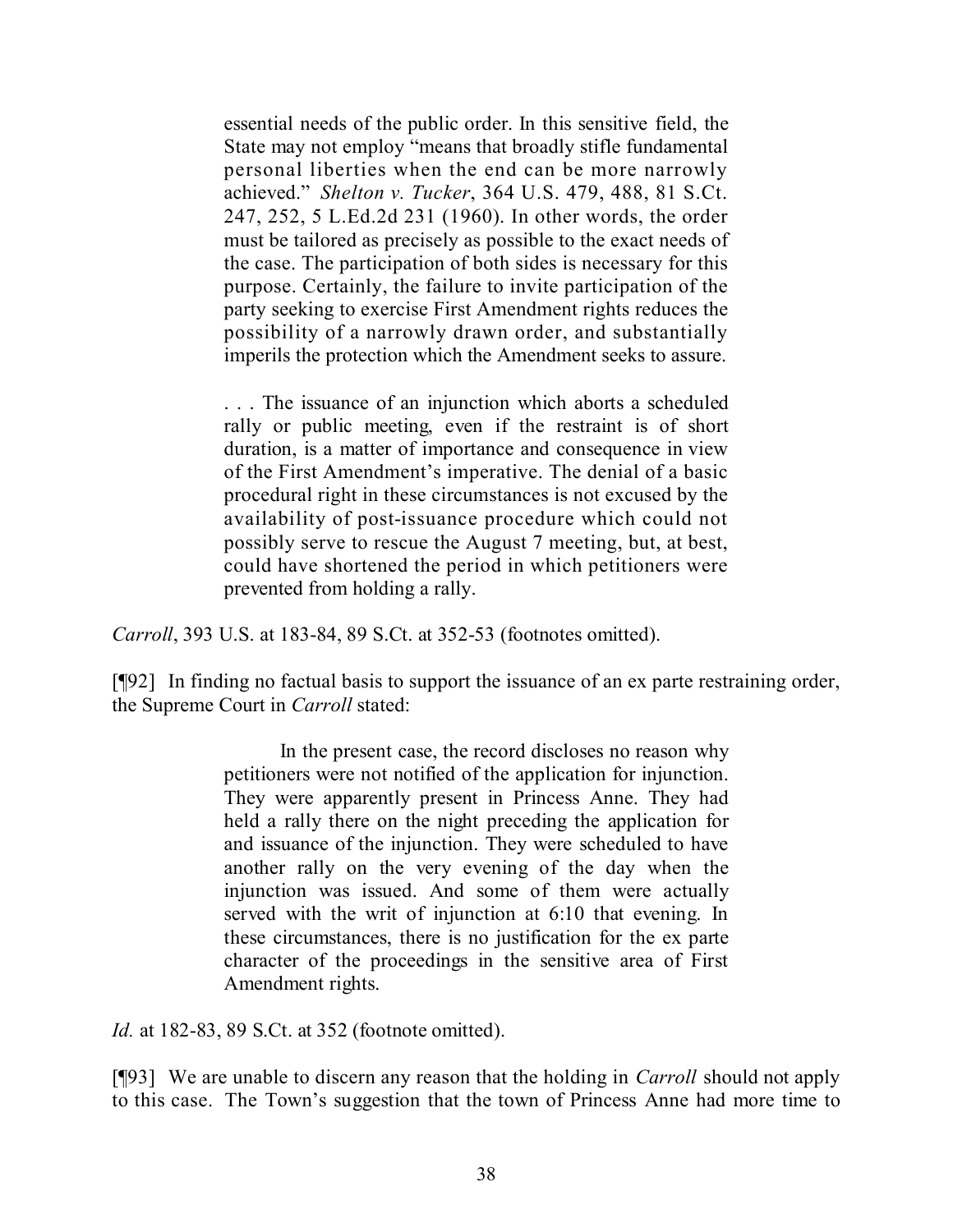react to the situation and thus provide notice to the defendants is not borne out by the facts of the case or the Supreme Court's analysis of those facts. Nor was the Court's analysis affected by the length of the restraining order. We thus conclude that the rule announced in *Carroll* does apply to this case. That is, a temporary restraining order that operates to restrict free speech rights may only issue ex parte where a "showing is made that it is impossible to serve or to notify the opposing parties and to give them an opportunity to participate." *See Carroll*, 393 U.S. at 180, 89 S.Ct. at 351.

[¶94] In this case, that showing cannot be made. Based on the affidavit of Lieutenant Gilliam, it is apparent that he was in contact with and able to reach members of OSA when necessary. And the Town's Petition does not suggest otherwise. Counsel for the Town did not allege that it was impossible to serve or otherwise notify OSA of the Town's Petition. Instead, counsel stated that she made no attempt to notify OSA due to "the hostility of the current situation, contrary position of Defendant representatives and the immediate need for injunctive relief." We reject this as a basis to avoid the obligation to notify OSA. First, the record contains no evidence of hostility by OSA or its members. Indeed, Lt. Gilliam described the demeanor of OSA's representatives as cordial and matter-of-fact. Additionally, in every application for a temporary restraining order there is going to be a disagreement between the parties and a need for immediate relief. These facts, standing alone, cannot justify a failure to notify the adverse party.<sup>3</sup>

[¶95] As we noted above, we are not unsympathetic to the Town's concerns or the limited time within which it had to address those concerns. The First Amendment, however, is fiercely protective of free speech rights and demands close adherence to its procedural safeguards when a government seeks to restrict those rights. In this case, the Town's efforts, while commendable in attempting to work cooperatively and courteously with OSA, fell short of the First Amendment's strict requirements.

[¶96] We thus hold that the district court abused its discretion in issuing the TRO without notice to OSA and an opportunity for OSA to be heard.

# **B. W.R.C.P. 65(c) Bond Requirement**

[¶97] OSA contends the district court also erred in failing to require that the Town post a security for any damages OSA might incur as a result of the TRO. The Town responds that Rule 65(c) should be read to require a bond only if the district court finds a likelihood of harm to the defendant.

 $3$  With respect to the timeframe, the record is not clear as to when Lt. Gilliam had the conversation with OSA members concerning the Boy Scout event. The lieutenant's affidavit does not specify the date, so we know only that the conversation occurred sometime between Wednesday, the 18th, and Friday, the 20th. In any event, the time period at issue in *Carroll* was less than twenty-four hours, with the restraining order and the scheduled event both occurring on the same day, and the Supreme Court was not persuaded that it was impossible to provide the required notice and opportunity to be heard.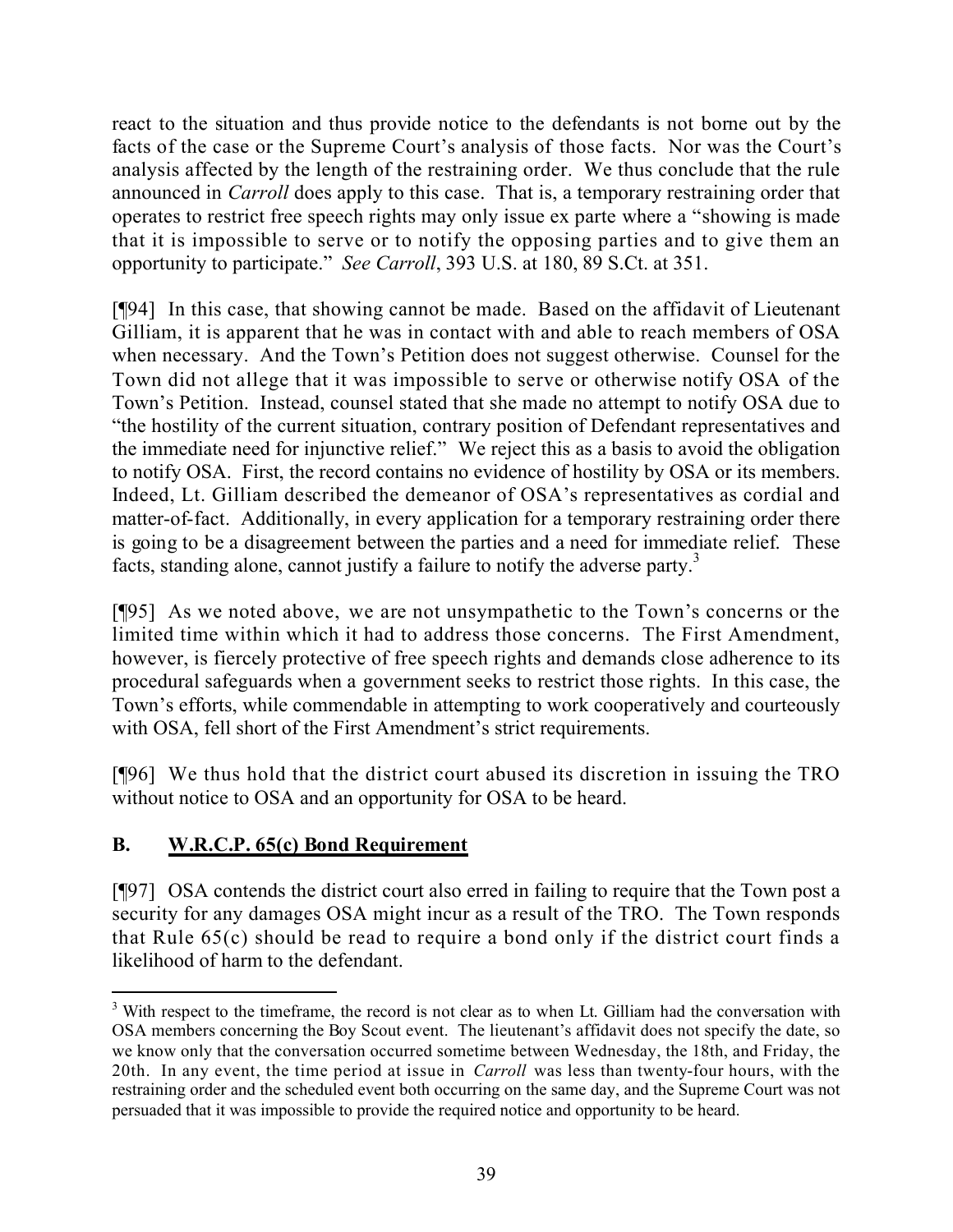[ $[98]$ ] We agree with the Town that under Rule  $65(c)$ , if the district court finds no likelihood of harm to the defendant, no bond is necessary. We nonetheless find error because the rule requires that the district court, in the exercise of its discretion, expressly consider whether there is a likelihood of harm and whether security must be posted, and in this case, the district court did not give consideration to these matters. *See Coquina Oil Corp. v. Transwestern Pipeline Co.*, 825 F.2d 1461, 1462 (10th Cir. 1987) (citing *Reinders Bros. v. Rain Bird E. Sales Corp.*, 627 F.2d 44 (7th Cir. 1980); *Roth v. Bank of the Commonwealth*, 583 F.2d 527 (6th Cir. 1978); *System Operations, Inc. v. Scientific Games Dev. Corp.*, 555 F.2d 1131, 1145-46 (3rd Cir. 1977)) (court must consider whether bond is required and make findings otherwise order is "unsupportable"); *see also Continental Oil Co. v. Frontier Refining Co.*, 338 F.2d 780, 782 (10th Cir. 1964) (if court finds no likelihood of harm to defendant, bond is not required).

[¶99] It is unlikely that OSA suffered damages as a result of the twelve-hour TRO issued by the district court, and during oral argument to this Court, OSA was unable to articulate any particular damage it may have suffered. The district court was nonetheless required to make findings as to the likelihood of harm to OSA, and it abused its discretion in issuing the TRO without those required findings.

### **CONCLUSION**

[¶100]The district court issued a TRO that, however well-intentioned, violated the strict protections of the First Amendment and the requirements of Rule 65 of the Wyoming Rules of Civil Procedure. We therefore must reverse the decision issuing the TRO.<sup>4</sup>

<sup>&</sup>lt;sup>4</sup> OSA requested that this Court remand to the district court for consideration of an award of damages. OSA did not support this request with legal authority or analysis, and we therefore decline to remand for any further proceedings.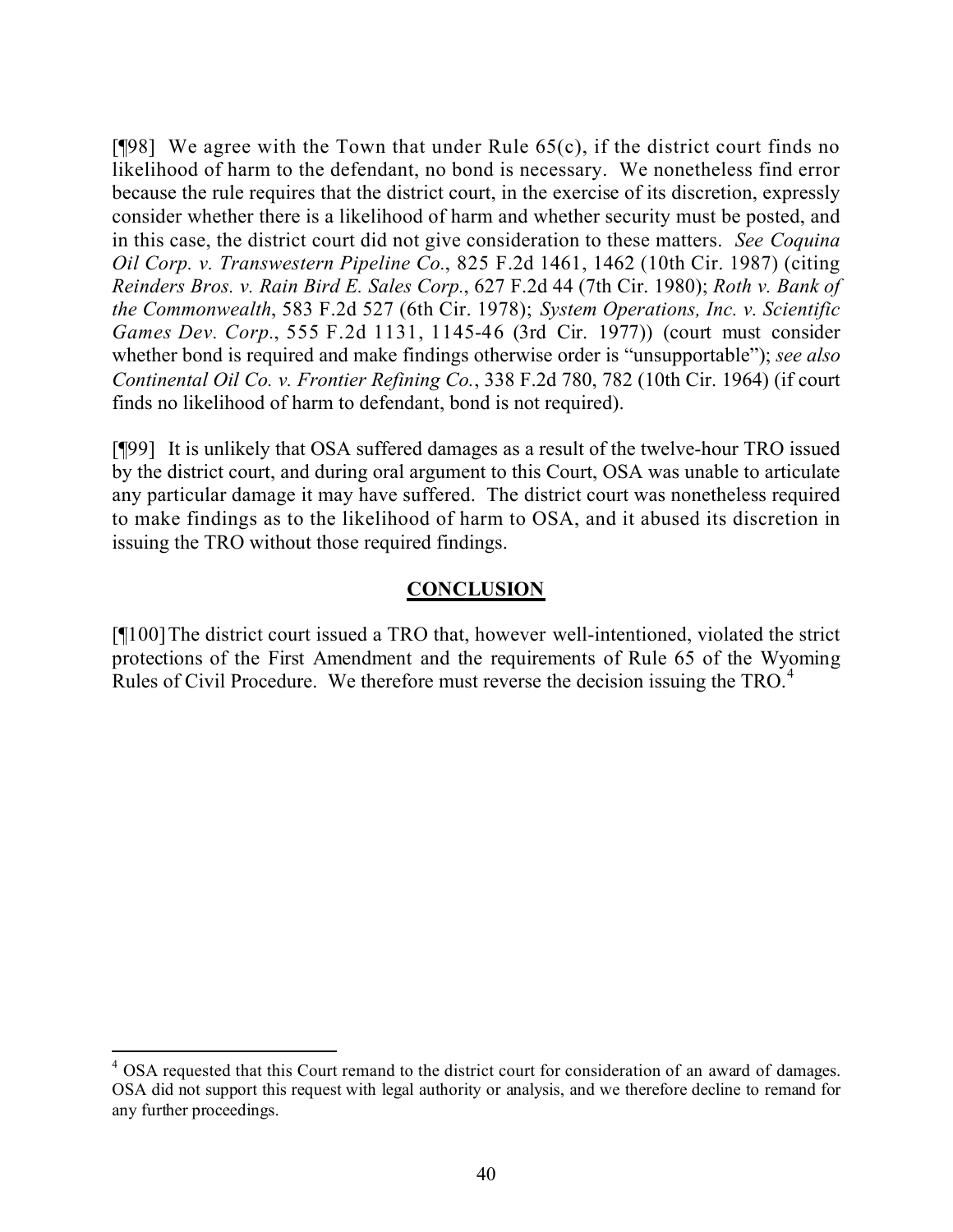### **KITE, Chief Justice**, dissenting, in which **HILL, J.**, joins.

[¶101] I write separately because I disagree with the majority's conclusion that this case is not moot because it falls within the special category of disputes that are "capable of repetition, yet evading review." Were I writing the majority opinion, I would conclude that the case is moot because no showing was made that it falls within that special category.

[¶102] In *Turner v. Rogers*, \_\_U.S.\_\_, 131 S. Ct. 2507, 180 L. Ed. 2d 452 (2011), the Court granted a petition for writ of certiorari to consider whether a right to counsel existed in civil contempt proceedings to enforce child support orders. The respondent, mother, asserted the case was moot because the petitioner, father, had completed his sentence for contempt prior to seeking the writ. The Supreme Court concluded the case was not moot because it fell within a special category of disputes that are "capable of repetition, while evading review." *Id.* at 2509. A dispute falls into this special category, the Court stated, and remains live if "(1) the challenged action [is] in its duration too short to be fully litigated prior to its cessation or expiration, and (2) there [is] a reasonable expectation that the same complaining party [will] be subjected to the same action again." *Id*., citing *Weinstein v. Bradford*, 423 U.S. 147, 149, 96 S.Ct. 347, 349, 46 L. Ed. 2d 350 (1975) (per curiam).

[¶103] Applying the first prong of this test, the Court concluded the challenged action, father's imprisonment, was in its duration too short to be fully litigated through the state courts and arrive in the United States Supreme Court before he had completed the sentence. Applying the second prong, the Court concluded there was more than a reasonable likelihood that father would again be subjected to the same action. In reaching the latter conclusion, the Court said:

> [father] has frequently failed to make his child support payments. He has been the subject of several civil contempt proceedings. He has been imprisoned on several of those occasions. Within months of his release from the imprisonment here at issue he was again the subject of civil contempt proceedings. And he was again imprisoned, this time for six months. As of December 9, 2010, [father] was \$13,814.72 in arrears, and another contempt hearing was scheduled for May 4, 2011. These facts bring this case squarely within the special category of cases that are not **moot** because the underlying dispute is "capable of **repetition,** yet evading **review.**

*Turner*, 131 S.Ct. at 2515.